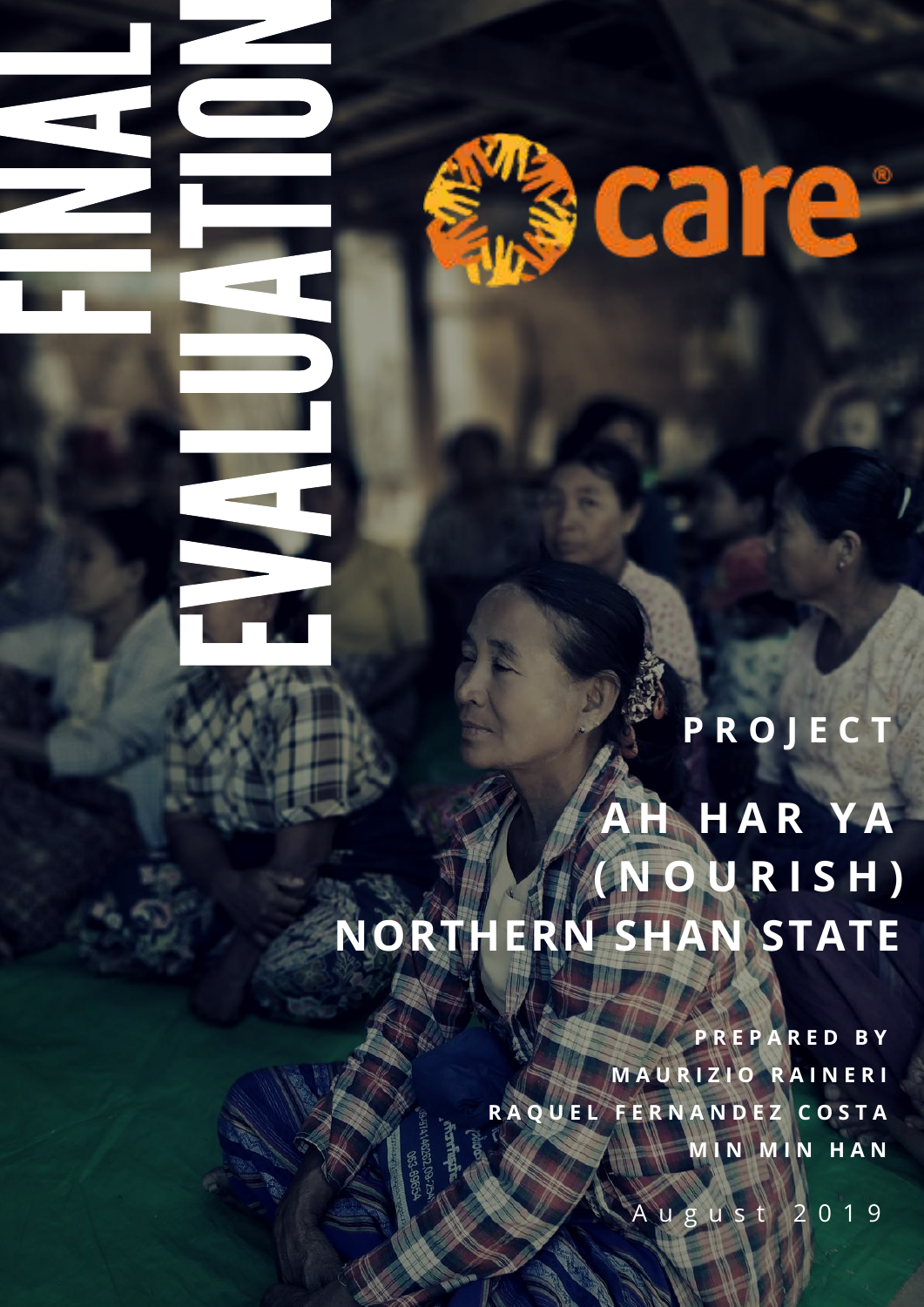# **ACKNOWLEDGEMENTS**

Firstly, the consultants would like to thank CARE International in Myanmar for entrusting us with the assignment.

Special thanks to Daw Shwe Nilar who coordinated the assignment and introduced us to the work done by CARE in Myanmar, as well as to Dr. Zin Bo Bo Htet who introduced us to the project and CARE operational team in Lashio providing us with important insights on the project's implementation.

We would like to express our appreciation for the close cooperation and excellent logistic support provided by CARE Lashio team, that accompanied us on the field and help us to better understand the context.

Our appreciation goes also to all community members and their representatives who were proactive and motivated to share their experiences and showcase their achievements.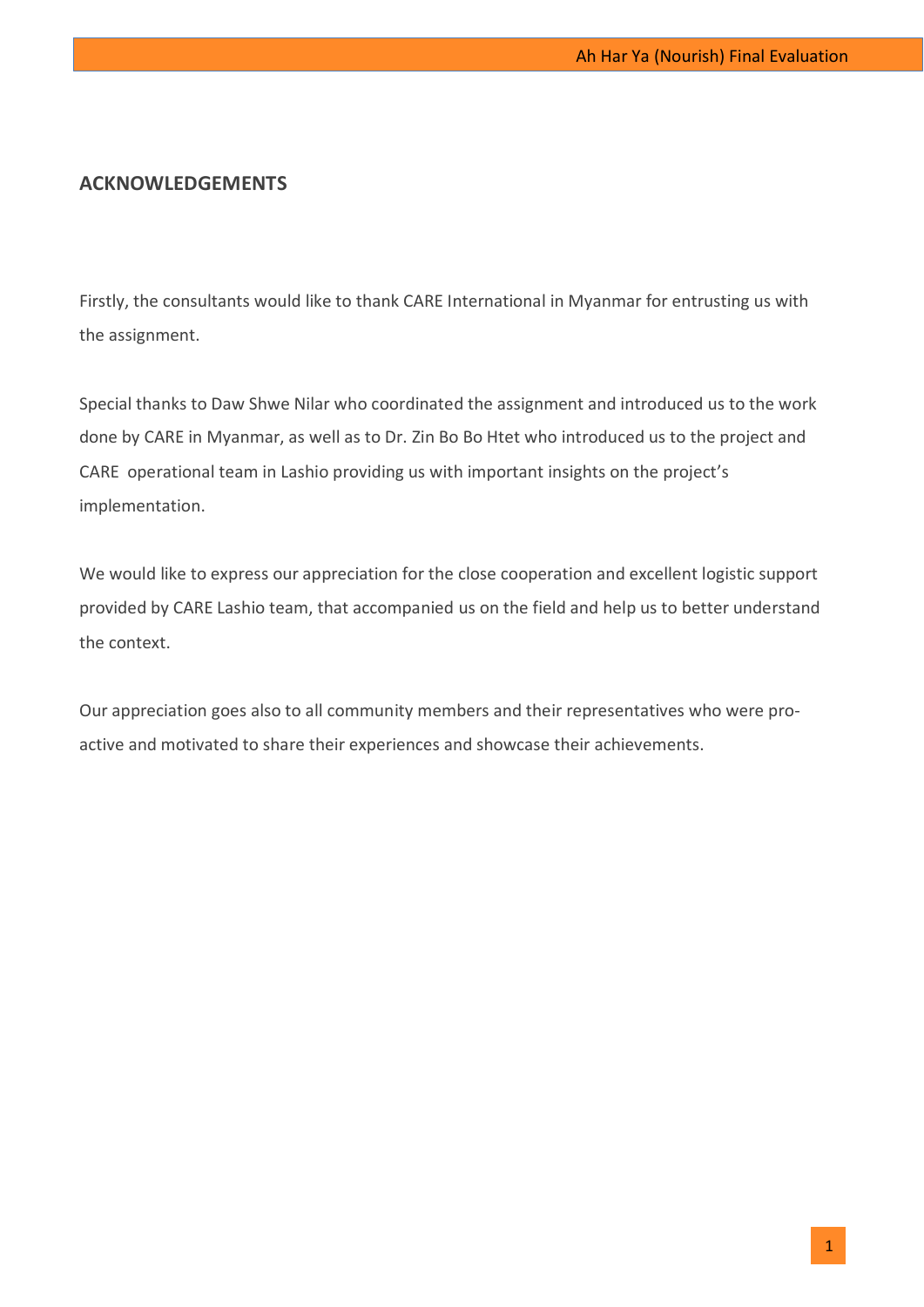# **Table of contents**

| 1. |                                                                                            |  |
|----|--------------------------------------------------------------------------------------------|--|
| 2. |                                                                                            |  |
|    |                                                                                            |  |
|    |                                                                                            |  |
|    |                                                                                            |  |
|    |                                                                                            |  |
|    |                                                                                            |  |
|    |                                                                                            |  |
| 3. |                                                                                            |  |
|    |                                                                                            |  |
|    |                                                                                            |  |
|    |                                                                                            |  |
|    |                                                                                            |  |
|    | 3.3.1 Project Outcome 1: Increased production of nutritional food crops  17                |  |
|    | 3.3.2 Project Outcome 2: Increased access to water for home consumption and agriculture 20 |  |
|    | 3.3.3 Project Outcome 3: Increased involvement of women in the management of household and |  |
|    |                                                                                            |  |
|    |                                                                                            |  |
|    |                                                                                            |  |
|    |                                                                                            |  |
|    | 3.5.1                                                                                      |  |
|    | 3.5.2                                                                                      |  |
|    |                                                                                            |  |
|    |                                                                                            |  |
| 4. |                                                                                            |  |
|    |                                                                                            |  |
|    |                                                                                            |  |
| 5. |                                                                                            |  |
|    |                                                                                            |  |
|    |                                                                                            |  |
|    |                                                                                            |  |
|    |                                                                                            |  |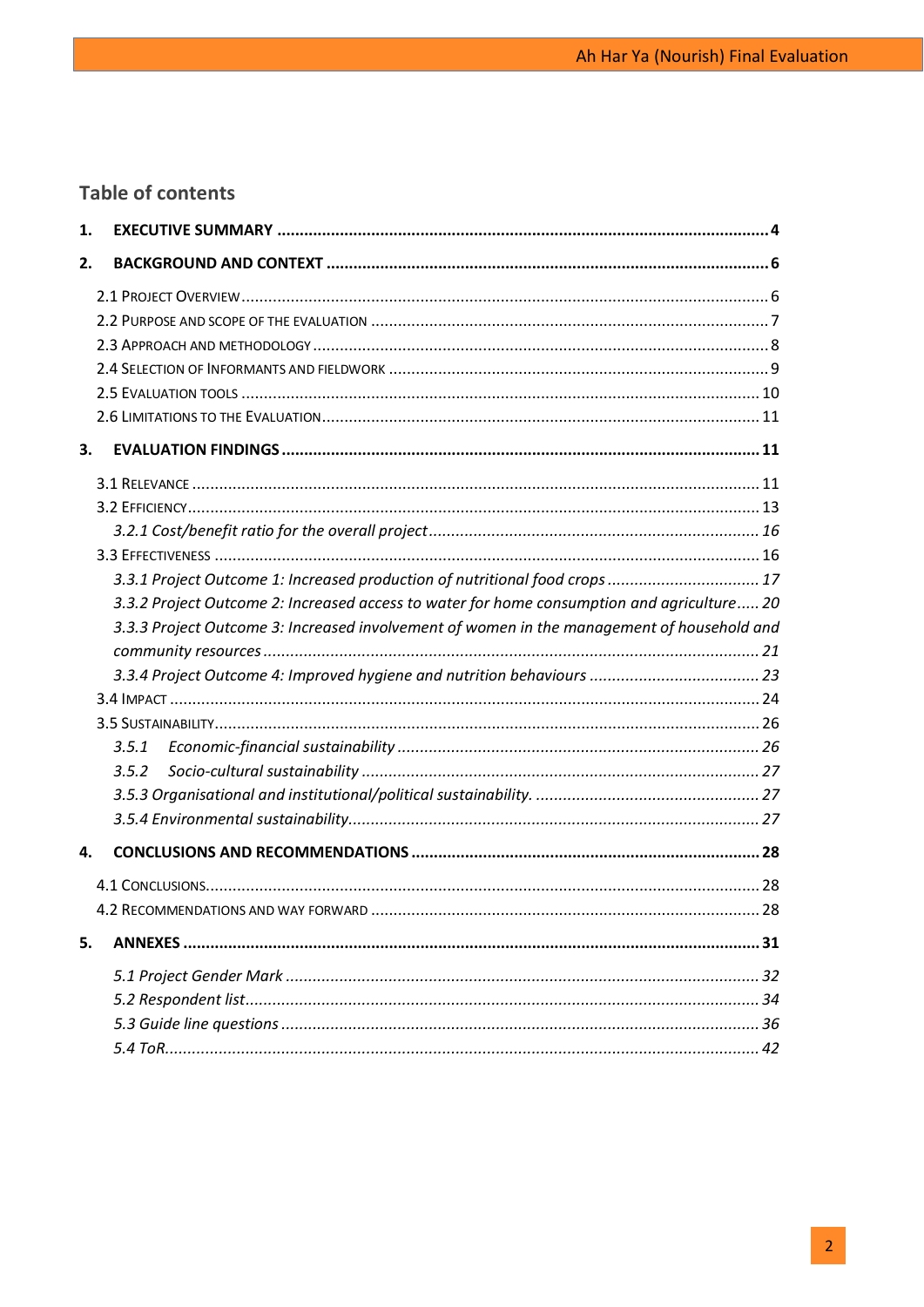# ACRONYMS

**FIGs** - Farmers Interest Groups **WMCs** - Water Management Committees **VDOs** - Village Development Organisations **GDP** - Gross Domestic Product **NSS** - Northern Shan State **LDSC** - Latter-day Saints Charities **HHs** - Households **FGDs** - Focus Group Discussions **KIIs** - Key Informant Interviews **DOA** - Department of Agriculture **TORs** - Terms of Reference **OECD/DAC** - Economic Co-operation and Development / Development Assistance Committee **SDGs** - Sustainable Development Goals **WASH** – Water, Sanitation and Hygiene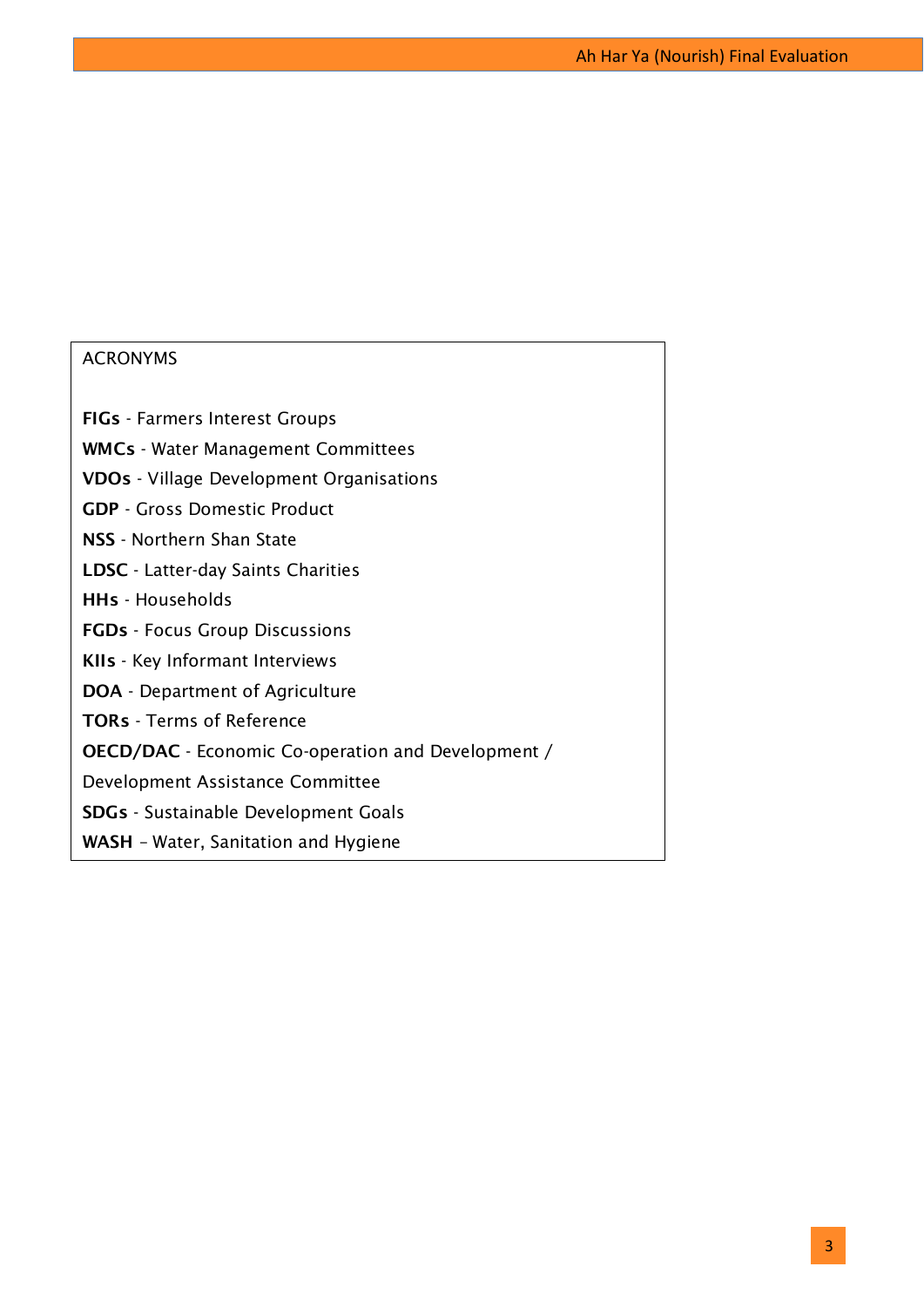# <span id="page-4-0"></span>**1. Executive summary**

This report presents the findings, conclusions and recommendations of the Final Evaluation of the project: "Ah Har Ya (Nourish)". Implemented by CARE International in Myanmar, launched on April 2017, on its first phase for one year, later extended for a further year ending on 30th of June 2019.

The project, implemented in 12 villages of Lashio Township (Northern Shan State) with a target population of 528 Households (HHs), is funded by Latter-day Saints Charities (LDSC). It aims to contribute to food and nutrition security through sustainable agricultural production, access to water for human consumption and farming, women participation in decision makings and improvement on hygiene and nutrition behaviour.

The project is designed to accomplish with the overall objective "*To improve the food and nutrition security of underserved communities in Lashio township, Northern Shan state*  " by achieving four interlinked outcomes:

- *Increased production of nutritional food crops;*
- *Increased access to water for home consumption and agriculture;*
- *Increased involvement of women in the management of household and community resource;*
- *Improved hygiene and nutrition behaviours.*

The main purpose of the final evaluation was a) Assessing the project's achievements and performance against the below criteria for standard evaluations and b) Identifying lessons learned and recommendations to improve future programming in terms of sustainability. To this end, the evaluation team adopted a methodology based on a 'participatory' approach involving main stakeholders throughout the process. It included focus group discussions, key informant interviews and direct observation. The consultants visited 6 out of the 12 villages intervened by the project.

The intervention is relevant to the population in the targeted area, as it addresses identified priorities hampering their livelihood. Furthermore, it aims at introducing good agricultural practices and envisages promoting cooperation through the establishment and capacitation of Farmers Interest Groups (FIGs), Water Management Committees (WMCs) and Village Development Organisations (VDOs) with the objective to create the conditions for sustainable socio-economic local development. It also promotes a change of behaviour in nutrition, hygiene while raising awareness on gender inequalities.

The project has been well managed by the Lashio Office Coordinator and counted with an adequate number of young, motivated and proactive staff that showed positive working dynamics and has established strong links with the community. Nevertheless, its efficiency has been affected by its holistic design and the introduction of new techniques and concepts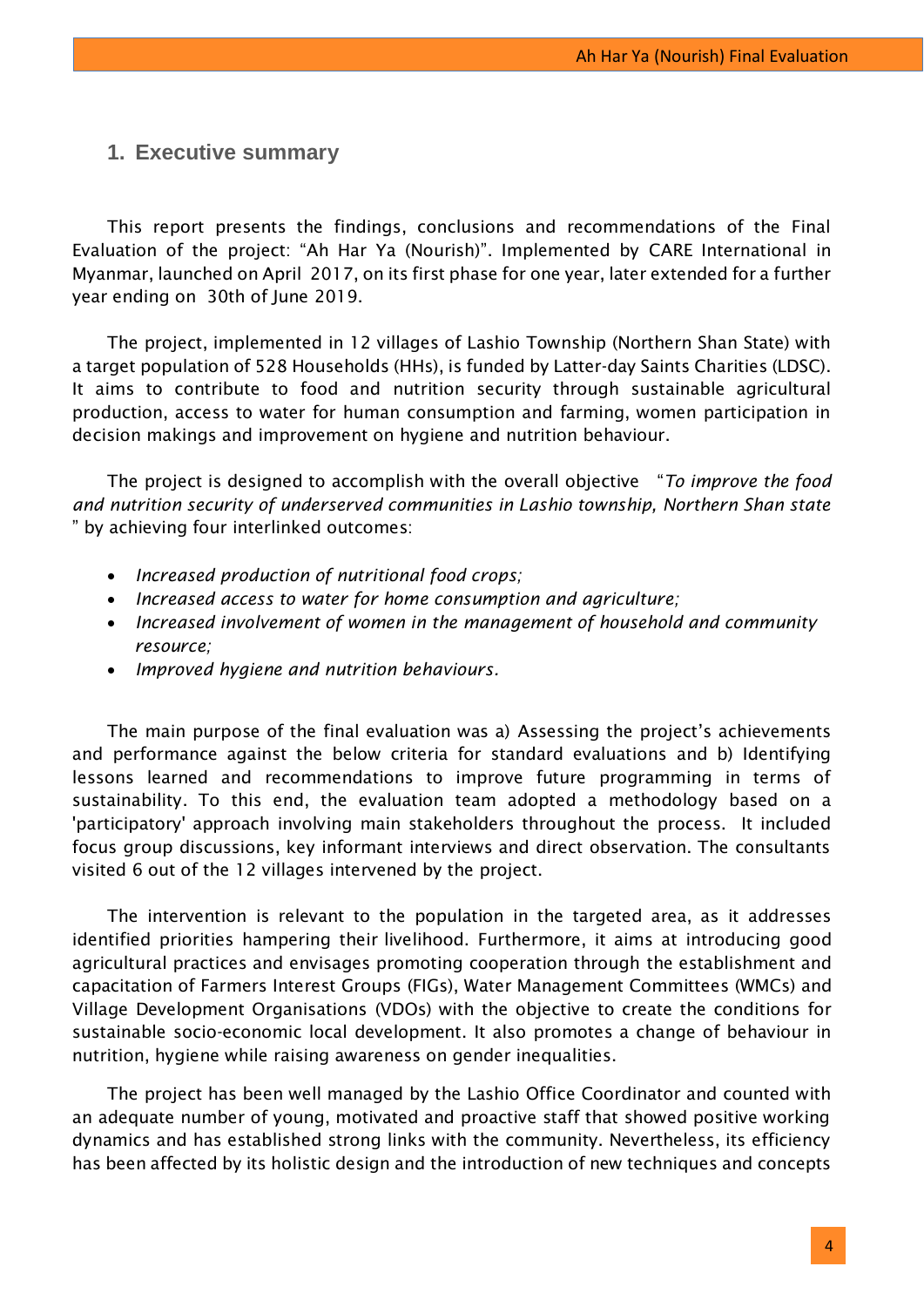(either for the targeted population and the project staff) without enough time to consolidate new knowledge.

The consultants believe that the results have been partially achieved. Activities have been successfully implemented, counted with a good level of participation and have been positively valued by the targeted population. Nevertheless the lay out of the project was very ambitious given its time frame and the challenging environment where it is being implemented, especially in what concerns behavioural changes.

For this type of interventions impact is usually measurable only in the long term. The project has begun to show the value of working in groups (being associated with others), mainly through a learning process laying down the foundation for the potential scale-up of the groups. It has also promoted changes in hygiene and nutrition and helped to introduce new gender equality concepts. Further actions and consolidation of new learnt concepts is needed to ensure real change at the community level.

Sustainability of the actions needs to be ensured by an appropriate follow up of the newly established mechanisms and it can only be granted if they are given further responsibilities beyond the implementation of the project actions. To this end, groups need to be further supported and strengthened in their role as agents of change.

In what concerns gender equality, even if targets have been set too high given the context and timeframe of the project, the fact that women have been placed at the center of community decision making groups and that new gender concepts have been introduced through men's involvement activities represents a positive step in the right direction. On the other hand, it was noted that only a small part of CARE team has been trained on gender and this could lead to contradictory messages in the implementation of actions.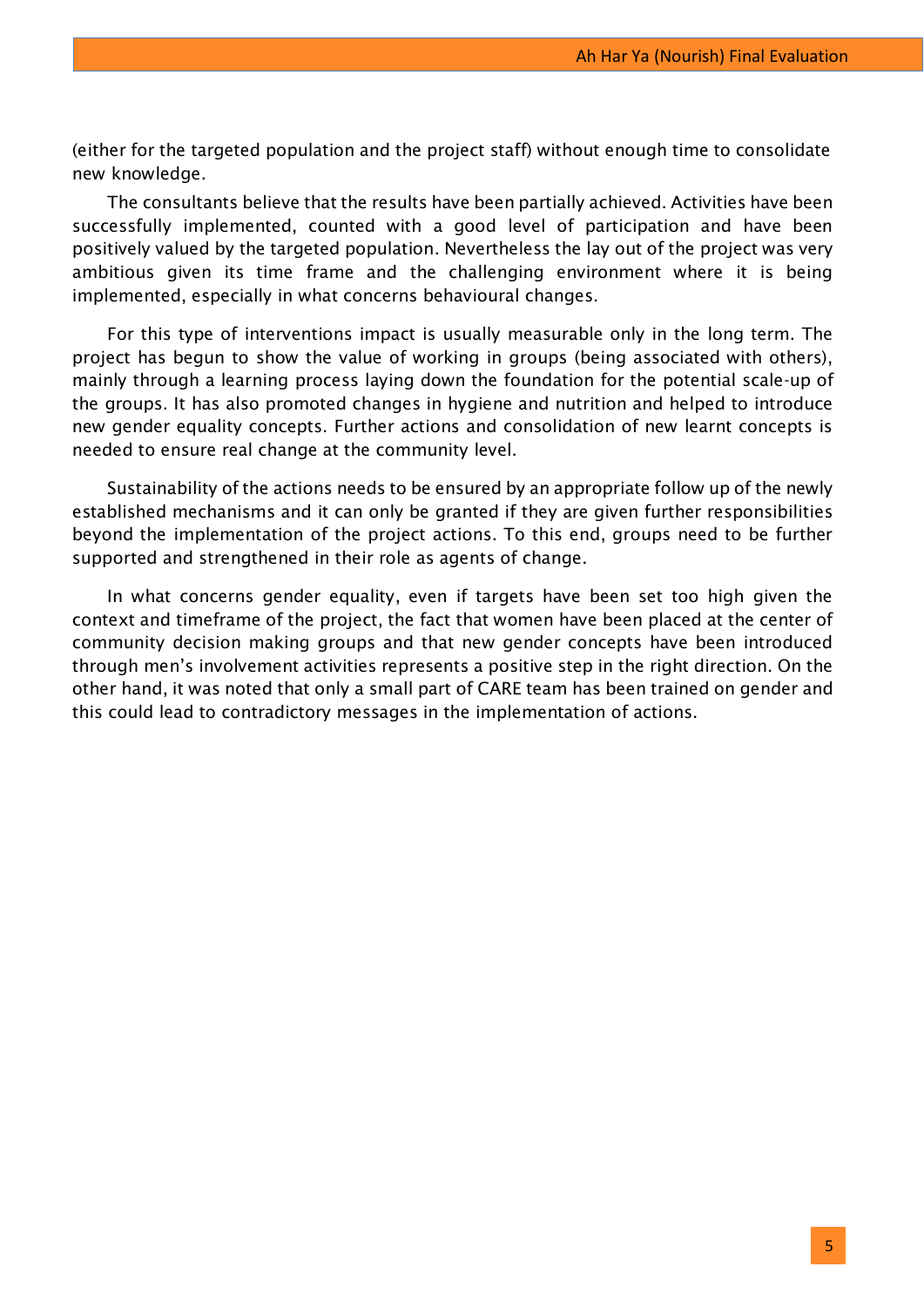# <span id="page-6-0"></span>**2.Background and context**

Myanmar, the second largest country in Southeast Asia in terms of land area, is categorised as a least developed country. Although richly endowed with natural resources (arable land, forestry, minerals and freshwater and marine resources) a large proportion of the country's population is extremely poor and faces severe difficulties meeting the basic households' (HHs) survival needs.

Traditionally an agricultural country, farming activities have declined from almost 50% to 36% of the country's Gross Domestic Product (GDP) today, employing about 49% of the country's labour force, according the data from Myanmar Living Condition Survey 2017, World Bank and FAO . Around 70% of the population lives in rural areas and cultivates small farm tracts.

Rural households in Northern Shan State (NSS) covered by the project are mainly dependent on small-scale agriculture for subsistence and cash crops. Their main cultivation is paddy either in lowland and upland according to their geographical location. Notwithstanding, productivity of the land is low due to poor farming techniques and practices, such as slash and burn, that lead to environmental degradation, which is reflected in the low soil fertility and compensated by the overuse of chemical fertilisers and pesticides.

The aspects mentioned above are compounded by others, such as weak technical knowledge, high cost and bad quality of seeds (and inputs, high levels of indebtedness and a general limited or non-existent access to domestic or international markets.

These factors are leading to the cultivation of illegal crops such as poppies (that with less effort give higher returns), and to a great migration wave (mainly to China) draining workforce in the villages generally dedicated to the cultivation not replaced with machinery due to its high cost.

The villages where the project is implemented are in ethnic areas with on-going conflict between ethnic armed groups and the Myanmar Army. They have limited access to services such as education and health. The consultants have observed that only a very limited number of individuals could understand Myanmar and most of the population is illiterate. On the other hand, basic knowledge of hygiene is limited and there is a major concern regarding the abuse of drugs and alcohol by the men in the communities.

#### <span id="page-6-1"></span>**2.1 Project Overview**

The project, implemented in 12 villages of Lashio Township (Northern Shan State), is funded by Latter-day Saints Charities (LDSC). It aims to contribute to food and nutrition security through sustainable agricultural production, access to water for human consumption and farming, women participation in decision making and improvement on hygiene and nutrition behaviour.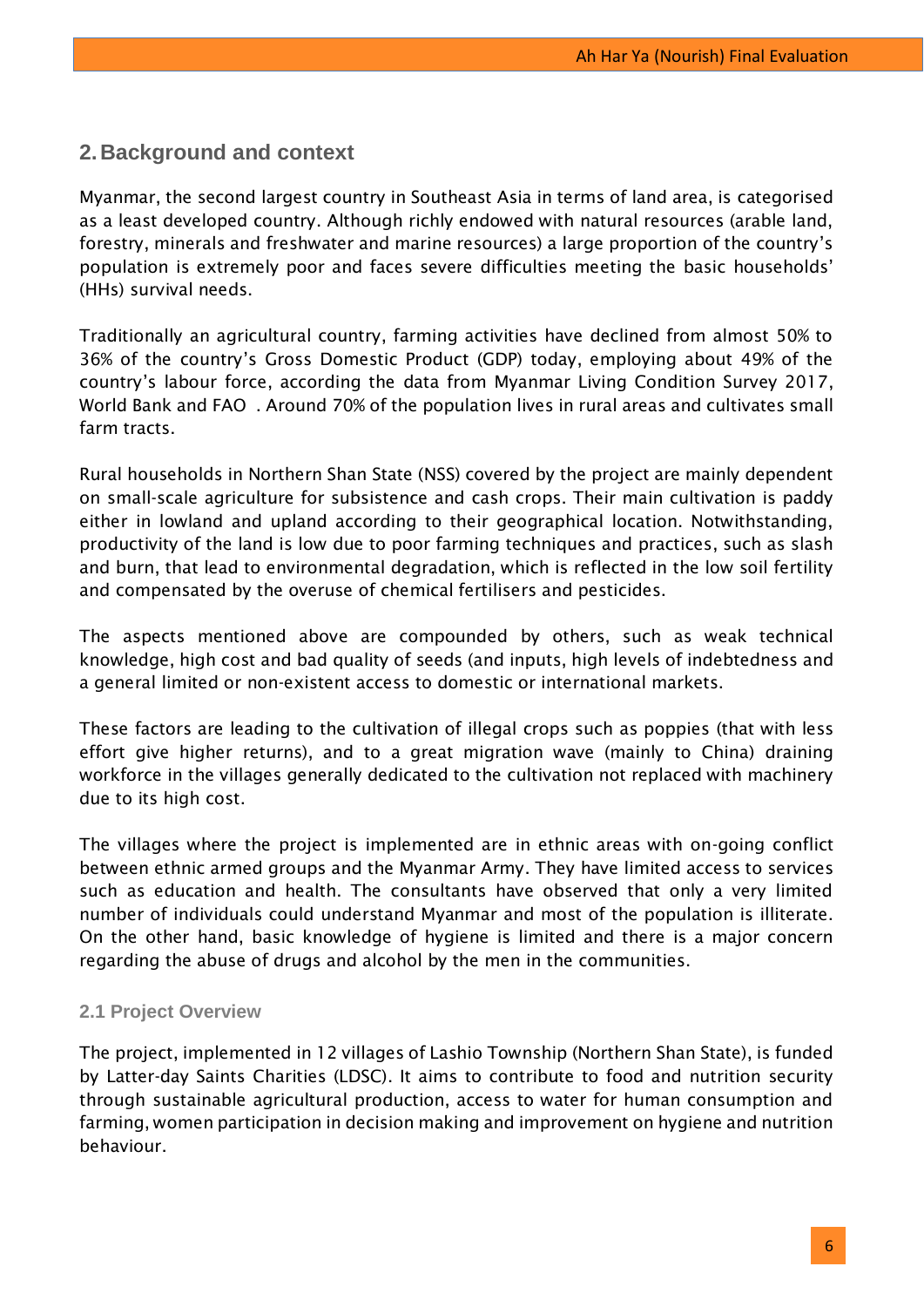The overall objective is:

*To improve the food and nutrition security of underserved communities in Lashio Township, Northern Shan State.*

It is planned to be achieved through the following outcomes:

- *Increased production of nutritional food crops;*
- *Increased access to water for home consumption and agriculture;*
- *Increased involvement of women in the management of household and community resource;*
- *Improved hygiene and nutrition behaviours.*

The target population is 529 HHs from 12 villages (two villages were added in January 2018 - second year of implementation of the project).

The main activities of the project include, among others: provision of technical assistance in agricultural production; extension services and provision of inputs; supporting the development and capacity of FIGs, VDOs and WMCs; construction/rehabilitation of water supply systems; promotion of good hygiene and nutrition practices; facilitation of minigrants and machinery; life/skills training and better awareness on women roles and value.

# <span id="page-7-0"></span>**2.2 Purpose and scope of the evaluation**

As the two phases for a total of 24 months have ended, CARE has decided to conduct a final external evaluation of the project with the objective of:

- 1. Assessing the project's achievements and performance against the below criteria for standard evaluations:
	- **Relevance:** The extent to which the project suited the priorities of the target groups.
	- **Effectiveness:** The extent to which the project achieved its objectives.
	- **Efficiency:** The extent to which the project was managed to get value for money from inputs of funds, staff and other resources.
	- **Impact:** The extent to what lasting and significant changes have occurred and what the particular project's contribution to these changes is.
		- o Higher level changes (Impact): The positive and negative changes produced by the project, directly or indirectly, intended or unintended, for women and men and for the most vulnerable.
	- **Sustainability:** To assess whether the benefits of the project are likely to continue after the project ends.
	- **Monitoring and learning:** The effectiveness of project monitoring and learning processes.
- 2. Identifying lessons learned and recommendations to improve future programming in terms of sustainability.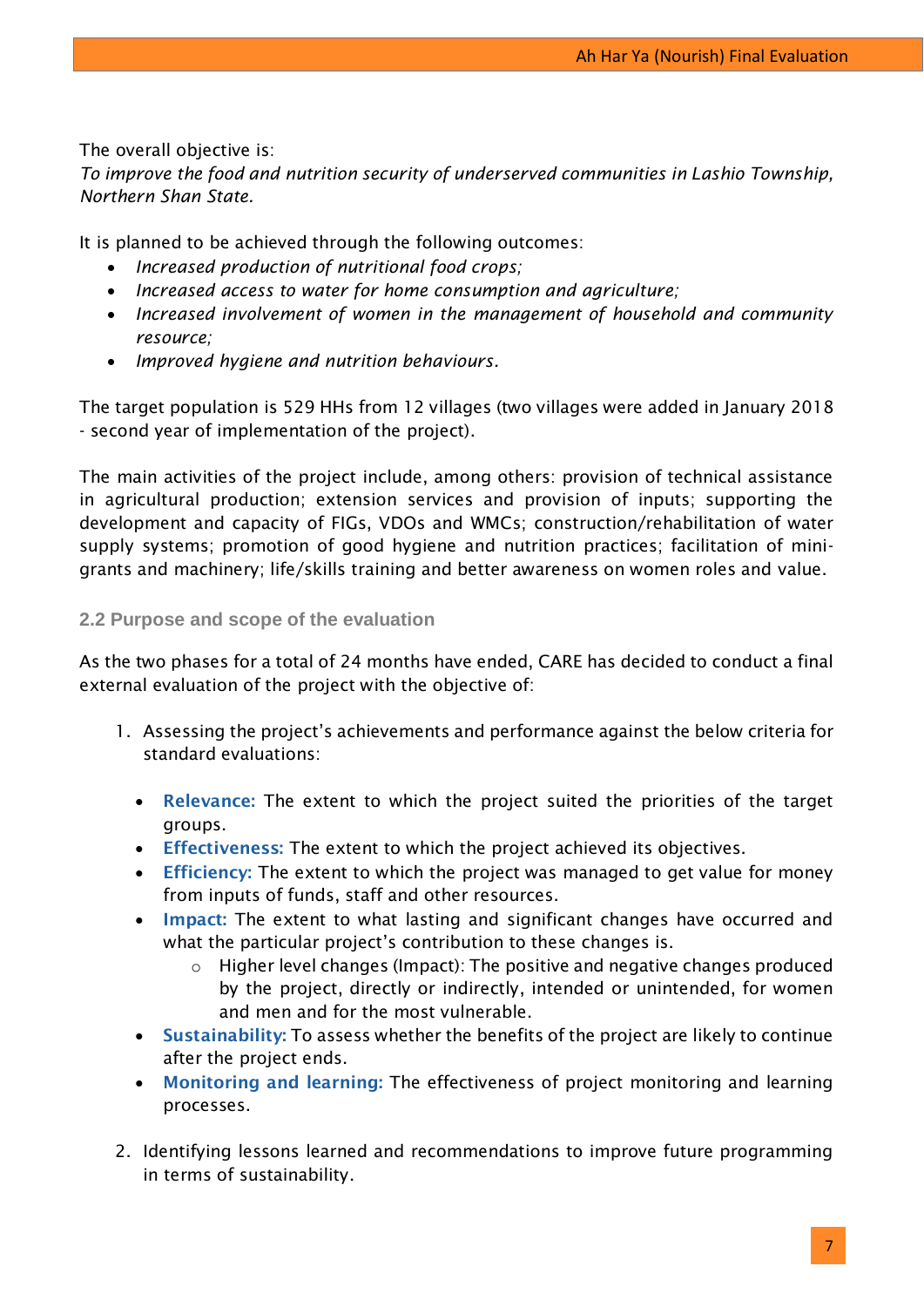The outputs of the evaluation are: Evaluation Plan, Debriefing Presentations (Lashio and Yangon Offices) and Evaluation Report.

## <span id="page-8-0"></span>**2.3 Approach and methodology**

The evaluation was conducted by a team of three external evaluators:

- 1. Maurizio Raineri as Lead Evaluator Responsible for the evaluation design, debriefing workshop and reporting. He was leading focus group discussions and interviews in 3 villages.
- 2. Raquel Fernandez Costa as co-evaluator and gender expert Participated in the evaluation design, conducted interviews and focus group discussions in 2 villages, and contributed to the final report, especially in the gender analysis of the intervention.
- 3. Min Min Han Responsible for the facilitation of all field work, she assisted international consultants in 3 villages and conducted alone the field work in other 3 where foreign presence was not authorised. She has reported on the main findings of the interviews and focus group discussions and identified successful stories.

The evaluation approach is results oriented and aims to provide evidence of quantitative and qualitative achievements. Part of the information is derived from the analysis of the available documentation, while discussions with CARE country office, CARE Lashio project's team and villages participants provided the most important insights into the projects activities and its effectiveness.

The exercise was based on a participatory approach that involved Community Based Organisations and targeted population throughout the process. Participatory methodologies used included the following:

- **Focus Group Discussions** (FGDs), using semi-structured questionnaires for qualitative information.
- **Key Informant Interviews** (KIIs), using semi-structured questionnaires for qualitative information from stakeholders
- **Individual Interviews and small group discussions** with men and women separately using semi-structured questionnaires to obtain qualitative information to analyse the different involvement and impact of the action in men and women.
- **Direct Observation and informal interviews** with villagers.

The exercise was based on the following key principles: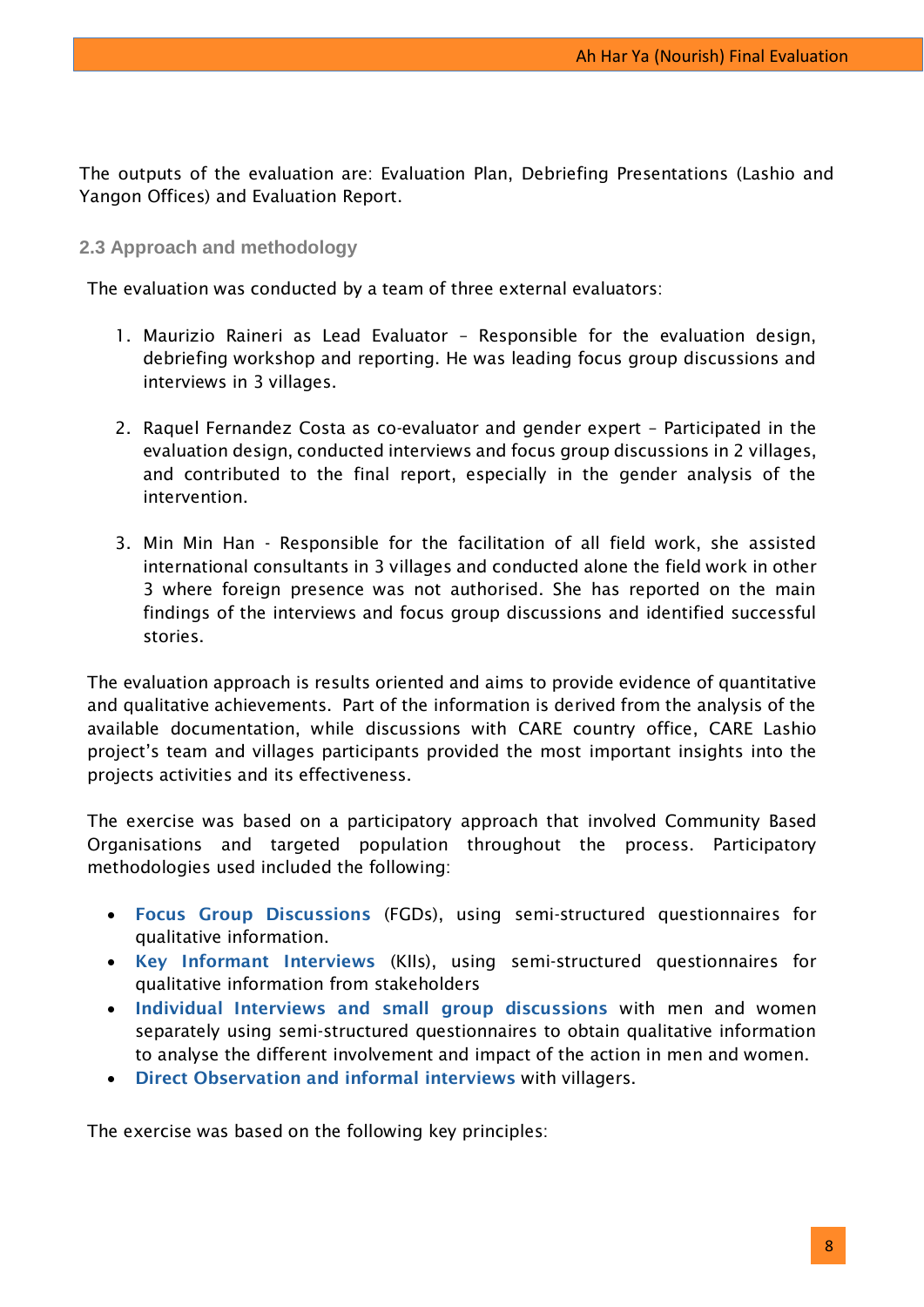- **Participative**  seeking and basing the evaluation on the views of key stakeholders at all levels.
- **Sensitive to gender** ensuring inclusion of informants and analysing how the program supported and impacted on women and men.
- **Constructive**  emphasis on lessons learnt and recommendations, highlighting strengths and opportunities.
- **Culturally and conflict sensitive** cultural aspects play an important role, including the understanding of the complexity of cultural identities and the dynamics of power.
- **Qualitative –** for the present exercise a qualitative approach has been selected, supported by a few quantitative data if needed.

The team applied an Internal Quality Control aimed at ensuring that technical specifications of the assignment were respected, in particular: Compliance with the Economic Co-operation and Development / Development Assistance Committee (OECD/DAC) evaluation standards and the terms of reference (TORs).

The evaluators emphasised lessons learned, in the context of relevance, effectiveness, efficiency and sustainability, expecting that CARE will make use of them to reinforce future strategies.

The outlined methodology has allowed the consultants to capture the information needed to present an informed and independent judgment on the project.

The evaluation is supported by a gender analysis that covers: on the one hand, the analysis of the project design with a focus on how gender has been included in the intervention (logic framework, human and economic resources allocated); and on the other hand, the contribution of the project to gender equality and the different impact of the project actions on men and women. Specific gender questions were included in the evaluation matrix.

# <span id="page-9-0"></span>**2.4 Selection of Informants and fieldwork**

Simple random sampling was the sampling method used by the evaluators to select 6 villages out of the 12 intervened by the project (see table below). The consultants discussed the selection with CARE Yangon and Lashio, in order to validate its feasibility considering mainly logistical aspects related to the accessibility. International consultants were granted access to 3 villages while national consultant could visit the 6 selected villages.

Given the limitations in accessibility, in the 3 villages visited by the International Consultants, FGDs were conducted with the 3 community groups created by the project. For coherence purposes and given the availability of the villagers, the National Consultant has also interviewed the 3 community groups in the villages that she visited on her own.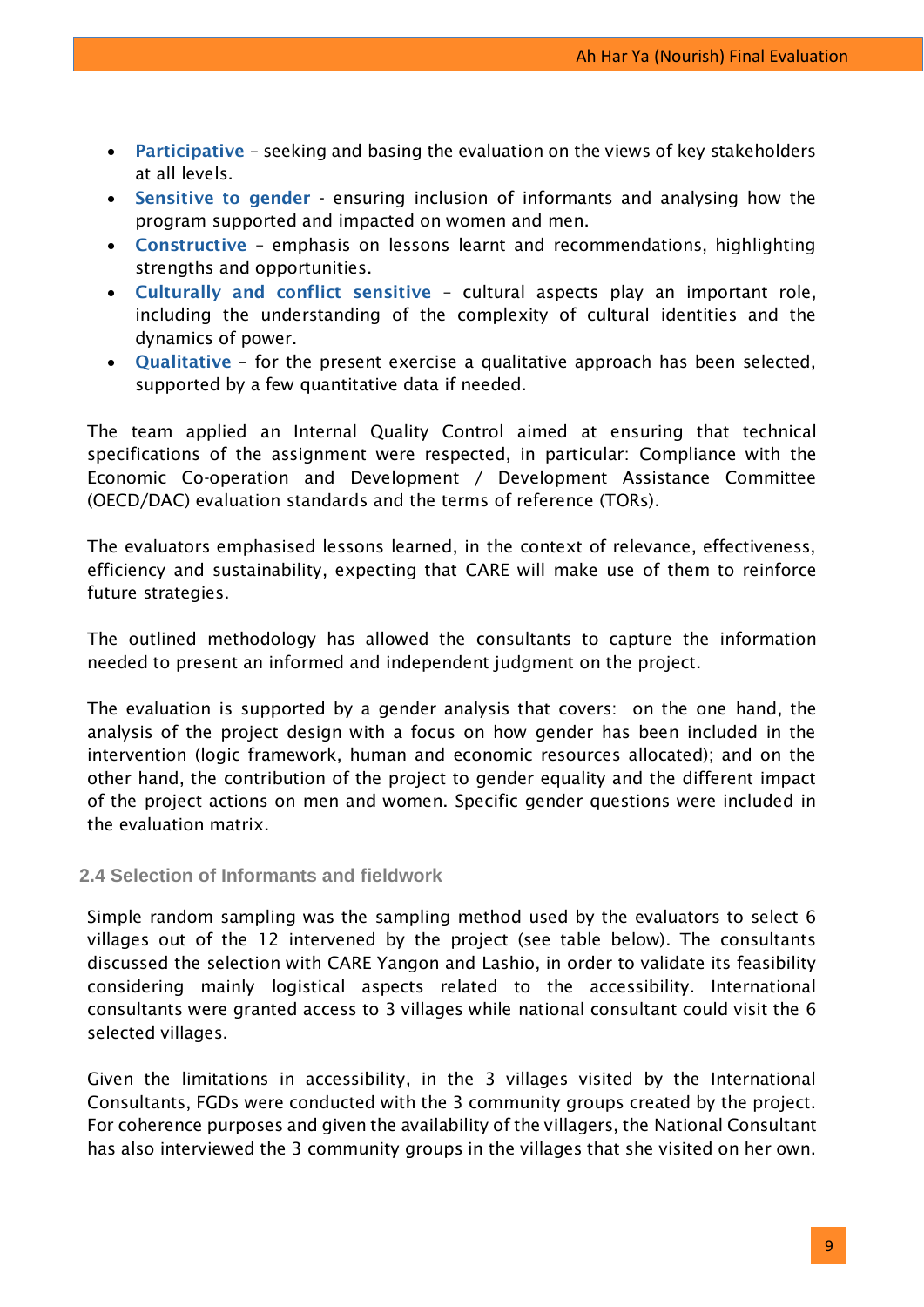|       |                  |                    |                | FGDs           |                      | Individual<br>Interview |
|-------|------------------|--------------------|----------------|----------------|----------------------|-------------------------|
|       |                  | Ethnicity          | <b>VDOs</b>    | <b>FIGs</b>    | WMCs/<br><b>WUGs</b> | Men/Women               |
| Day 1 | Long Waun        | Shan               | $\pmb{\times}$ | $\pmb{\times}$ | $\pmb{\times}$       | $\pmb{\times}$          |
| Day 2 | Ra<br>San<br>Yan | Palaung<br>/Kachin | $\pmb{\times}$ | $\pmb{\times}$ | $\pmb{\times}$       | $\pmb{\times}$          |
| Day 3 | Mang<br>Kawng    | Palaung            | $\pmb{\times}$ | X              | X                    | $\pmb{\times}$          |
| Day 4 | Par Paw          | Shan               | $\pmb{\times}$ | X              | $\pmb{\times}$       | $\pmb{\times}$          |
| Day 5 | Kawng Lay        | Shan               | $\pmb{\times}$ | $\pmb{\times}$ | $\pmb{\times}$       | $\pmb{\times}$          |
| Day 6 | Mang<br>Haung    | Palaung            | $\pmb{\times}$ | X              | $\pmb{\mathsf{X}}$   | $\pmb{\mathsf{X}}$      |

A KII interview was done with the Director of the Department of Agriculture (DOA) in Lashio. Group exchanges have been conducted with the staff involved in the project in Yangon and Lashio and interviews were conducted with Lashio staff: Senior Officers and Project Offices as well as the Head of Office.

# <span id="page-10-0"></span>**2.5 Evaluation tools**

The consultants consider participative evaluation as "a process in which people join together and develop critical thinking oriented to action and change."

An evaluation matrix was designed to identify where and how the required information should be collected (means of verification).

Guidelines questions for the FGDs and interviews were developed based on the evaluation matrix and tailored to the respondent groups. The interview guidelines were intended to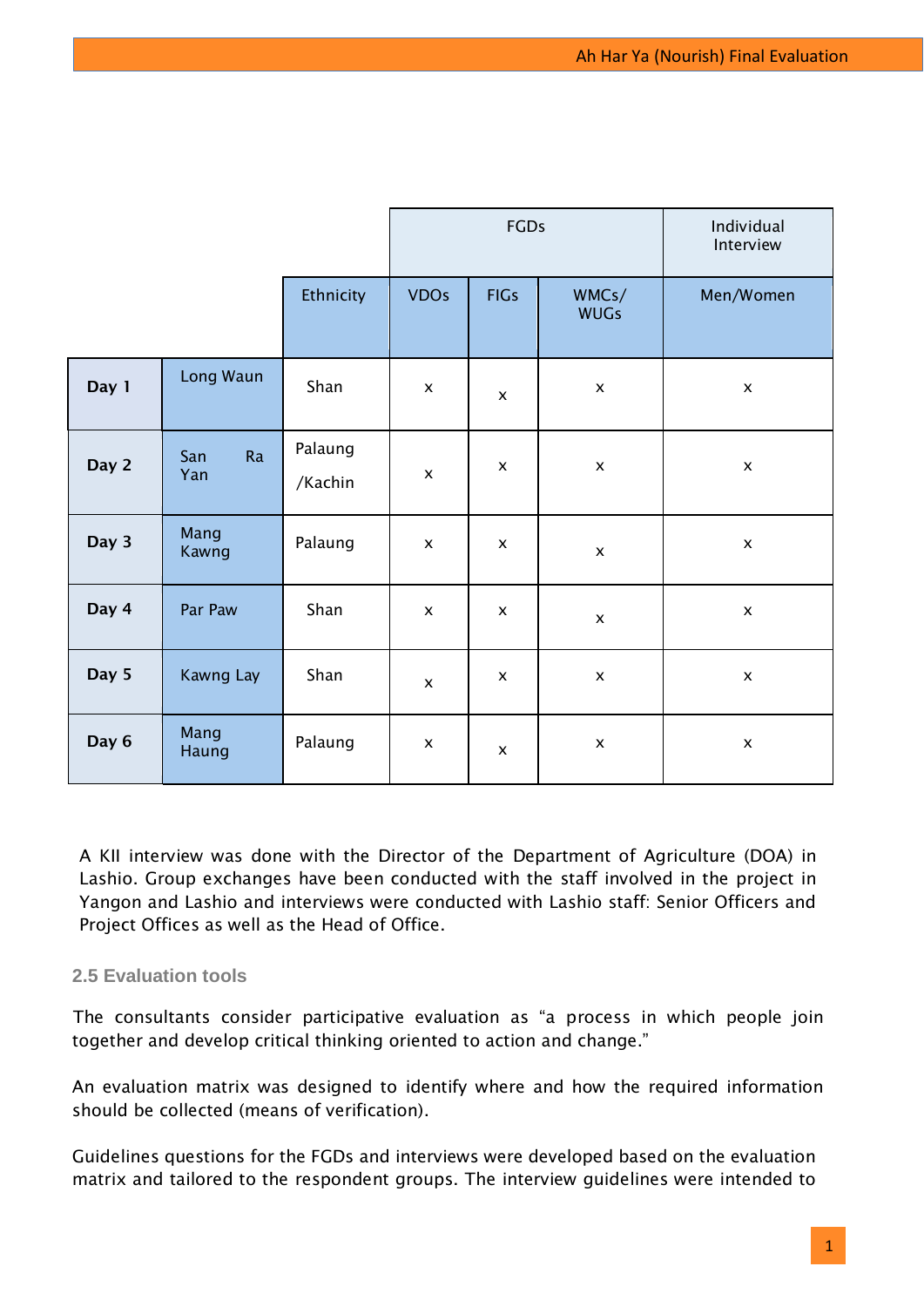be used in semi-structured interviews, taking the form of checklists of themes to be covered rather than actual questionnaires. Semi-structured interviews were held flexible to provide informants more space to voice their ideas, while also leaving room for the evaluators to dig into specific issues raised during the exercise in order to collect more elements to reinforce the lessons learned.

### <span id="page-11-0"></span>**2.6 Limitations to the Evaluation**

Some limitations of the evaluation are summarised below:

- Given the security context a travel authorisation had to be requested and International Consultants could only visit 3 of the villages.
- Language constraints have made discussions with respondents challenging; in most of the cases the translation was done from Shan or Palaung to Burmese and from Burmese to English.
- With regards to the gender analysis the consultants cannot isolate the impact of the activities of this project from that of other ongoing actions from other CARE projects implemented in the same area.

# <span id="page-11-1"></span>**3. Evaluation findings**

This section is organised in accordance with the five evaluation criteria defined by the OECD/DAC.

# <span id="page-11-2"></span>**3.1 Relevance**

*The extent to which the aid activity is suited to the priorities and policies of the target group, recipient and donor.*

The project is highly relevant to the geographical area of intervention as it takes into consideration the socio-economic context in Northern Shan State. It targets key aspects that are undermining the livelihoods of HHs, putting their food security at risk, and hampering improvements in their quality of life; while adopting a long-term perspective.

The project is in line with the priorities of CARE International and its policies, in particular to the Myanmar Rural Long Term Programme 2013-2028 . Moreover, it builds upon previous and actual CARE work and experiences in the area. In its design, it introduces important perspectives such as an initial approach to agroecological farming, as well as, community and women empowerment.

As drafted, the project contributes to the Sustainable Development Goals (SDGs), more concretely to poverty reduction (SDG 1) and ending hunger, achieving food security, improving nutrition and promoting sustainable agriculture (SDG2). Both are directly addressed in the activities as they work towards sustainable livelihood for better access to food and income.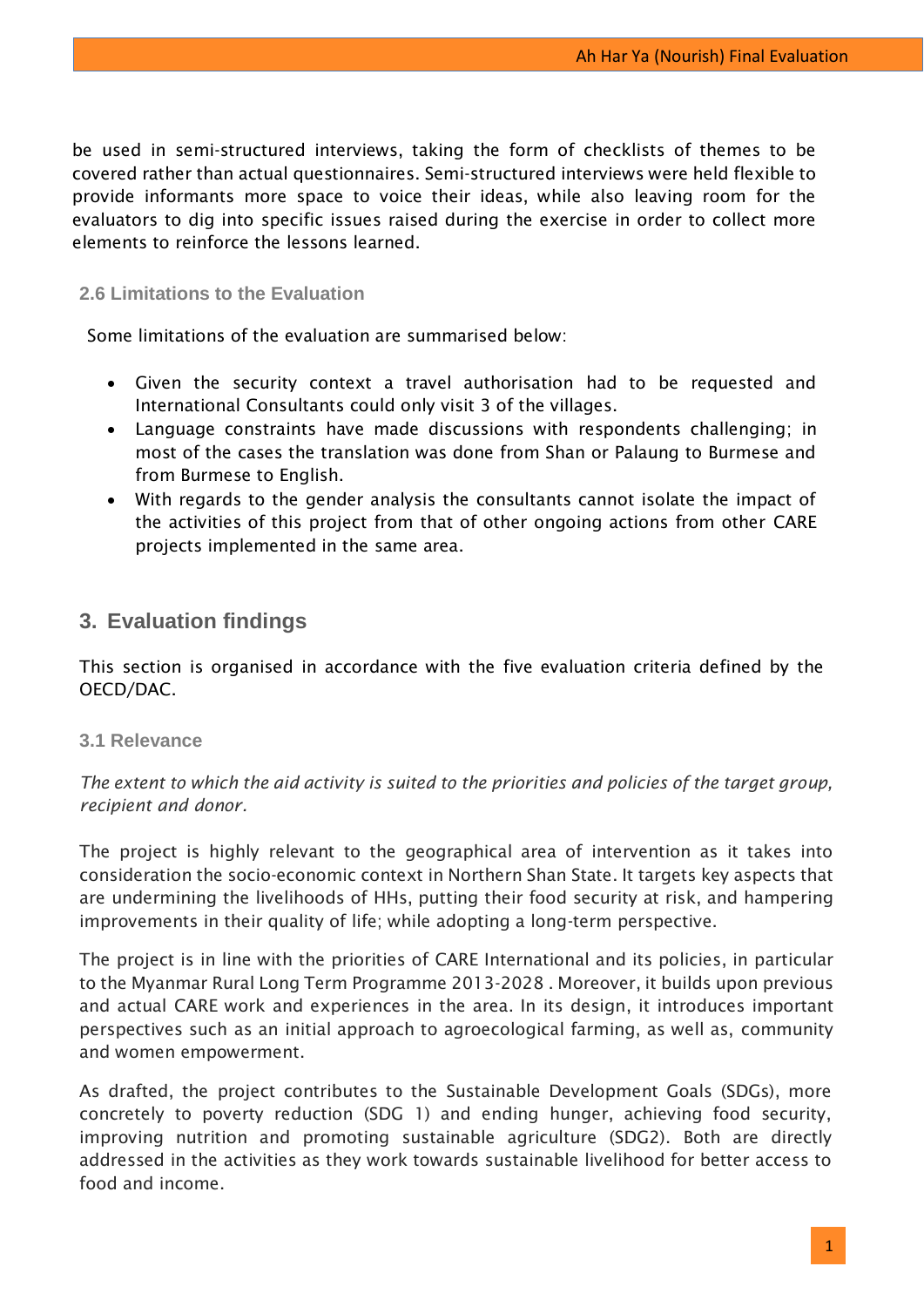Regarding gender equality (SDG 5), the project directly supports agency of women in productive activities and decision making at community level. This is clearly stated not only in the Project Outcome 3: *Increased involvement of women in the management of household and community resources* but also by the presence of women in the implementation of all the project activities.

The initiative is in line with the Government of Myanmar development policies and plans, for the intervened geographical area and intervention sectors. It should be mentioned that it was not until 2018 that policy plans were approved and endorsed framing Myanmar's development priorities. Although *Ah Har Ya (Nourish)* project was drafted before their adoption, it could be argued that it is in line with them.

In summary, the project contributes to:

- Myanmar Sustainable Development Plan (2018-2030) Strategy 4.4 addressing secure access to food, and Strategy 5.5 on climate resilience
- The Agricultural Development Strategy (2018/19 2022/23) specifically to: a) Outcome 1.8 on food and nutrition security by implementing designed interventions aiming at increasing nutrition security. b) the Productivity Outcome 2.8 on Good Agricultural, Veterinary and Husbandry Practices by introducing them at the smallest scale.

The project is also in line with the National Strategic Plan for the Advancement of Women (2013-2022). It contributes to the thematic areas of livelihoods, education and training, violence against women, economy and decision-making.

The intervention is relevant to the farmers in the geographical target area, as it introduces some innovation on their livelihood related to the adoption of good agricultural practices. It also envisages to promote cooperation through the establishment and capacitation of FIGs, VDOs and WMCs with the aim to create the conditions for sustainable socio-economic local development.

Moreover, the action proposes and firmly addresses the issue of gender equality in a very challenging environment. Gender has been integrated in the project logframe and in the implementation of the actions.

CARE conducted a gender power analysis in the area of intervention in 2013 and the project formulation took into account the findings of the report to identify the focus areas of intervention. Complementary to this, a needs assessment was conducted by CARE to identify key needs of the population and select the villages where the project was to be implemented.

When it comes to evaluate the participation of men and women in the design of the project, it should be said that their involvement was limited. This can be justified by the fact that the level of exposure of the targeted population to development projects has been minimal - for most of the villages this is the first project being implemented in their community and given the level of illiteracy and awareness this would have been a complex exercise with uncertain results.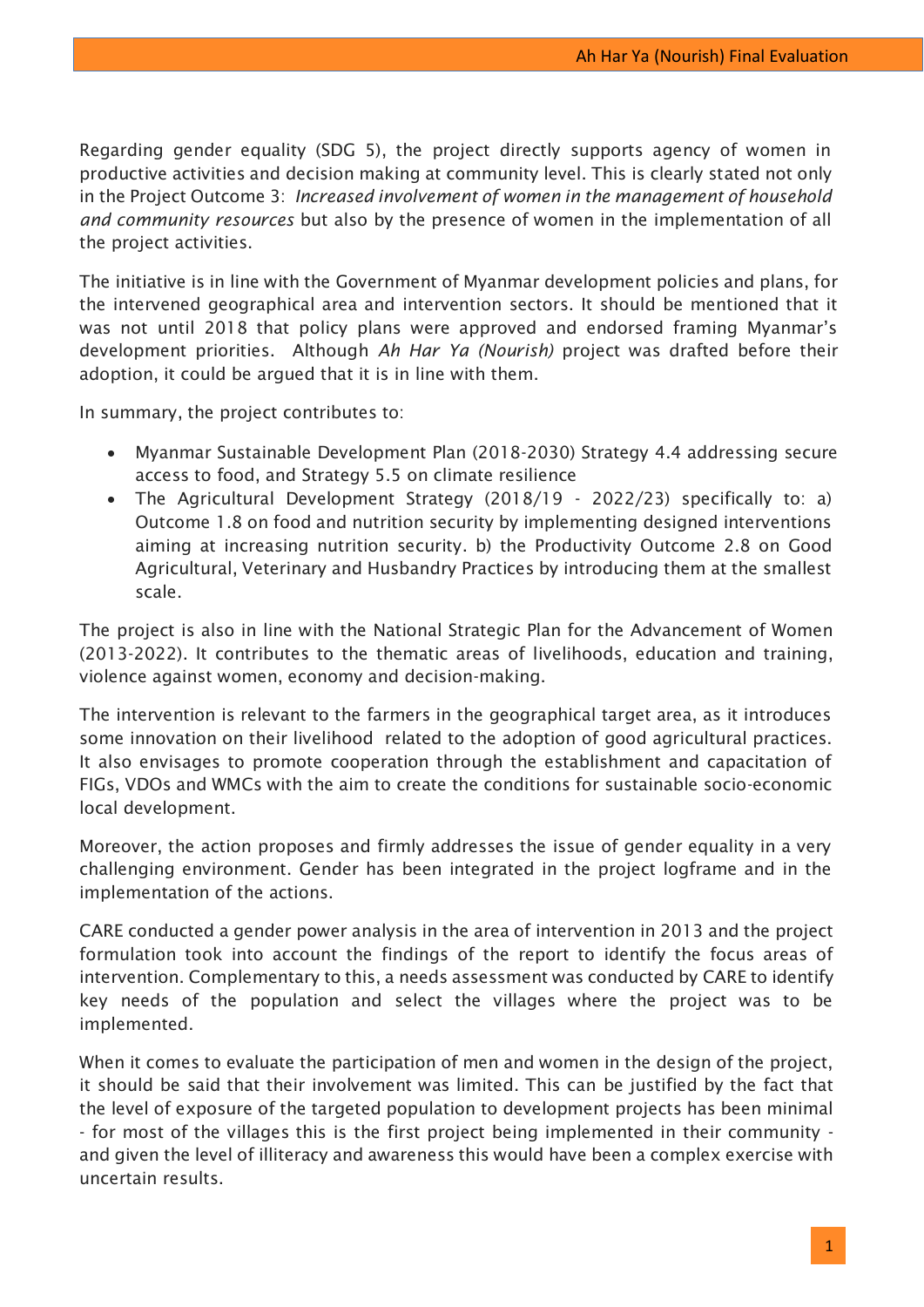Women and men in the villages have evaluated positively the activities of the project, and when asked about their priorities they have identified areas that have been tackled by the project. Both men and women have pinpointed as key priority areas for the community: learning good agricultural techniques, food security and nutrition awareness, water and hygiene. Mainly men have mentioned need for improved accessibility (transport and road upgrade) but both men and women have stated their knowledge gaps and trainings were identified as the number one priority.

The evaluators consider that the context analysis is an appropriate tool to identify priorities; however, an initial in depth villages assessments would have provided elements leading to a more tailored intervention to the different situations, rather than a systematic implementation. In this regard, the consultants have noticed important differences in the degree of development, access to resources and women's empowerment between Shan and Palaung populations.

Shan villages, are usually closer to Lashio, better communicated and more exposed whereas Palaung villages are in remote areas, have less access to resources (especially land, they mainly do shifting cultivation in upland fields) and have reported a high incidence of alcohol and drug abuse among male population that is probably associated with a higher incidence of gender based violence (GBV). Further analysis is needed, but the consultants have also noticed that Palaung women were less proactive in community decision-making.

Overall the reviewers consider the design of the Nourish initiative is well framed in the local context, addresses population's general priorities, and it is supported by a simple Monitoring and Evaluation (M&E) framework. However, the project appears to be too ambitious from an operational point of view, suffering from an imbalance between the number of expected outcomes and the short project life span. This, together with the staff capacity and the remoteness of the villages, has affected the project effectiveness and impact*: a lot to do in too many places in a very limited time*.

# <span id="page-13-0"></span>**3.2 Efficiency**

*Efficiency measures the outputs (qualitative and quantitative) in relation to the inputs. It is an economic term that signifies that the aid uses the least costly resources possible in order to achieve the desired results.* 

During the field visits it was possible to confirm that the project counted with a gender balanced adequate number of young, motivated and proactive staff that showed positive working dynamics and has established strong links with the community.

Overall, the project has been well managed by the Lashio Office Coordinator, who has ensured linkages with other CARE interventions in Northern Shan State that had lead to a wider systematisation process of experience. He has worked towards the consolidation of the team capacity to deliver and provided strategic and methodological guidance while technical staff from Lashio and Yangon Office provided the needed technical assistance.

Some issues related to strategic choices of the project design and operational capacities have impacted the efficiency, affecting by consequence the effectiveness of the intervention.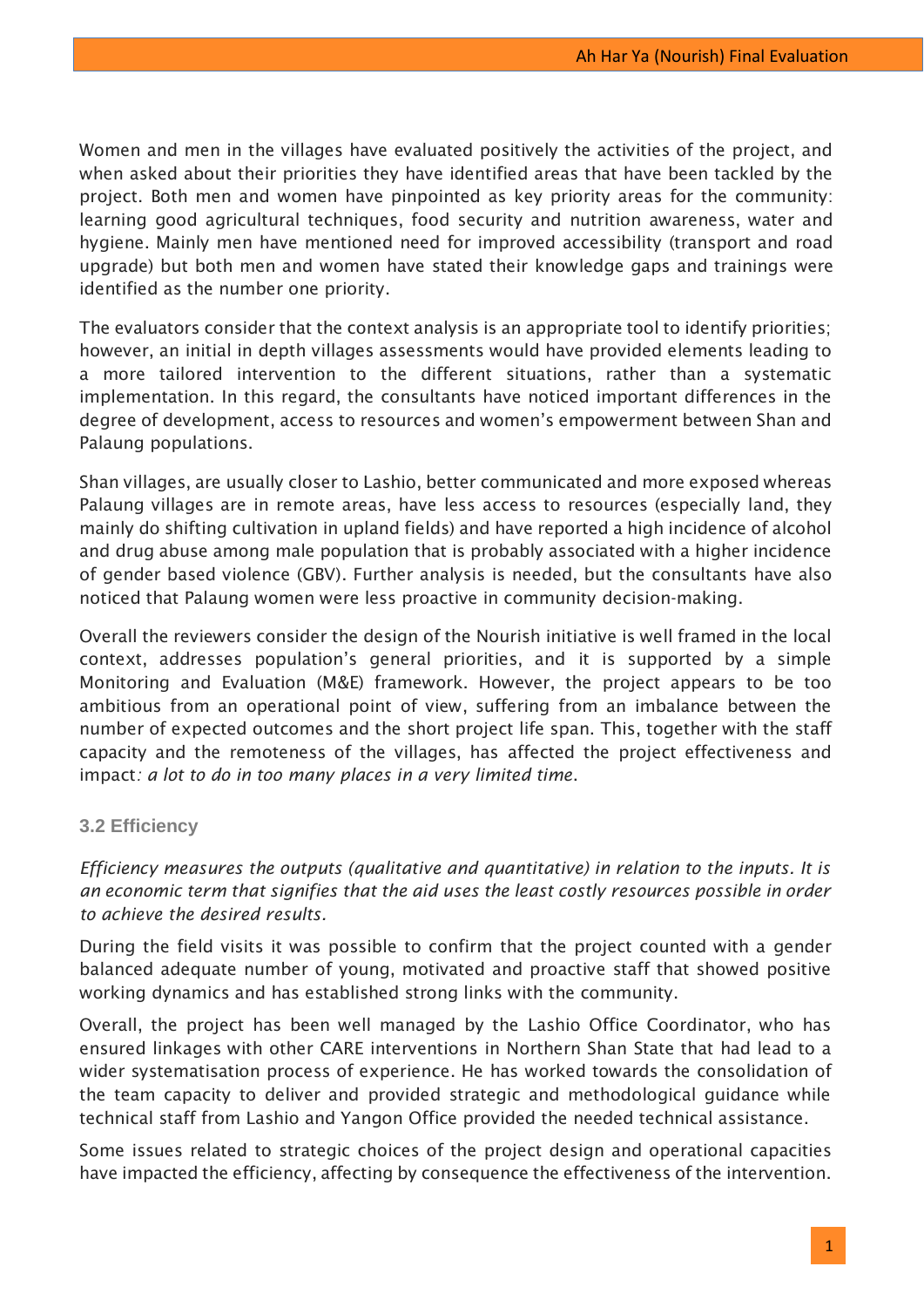As mentioned above, the project can be considered of relevance; however its efficiency has been affected by its holistic design and the introduction of new techniques and concepts (either for the targeted population and the project staff) without enough time to consolidate new knowledge. The action would have benefitted from a staff with a more consolidated knowledge, capacity to deliver quality outputs, and ensure effective follow-up of actions*, for instance consolidation of knowledge after the trainings and tailored coaching/mentoring for the FIGs, WMCs, and, VDOs*.

The evaluators identified during the FGDs with the team a need for strengthening the staff capacities especially on development as a concept and as a process, gender and pedagogy (tools to train people with low literacy).

Efficiency in the implementation, especially in what concerns the agricultural interventions, was seriously disturbed by the contractual procedure and the starting date of the project that was overlapping with the annual farming season, hampering the fluent running of the foreseen actions, including: capacity building, quality inputs distributions, technical follow up and yield quantitative and qualitative improvement. Consequently, the project was not able to provide adequate support and sequential follow up of the farmers.

An important delay has been noted regarding the delivery of the machinery. It was distributed in the last quarter of the project due to a series of factors: the Agriculture Senior Project Officer that given her high workload could not identify at an earlier stage of the project the equipment needed for each village, CARE's procurement procedures and the difficulty to find in the local market the equipment.

Another activity that was implemented in the last few months of the project was the delivery of mini-grants; this may have compromised its sustainability, as there has not been enough time to go through the grant return process with the VDOs.

In general, one of the main approaches of the intervention was, at least on paper, the learning process, followed by the technical assistance provided by CARE team. The training



packages were well thought through, but the villagers have been exposed to many new concepts in a very reduced time, which limited their capacity of absorption and retention.

There has not been time to consolidate new knowledge and ensuring a proper follow up of the actions in a process of learning by doing where the team members are able to provide proper coaching and mentoring. Adding to this, given the context, it is important to

continue developing pedagogical tools specially designed for illiterate people, and improve the existing ones, making

emphasis on visual material facilitating retention of information provided during the training .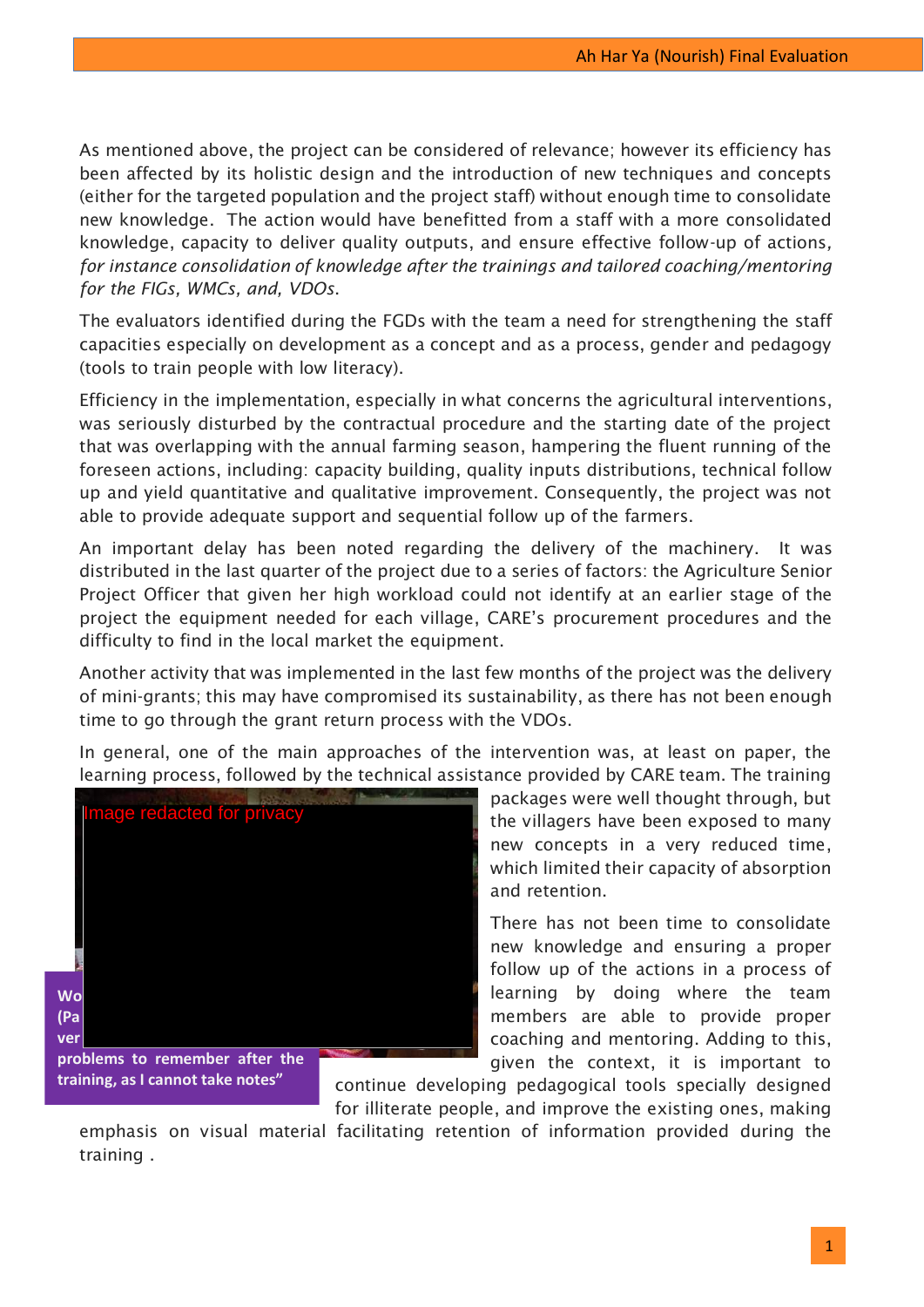Moreover, as it emerged in some communities during the FGDs, the emergency of the implementation responding to the short project calendar and its priorities, do not always respect and match with the participant's availability in terms of time commitment. This latter decreased the efficiency of knowledge sharing due to the turn over of the participants in the training sessions. It should also be said that the degree of participation was diverse between the different villages for two main reasons: the leadership's capacity of mobilisation and the timeframe of the project.

Given the one-year duration of each project phase, there has been a limited margin of manoeuvre to adjust the activities to the harvesting calendar. In addition to this, from June to November accessibility of the villages due to the rains is compromised.

Efficiency in the collaboration mechanisms put in place with the Department of Agriculture has been proven. The DOA in the areas where it has access supported and complemented the theoretical and practical aspects related to the introduction of good agricultural practices e.g. reduction of chemical products and assisting in the procurement of good quality items such as adapted seeds and organic fertilisers. Moreover, the involvement of Lashio's DOA represents an important step in bringing communities closer to state actors reducing reciprocal mistrust.

Concerning gender, it was included in all the outputs of the project mainly by ensuring participation of women in all activities. In fact, women were more pro-active than men in most of the trainings (as shown in the monitoring data of the project) and they were included in all the community groups that have been established by the project. Another important step taken by the project was to involve men in gender awareness training; even if a single training is not enough to provoke a change of behavior it has helped to introduce new concepts and initiate exchanges on the topic of gender amongst community members, sometimes at home and mainly amongst male friends.

On the other hand, it has been noted that most of the staff in the field office have not been trained on gender and those who have received gender training would like to increase their knowledge. Action should be taken in this respect to ensure that all staff is trained so messages passed to the communities are not contradictory.

It is also advisable to provide further training to the people implementing gender actions. For instance, male project officers doing sensitization of men were only provided a training of trainers course of 5 days by the Gender Senior Project Officer of Lashio. Knowledge should be consolidated and pedagogical tools further developed, it is also recommended a follow up and quality check of the trainings delivered in the field.

In general, it is the opinion of the evaluators that due to the conditions already mentioned, a less ambitious and focused project in one or maximum two outcomes would have generated higher impact. We would have expected, for example, during the annual review of the project a scaling down of the intervention, when limits in the implementation were already evident. This has probably not happened due to a focus on activities, rather than on outcomes achievements, and as a consequence there has been a decrease in the effectiveness and a limitation on the impact produced by the set of joint actions.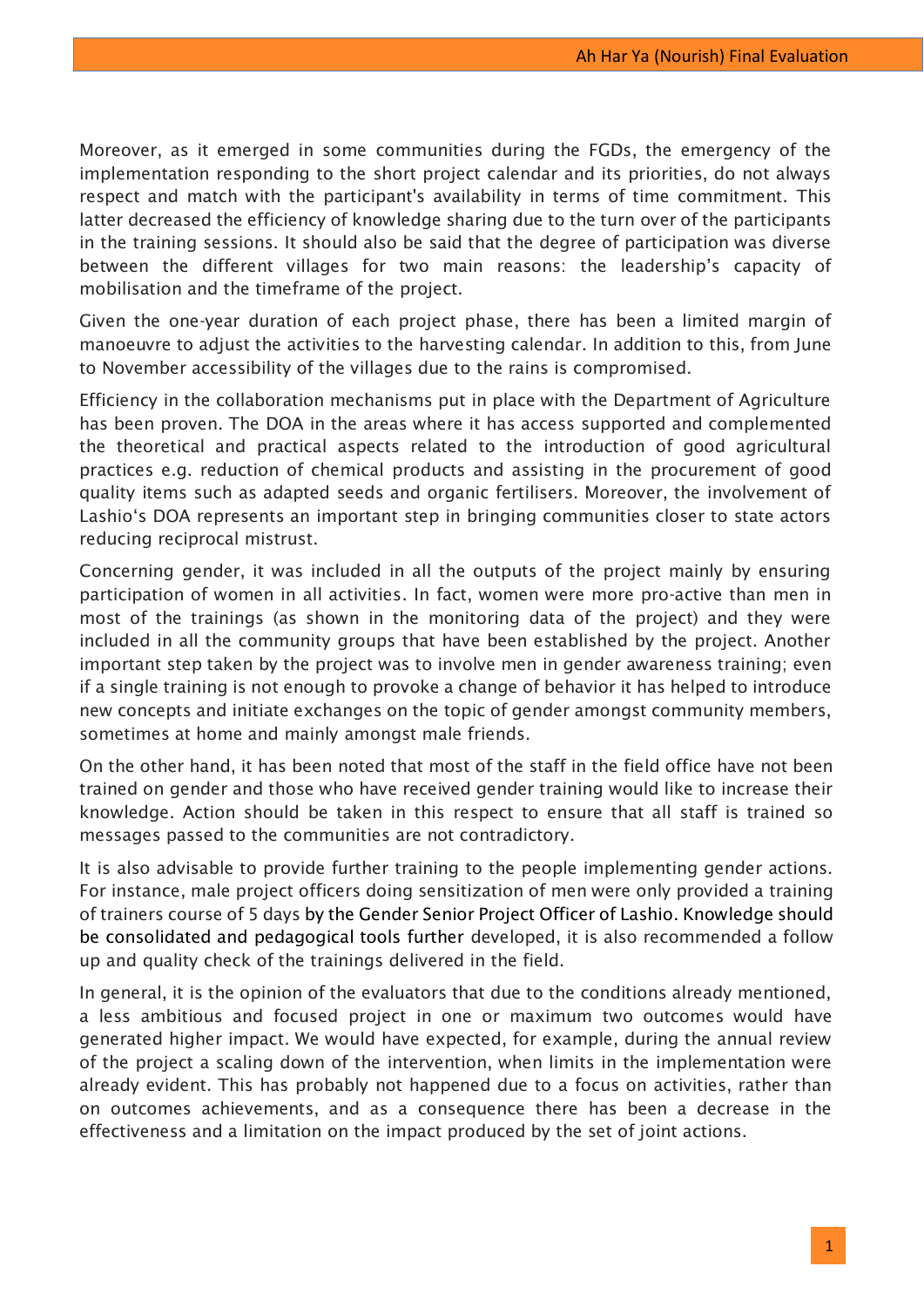## <span id="page-16-0"></span>**3.2.1 Cost/benefit ratio for the overall project**

The Budget is broken down into main headlines as shown below.

The project's cost/benefit is evaluated on the basis of the last approved budget.

Analysing the project costs, considering its specific outcomes and the planned activities within each of the project components; the consultants note that the costs distribution is balanced.



#### <span id="page-16-1"></span>**3.3 Effectiveness**

*Effectiveness of the intervention is defined in terms of achievement or progress towards set targets and goals.* 

As a first note, the evaluators would like to clarify that the monitoring data for the last trimester was not yet available at the time when the evaluation was conducted, this has somehow limited a more in depth Outcomes' analysis, and probe of the results. Following on this, the evaluation used a qualitative analysis approach.

The project is ambitious but keeps a clear logic that includes a mix of quantitative and qualitative indicators with a predominance of the first.

The information collected during the field visit, through the FGDs and KIIs, has been partially triangulated with the information from the periodical reports and some quantitative data. The analysis was completed with information from other documentation to validate, when possible, the results.

The analysis of the effectiveness takes into account the context in which the project is implemented: remoteness of certain villages, cultural aspects, and the efforts made by the Team to implement the activities of the project meeting the deadlines. As mentioned before, the approach more focused on the activity level was at the expense of a more holistic vision focused on the achievement of the outcomes.

The consultants believe that the objectives have been partially achieved. Activities have been successfully implemented, counted with a good level of participation and have been positively valued by the targeted population, nevertheless as explained before the lay out of the project is very ambitious given its time frame and the challenging environment.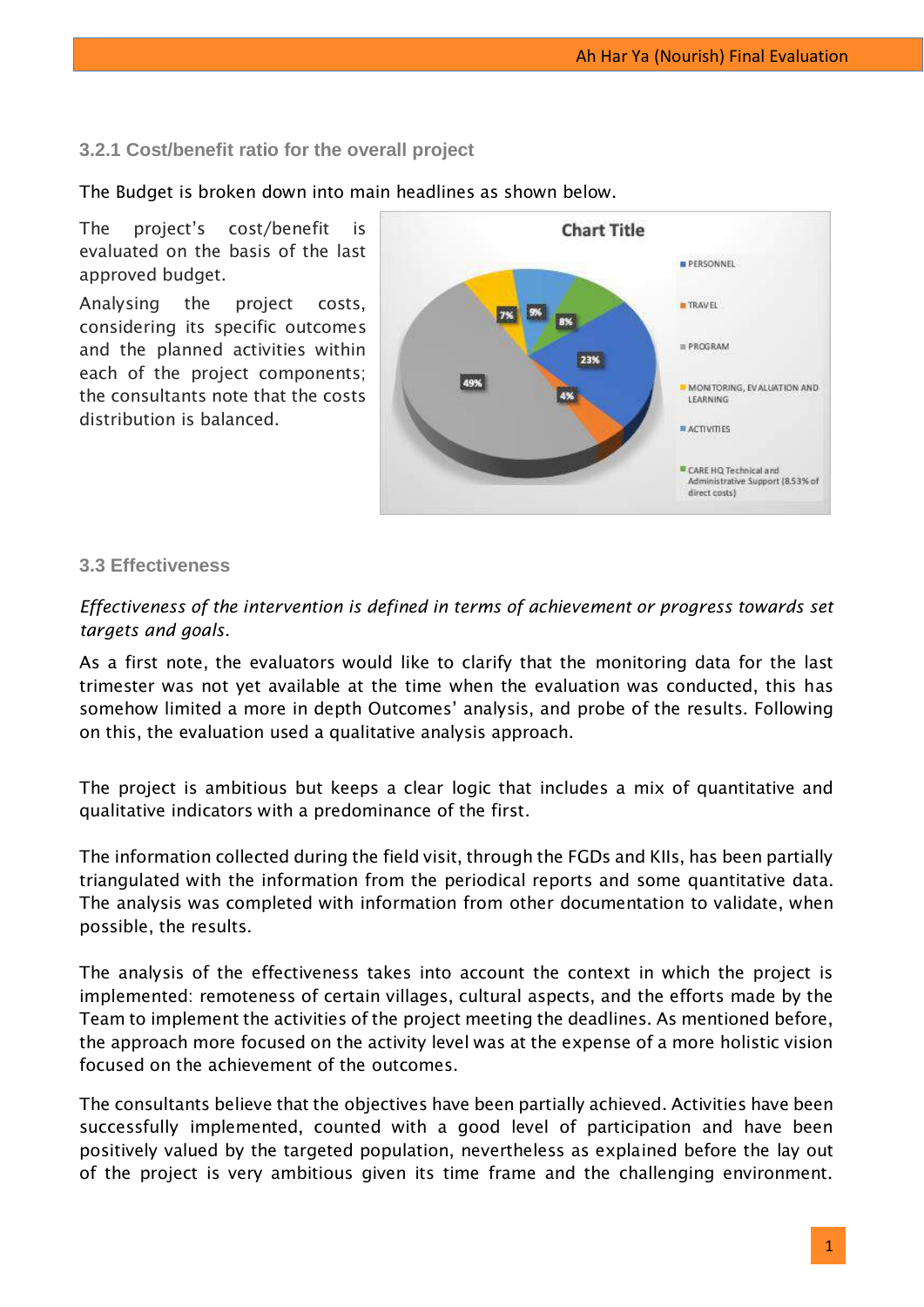Therefore, the use of the colour orange demonstrates that the project is in good track but further action is needed to consolidate achievements and attain results.

| <b>Program Outcomes</b>                           | Achievement                                   |
|---------------------------------------------------|-----------------------------------------------|
|                                                   | achieved:<br>the<br><b>Partially</b><br>Given |
| <b>Project Outcome 1: Increased production of</b> | timeframe<br>of the<br>project<br>(see        |
| nutritional food crops                            | explanation below) it is still too early      |
|                                                   | to measure.                                   |
| Project Outcome 2: Increased access to            | Achieved: all water systems have been         |
| water for home consumption and agriculture        | installed and are operative.                  |
| Project Outcome 3: Increased involvement          | Partially achieved: First steps have          |
| of women in the management of household           | been done to achieve the outcome,             |
| and community resources                           | but behavioural change is a long-term         |
|                                                   | process.                                      |
| Project Outcome 4: Improved hygiene and           | Partially achieved:<br>better hygiene         |
| nutrition behaviours                              | adopted,<br>practices<br>have<br>been         |
|                                                   | nutritional knowledge has increased           |
|                                                   | but access to nutritious food is still a      |
|                                                   | challenge and behavioural change is           |
|                                                   | a long-term process.                          |

The level of participation of the target population can be valued as high, CARE Lashio team has identified the entry points of the community; either traditional village leaders or key resource persons. Additionally, with the implementation of this project and the establishment of community groups, a structure for community work has been created; being this an essential step that will help to sustain and consolidate follow up projects.

<span id="page-17-0"></span>A more detailed analysis of the effectiveness through its Outcomes is provided below.

# **3.3.1 Project Outcome 1: Increased production of nutritional food crops**

This outcome has been particularly impacted (as explained before) by the lack of alignment of the project implementation with the cycle of farming. Starting the 1st of July and for one year, the first season was missed as the preparation of land and planting is done in July.

Putting into practice new techniques and the consolidated adoption of good agricultural practices varies from village to village with different degree of progress. According to key informants, at the time of the evaluation, in 6 villages out of the 12 the farmers were starting to introduce in a more systematic way the learnt techniques. It is worth to mention that changes and the consolidated adoption of good agricultural practices are the result of a long term complex process and therefore it is difficult to measure in the time span of this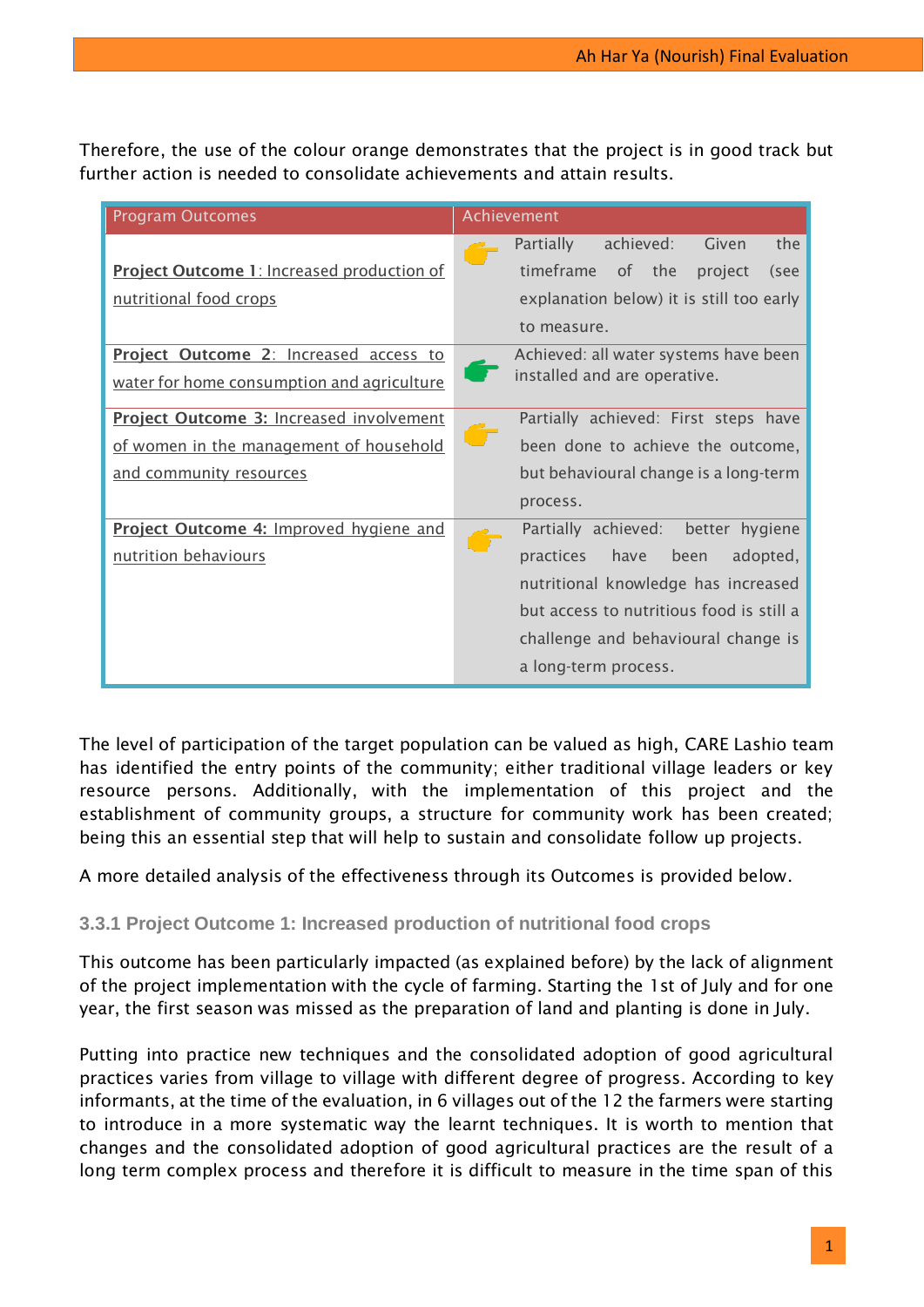project. Besides we can report on the efforts done by some of the individuals involved in the FIGs to share their acquired knowledge and disseminate good practices

In some of the villages given their remoteness there is not access to the market and inputs. This, adding to the fact that their population has lower levels of literacy, made the implementation of new techniques a mayor challenge. To overcome these difficulties, the project adopted a different approach by distributing alternative seeds and teaching the farmers how to appropriately use fertilisers.



In spite of the challenges and the difficulty in measuring the results, due to the fact that those, interviewed by the consultants, who are using the new techniques have just planted the seeds and still have to harvest, the participants have positively valued the action and demanded more training and follow up in the new introduced knowledge.

Interviewed farmers also quoted that they have been exposed to many new concepts and they have problems to retain all the information provided. It should be noted that very few of the interviewed are literate, therefore they cannot take notes and materials given were scarce (mainly posters) and not always appropriate to people with low literacy. As a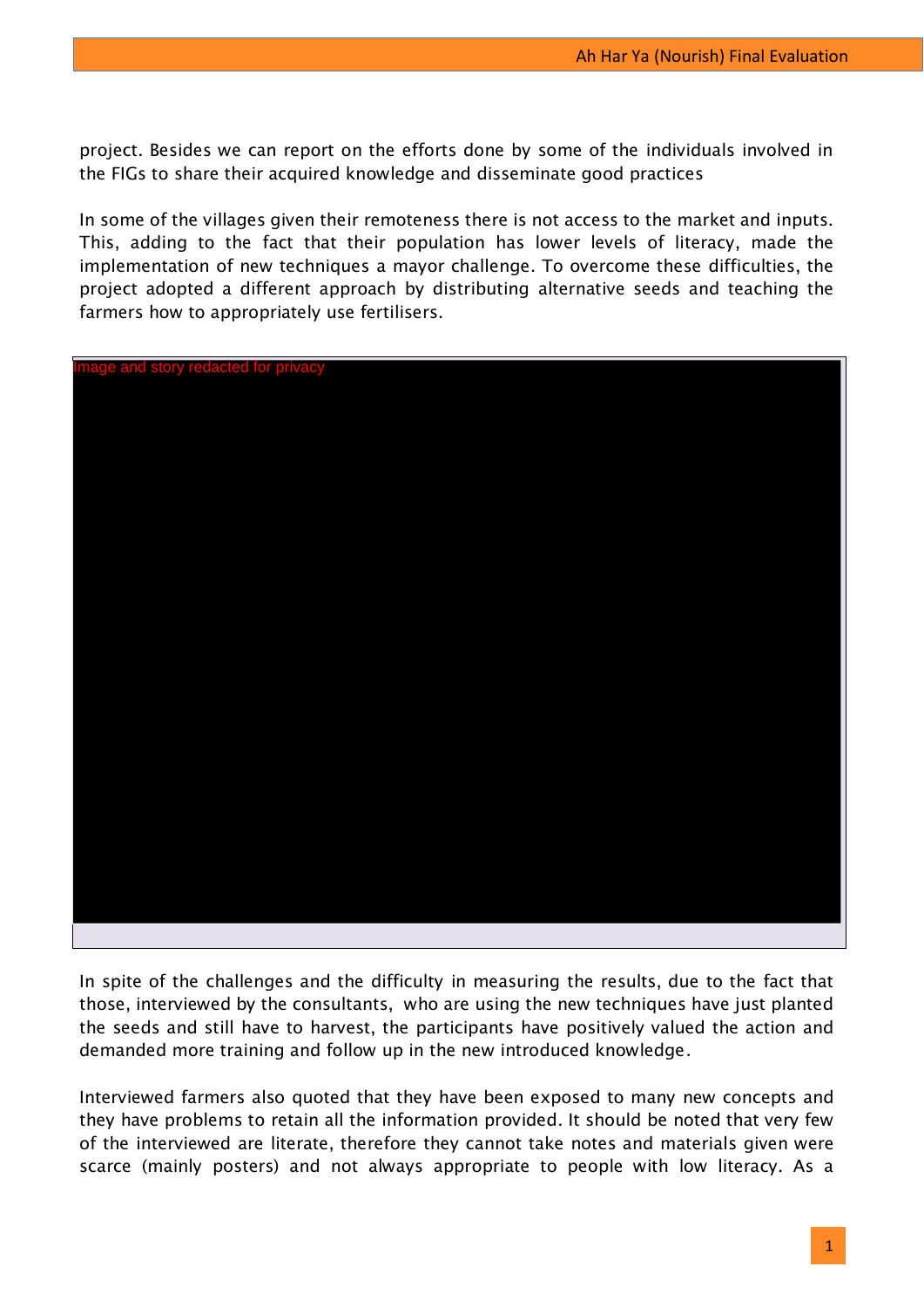consequence, given the major challenges in the assimilation of knowledge, it will be also difficult to assess if farmers have properly implemented what they learnt.

The home gardening intervention, mentioned by the participants, in some of the villages resulted as an integrative complement to their traditional practices and helped the HHs generating an extra income through the sale of the surplus. For other villagers was almost a new practice that helped them to improve their diet by the reasonable assumption of vegetable while at the same time represented an economy in the HHs budget.

VDOs and FIGs were established under this outcome. Both of them represent a step forward towards increased community actions. Nevertheless, the main tasks of both groups have been linked to the implementation of the activities of the project. This is especially the case of FIGs, that are composed by the villagers who participated in the trainings on agricultural techniques but have not other collective action.

Under this outcome were also provided mini-grants. This action addresses key deficits of the community to increase agricultural production and access to cash to pay for: agricultural inputs, labour and start new income generation activities.

Effectiveness of the mini-grants cannot be fully measured as the mini grants repayments will be done only in November 2019. Notwithstanding, it is advisable for CARE staff to follow up closely; to ensure sustainability and establish solid linkages with community wellbeing (make sure that everyone, especially those most needed benefit from the action).

For this specific outcome, we can finally argue, that the results obtained up to now show a significant commitment from the communities, indicator this of a potential consolidation and systematic use of the acquired technical knowledge. This condition, strength by means of a strong technical follow up, might lead to a substantial increase of the yield and by consequence of the HHs income.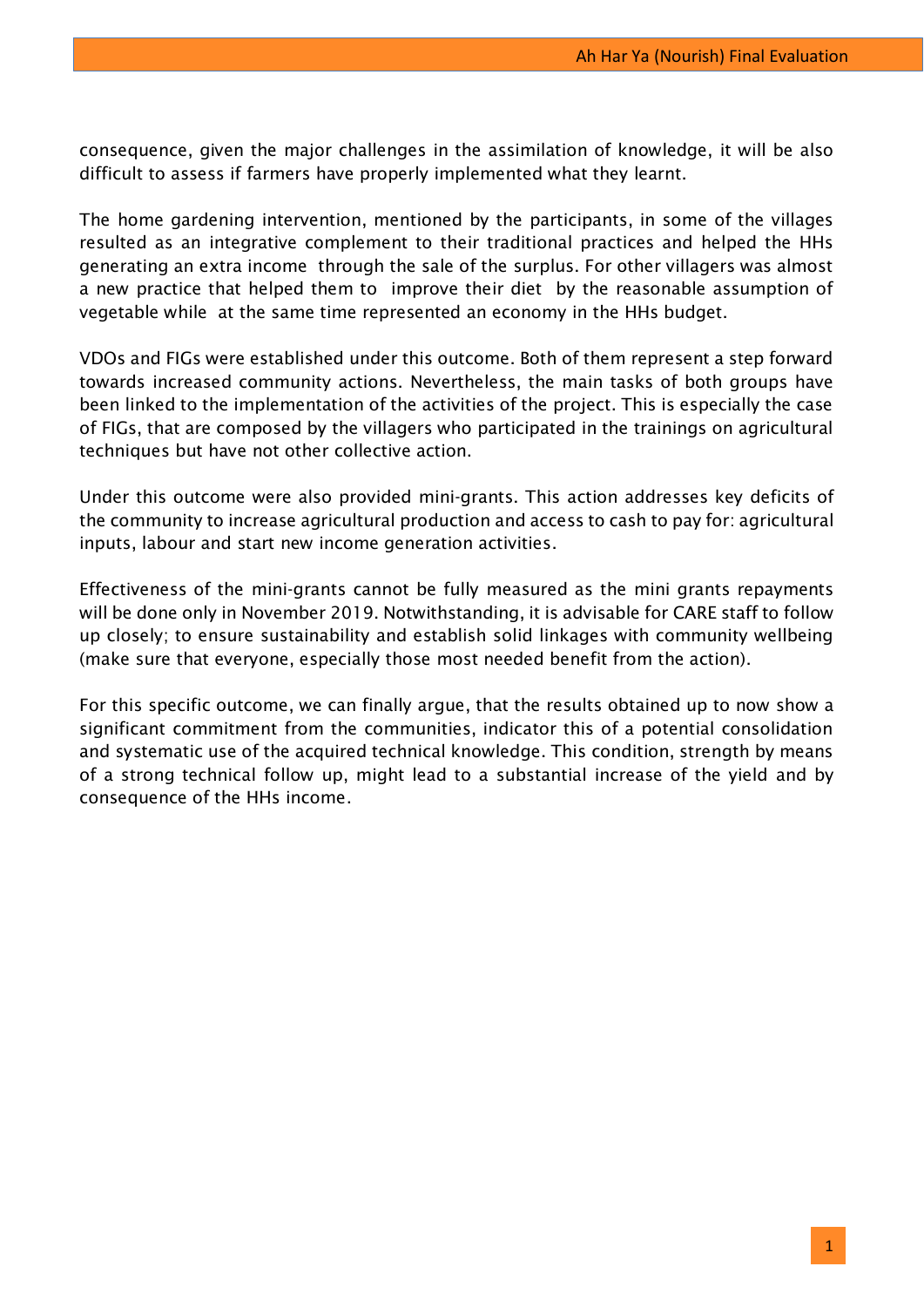Ah Har Ya (Nourish) Final Evaluation

<span id="page-20-0"></span>**3.3.2 Project Outcome 2: Increased access to water for home consumption and agriculture**

This outcome is 100% achieved. Water systems are in place and functioning for the benefit

of 384 HHs in 12 communities, according to the provided data. The evaluators observed the systems and the quality, in all the villages visited during the exercise. They were installed under the supervision of CARE team by specialized workers with the support of community members who were involved in the construction of the system.

According the discussion with the villagers, all expressed high level of satisfaction with relation to the system and the quality of the distributed water. In fact the systems, in most

of the case, dramatically reduced the time and the effort required to fetch water (in some of the case more than one hour), ensuring a better quality by reducing the risk of contamination and as a consequence (as mentioned by the respondents but not supported with data) of the related diseases.

The easy access to water together with the sensitisation campaign in Hygiene, generally stimulated better personal hygiene practises contributing in this way to the Outcome 4 of the project as deepened below.

The effectiveness of the water system could be compromised if its sustainability is not ensured. Right now, the management of the water systems is in the hands of a committee formed by volunteers that are engaged to ensure its maintenance. They followed a half day maintenance training and were provided with a maintenance tool box.

Nevertheless, adequate water management plans have not been established and this could put at risk the effectiveness of the action in the medium term.

<span id="page-20-1"></span>

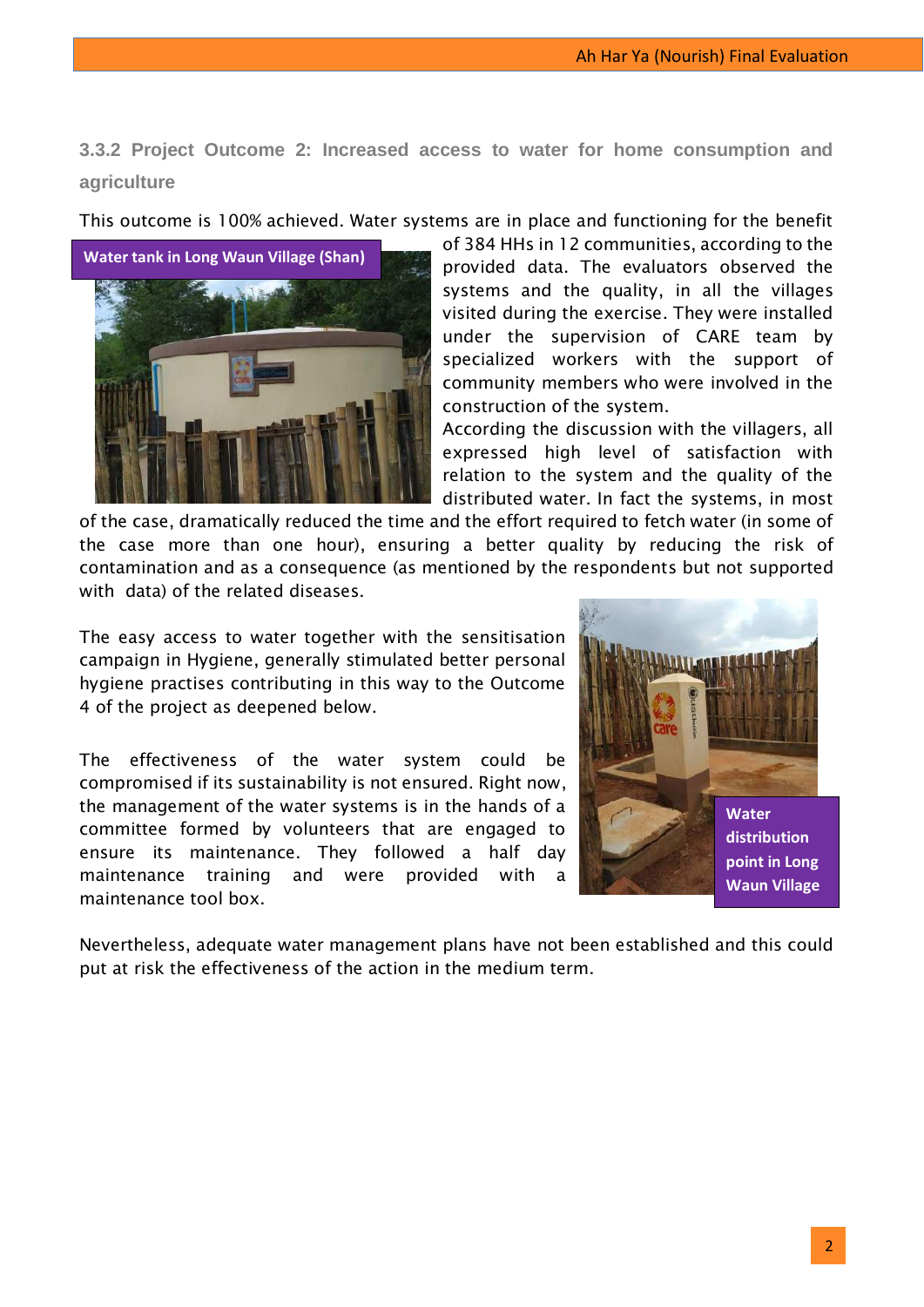

**3.3.3 Project Outcome 3: Increased involvement of women in the management of household and community resources** 

The project team asked the villagers to appoint 3 men and 2 women for VDOs, FIGs and WMCs. This represents a big first step to increase participation of women in decision making but it should come together with specific support and training in leadership, management and planning to consolidate the position of women in decision making and increase their participation.

The consultants could also observe different gender dynamics between Palaung and Shan Communities. Being apparently more empowered Shan women, they actively participated in the exchanges whereas Palaung women had more difficulties to speak in public.

Out of the activities proposed under this outcome, the consultants were positively impressed by the "Engaging men" workshops. They were highly valued by the population and even if a one of training does not change behaviour it does bring to the table unspoken new concepts.

On the other hand, regarding life skills training- above all the concept of time and stress management- CARE staff have pointed out that the topic and materials are not relevant to this particular context and they did not feel comfortable with it. This activity is to be reconsidered, or even withdrawn to focus in other areas in order to concentrate efforts to increase impact.

Finally, with regards to the distribution of lighter tools, the consultants have noticed that two different actions were implemented: on one hand light tools were given to the HHs as a donation and sometimes an incentive to participate in trainings; on the other hand, two (in some cases three) big machines were given to each village.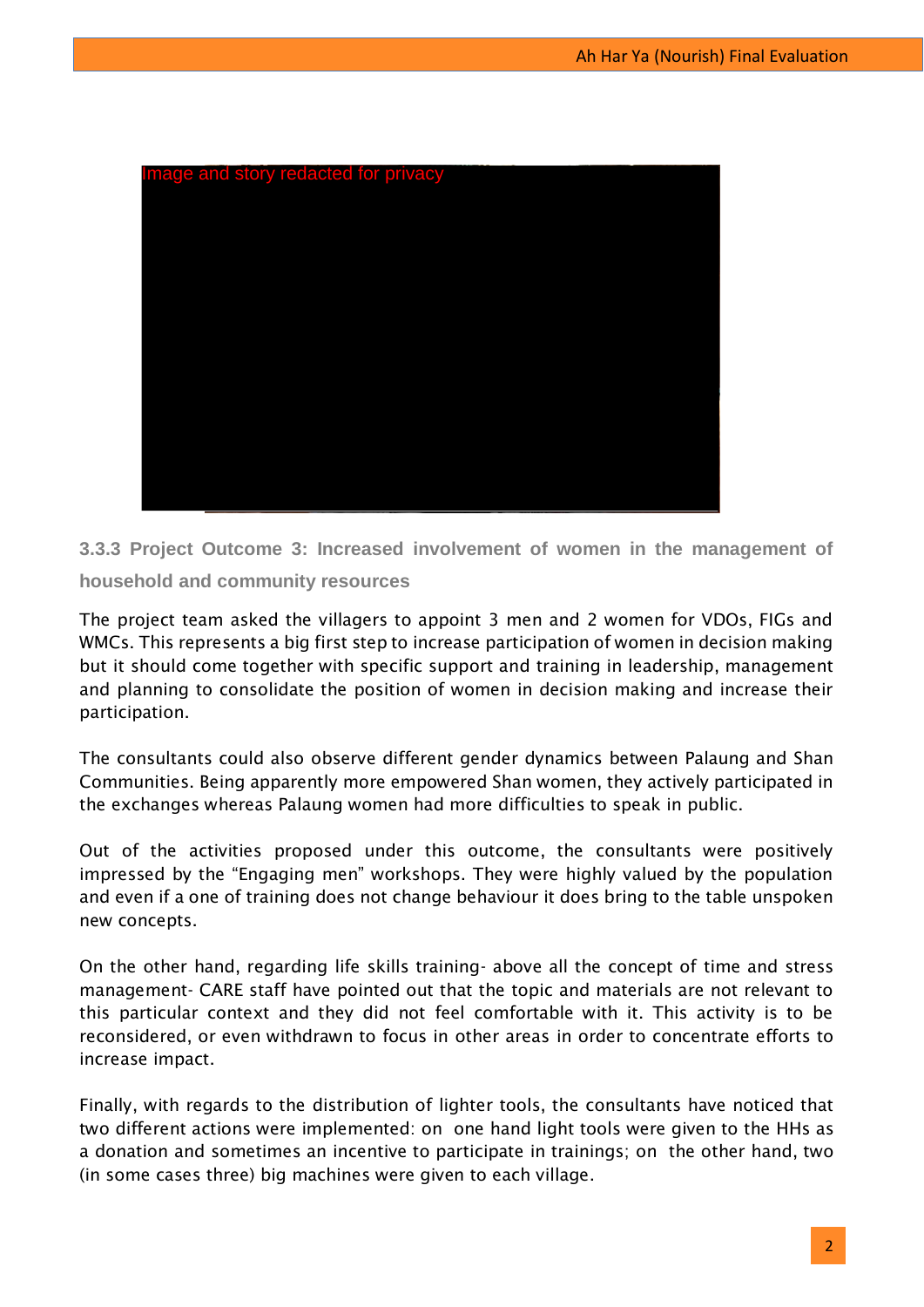A study on current agricultural practices was conducted and tools/machines that would

mainly be used to facilitate women's farm tasks were identified. The selected small tools/machines (mills and thresher) were purchased and distributed.

Small tools were distributed to the individuals and HHs and according to the feedback provided to the consultants they are used by all household members. Regarding the big machines, they have considerately lessened the time and energy spent by women in processing their food, time and energy that they can use now for other activities or even to rest.

On the other hand, the consultants would like to point out that the machines were provided to the community and only men were involved either in their management or functioning.

While it is a challenge to include women in traditional male dominated activities (using technology) and the community might not easi accept it, development projects represent an

opportunity to questioning the current gender dynamics and introduce new practices such as access of women to technology, alternatively if constrains were too strong to have women running the machines, they could have been included in the group as managers.

Given the context it is a positive action for women nevertheless it is more an action that benefits women than a gender action.

Adding to this, despite the effort done to analyse the existing farming systems and practices, seems to the consultants that stronger focus should have been given to increase farms' productivity rather than facilitate post harvesting processing. In fact, there were mainly distributed "rice and oil milling machines", against the 15 previously identified items. The machines are very welcome but limitedly used due to the low farm yield. The consultants consider that it would have been appropriate, as a first step, to prioritise tools to support women's work on the fields focusing in increasing the quantity and quality of their farms' yield.

To finalise, the consultants believe that the fact that women have been placed at community decision making groups is effective and if followed by further leadership skills training will have a greater impact. It is also advisable to continue working with men on one hand and

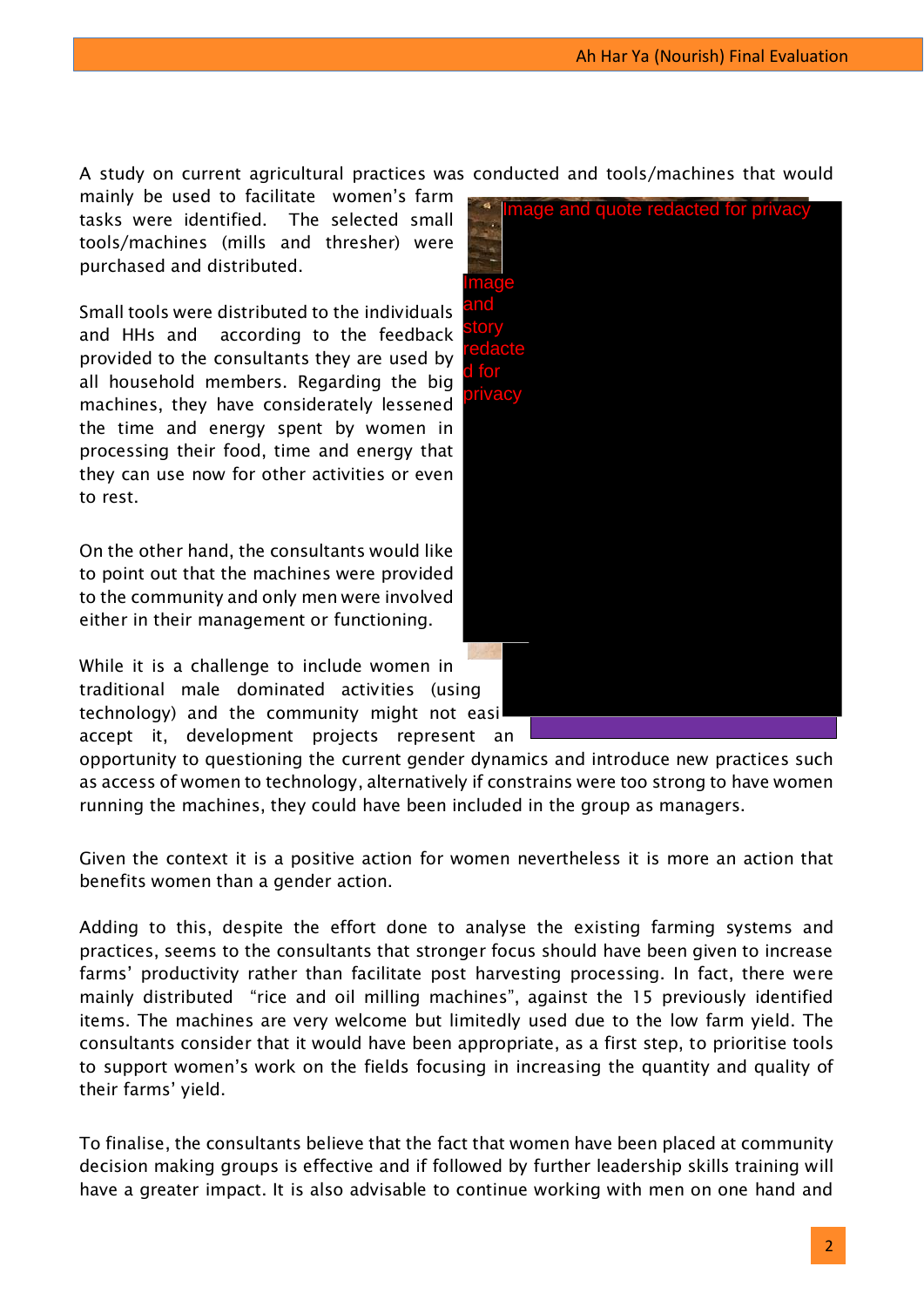on the other hand, reach out to key community actors and include them in the gender trainings; for instance, those that are called when there is a case of GBV in the community, teachers, community leaders etc. Notwithstanding, the effectiveness of the actions: life skills training and distribution of tools/machines, under this outcome should be rethought.

## <span id="page-23-0"></span>**3.3.4 Project Outcome 4: Improved hygiene and nutrition behaviours**

Water Sanitation and Hygiene (WASH) trainings were highly appreciated, everyone who was asked understood the importance of handwashing and personal hygiene (showering and

clothes washing). Once again, there were obvious differences in the standards among the different villages visited. In addition, in the visited villages we could see a waste management system in place, the villages were clean and rubbish bins were seen in the house compounds.

It was also noticed that latrines were installed, with different degrees of success in the villages. In one of the visited villages, latrines were



built according to the model in all HHs, however in another village each household had built them differently from one another.

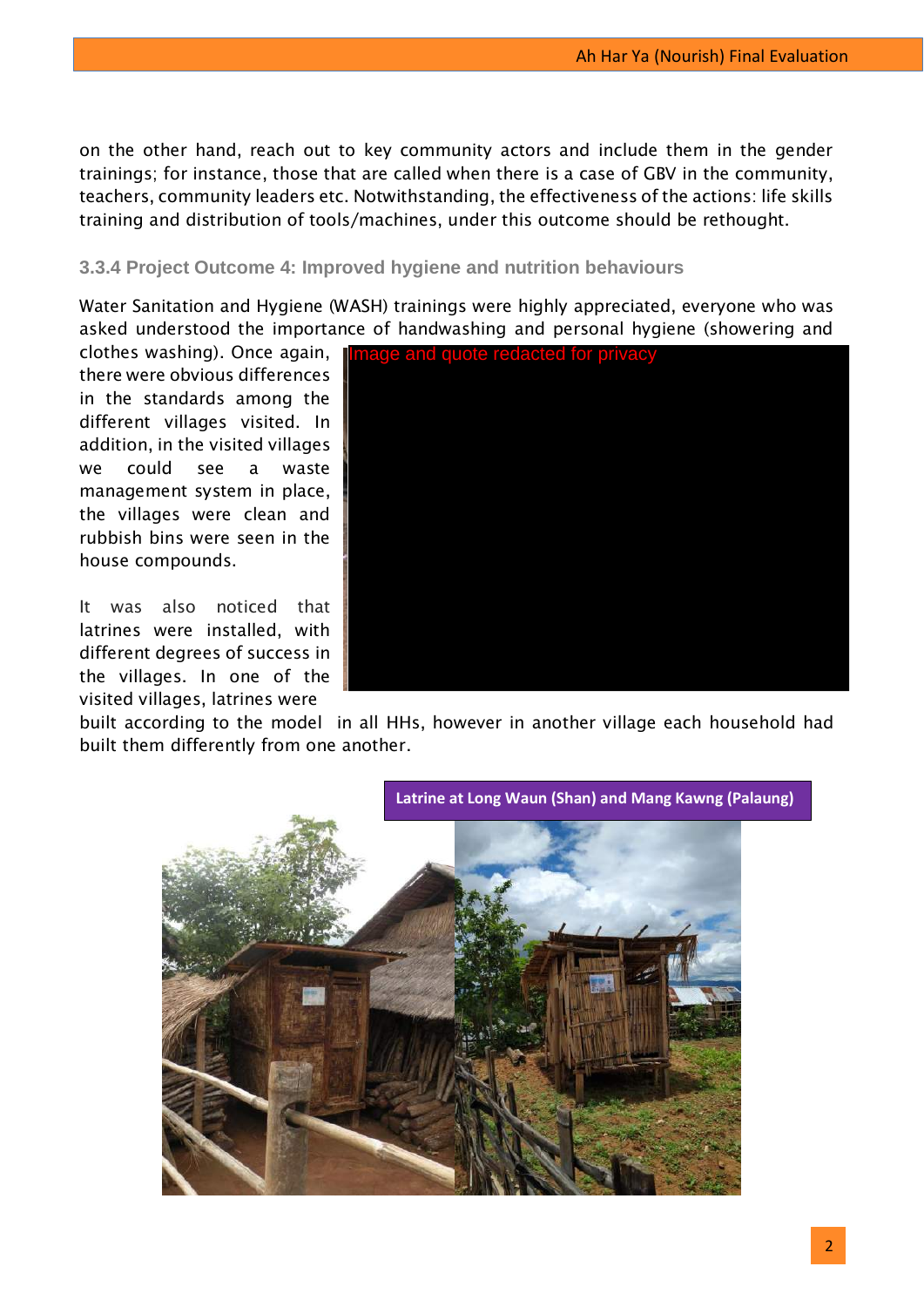Regarding nutrition trainings, there has been a change in knowledge and awareness of the importance of changing habits to include more variety on the diet. Nevertheless, when asked about real change in the intake of food, we were told that given the lack of resources and inaccessibility to markets, what they have learnt has been very difficult to implement and seasonal according to the availability of vegetables cultivated in their home gardens.

Behavioural change is a long-term process, for which results are difficult to evaluate in the short term, therefore reinforcement and follow up is needed to ensure real long lasting changes.

## **To end up this section we would like to include some common notes regarding actions that fall under several outcomes.**

**Concerning the trainings**, they were highly appreciated and much needed. Nevertheless, given the context, the format should be rethought: (1) one time event limits the capacity of absorption, (2) materials given to participants were limited and not always adapted to their needs, especially material tailored to people with low literacy levels would help them to assimilate and remember new concepts, (3) given the time constraints there has been little follow up of the actions; and finally (4) Apart from the farm field schools and the demonstration farm, at the village level for the other main aspects such as nutrition , hygiene, gender, etc. there is no clear mechanism established for knowledge sharing among the villagers

Regarding **Community groups:** VDOs, WMCs and FIGs: (1) they are key for the implementation of the project but their members are confused about their role in the community which raise concerns about sustainability. In particular, for FIGs no common action is foreseen apart from the project activities. WMCs rules are not clear and monetary contribution by villagers very limited to ensure future sustainability. (2) Further support to consolidate them as agents of change is needed. Capacity building in leadership, planning /strategy development and general management skills has not been provided, this is of special importance for VDOs members, especially for women.

On **Women's empowerment: (1) a** good representation of women in decision making mechanisms has been ensured but no specific actions to support them have been implemented. (2) Given the context, men's engagement is a very positive entry point in changing mentality.

#### <span id="page-24-0"></span>**3.4 Impact**

*Impact is defined by the OECD as "The positive and negative changes produced by a development intervention, directly or indirectly, intended or unintended ".*

First it should be noted that for some of the intervened remote communities, the project represented their first experience working with external development agents. For this type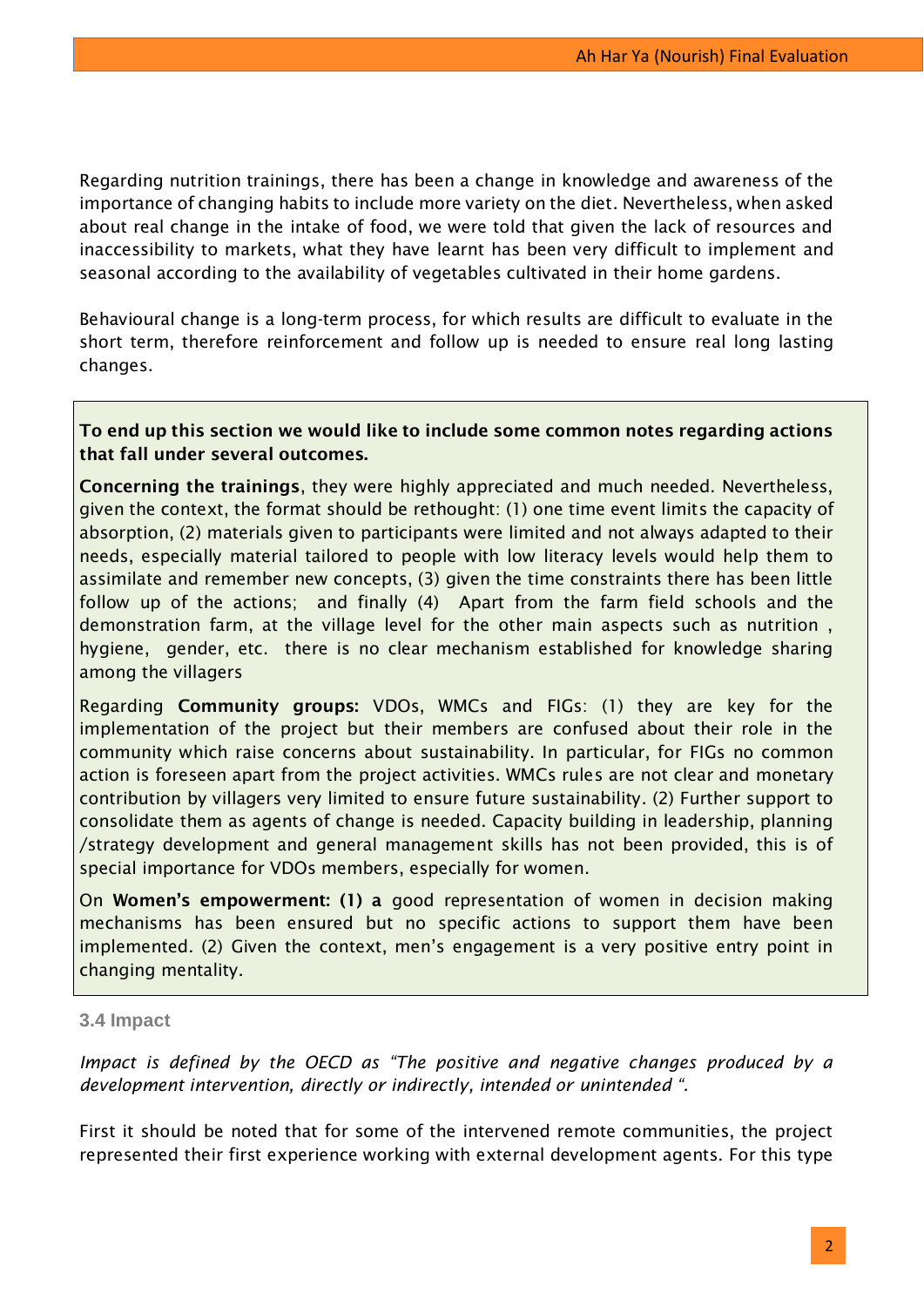of interventions impact is usually measurable only in the long term; however, we will try to provide some considerations on the likely impact of this action in the given timeframe.

It can be argued that, although still very incipient, the project has begun to achieve some results at impact-level. For instance, the establishment of committees in a more structured and organised way. However, this should be considered as a process that is still ongoing and requires continued support, as well as strategic and methodological adjustments.

Beyond the committees' formation, throughout the two years the project has transferred basic knowledge among the participants in the activities and to some extent to other villagers, enhancing their confidence and abilities to move alone in the future, however this is with unequal results.

The evaluators strongly believe that at this stage, it is key to avoid creating dependency on development aid within the communities, and risking falling into a welfarism approach typical of activity focused interventions. To avoid this, priority should be given to the actions oriented to consolidate local capacities and ownership of decision making processes (outcome oriented).

The project has contributed to an increased awareness in life skills, hygiene and nutrition; generating basic knowledge and some initial changes in behaviour in the intervened communities. Unfortunately, at the time of the evaluation, beside a number of collected success story there was no other qualitative data available. Nevertheless, several respondents mentioned; for example, the introduction of more vegetables in their diet, breastfeeding practices and washing hands and clothes.

A significant number of informants confirmed that they are sharing their experience and knowledge from trainings and practice within group members or among villagers and even with interested people from neighbouring villages, thus increasing the number of (indirect) beneficiaries.

WASH intervention has probably been the most impactful activity from a technical point of view and for its return on the communities in terms of quality of life improvements, as emerged in all the FGDs. Respondents, both from WMCs and users expressed sincere appreciation for the interventions; however, it is still necessary to consolidate the action by supporting the WMCs in defining shared mechanisms to ensure sustainability and enhance the impact.

Nevertheless, despite the inhibitory factors mentioned above in the report, the project has begun to show the value of working in groups (or being associated with others), mainly through a learning process made of knowledge, experience and confidence, laying down the foundation for the potential scale-up of the groups.

#### *A note on the gender impact:*

As explained before, the project represents a big first step to introduce gender concepts and women's access to decision making in the concerned villages. Nevertheless, the consultants feel that the gender targets set in the project proposal were too ambitious given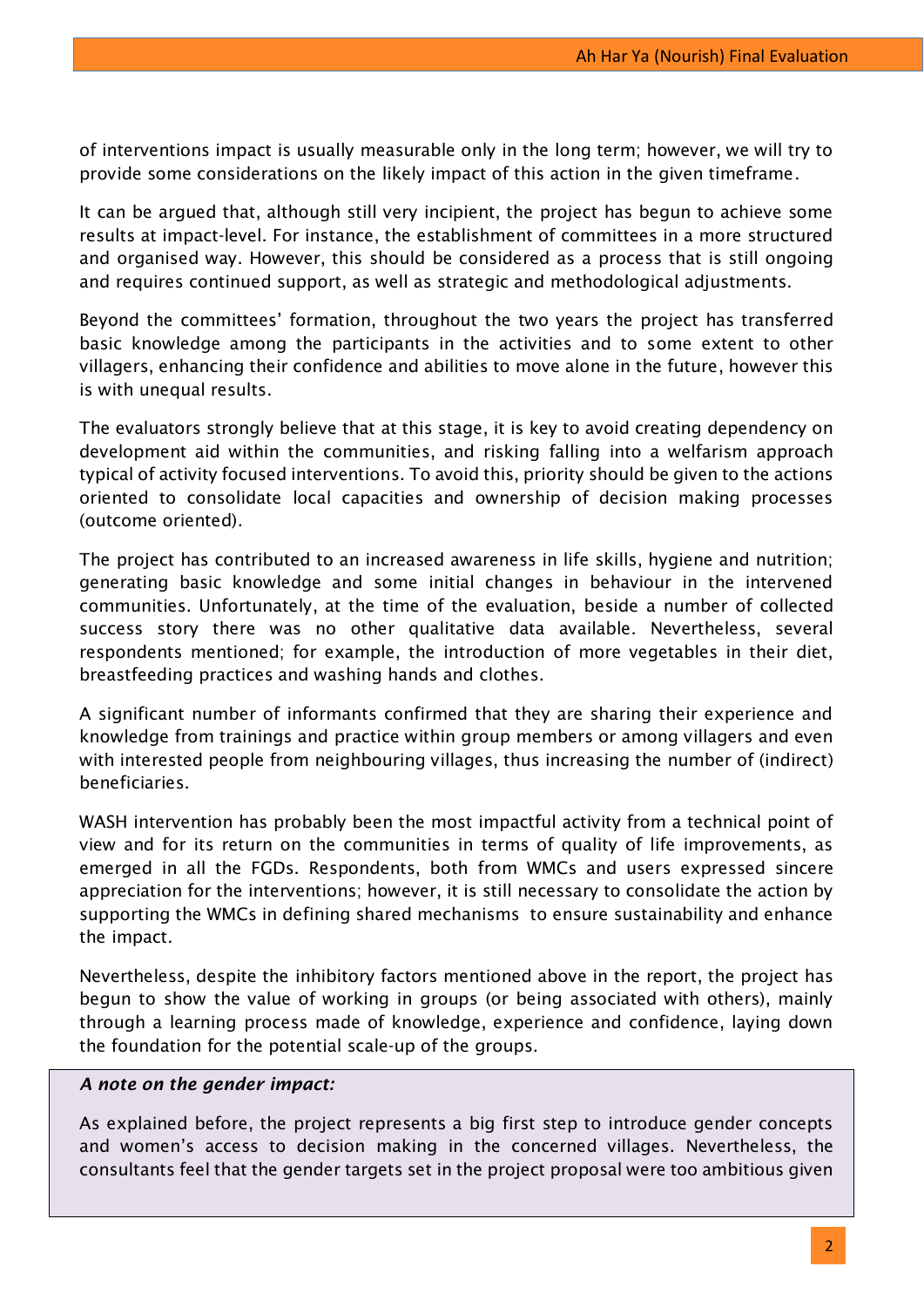the context and the timeframe. Follow up actions and consolidation of recently established groups is needed in order to have bigger impact. In the previous section examples and recommendations have been given to increase effectiveness and consequently increase the impact.

Men and women have both benefit from the project actions. According to project officers, women have been more actively involved in the activities, above all when they were trainings.

"…A*t the beginning women were not being involved so we talked to the village leaders and elderly respected persons in the village to explain that women's presence was required. They passed the message and at the end there were more women than men participating in the activities…. It should be said that sometimes male involvement and participation was a challenge given the big incident of drug use among the targeted population*…" ( Lashio Office project officer)

Men are still the majority and are more empowered in the community created groups, therefore they continue to have the lead in community decision making. Notwithstanding, a path for women's inclusion has been created and their presence in the newly created committees has been ensured. If women are supported and the groups' sustainability is ensured these would represent a substantial change for women. Access to economic and technological resources is still a challenge for women and substantial changes will only come after longer processes and continued work in attitudinal and cultural change. A first step has been taken towards the promotion of gender equality, by questioning the current situation and shining light to the sometimes unfair division of labour.

#### <span id="page-26-0"></span>**3.5 Sustainability**

Sustainability is defined as the capacity of the target community to maintain the inputs and strategies provided in the framework of the operative action, once the external support of the project has been phased out.

In the context of the evaluated project, the most relevant factor to assess is the process through which sustainability can be achieved in the long term and what initiatives could increase the likelihood that the services will be maintained.

#### <span id="page-26-1"></span>**3.5.1 Economic-financial sustainability**

One of the positive findings from the evaluation is that farmers, as stated during the interviews, are starting to employ some of the acquired knowledge from trainings in their farms. However, the process is slow, and constraints, mainly related to the short project spam and lack of adequate technical support, hampered a smooth implementation and the achievement of concrete results.

From the point of view of communities' empowerment and capacity building, FIGs and WMCs, benefited from a number of training but lacked time for a proper follow up and coaching. In fact, during the FGDs the evaluators corroborated uneven levels of interest and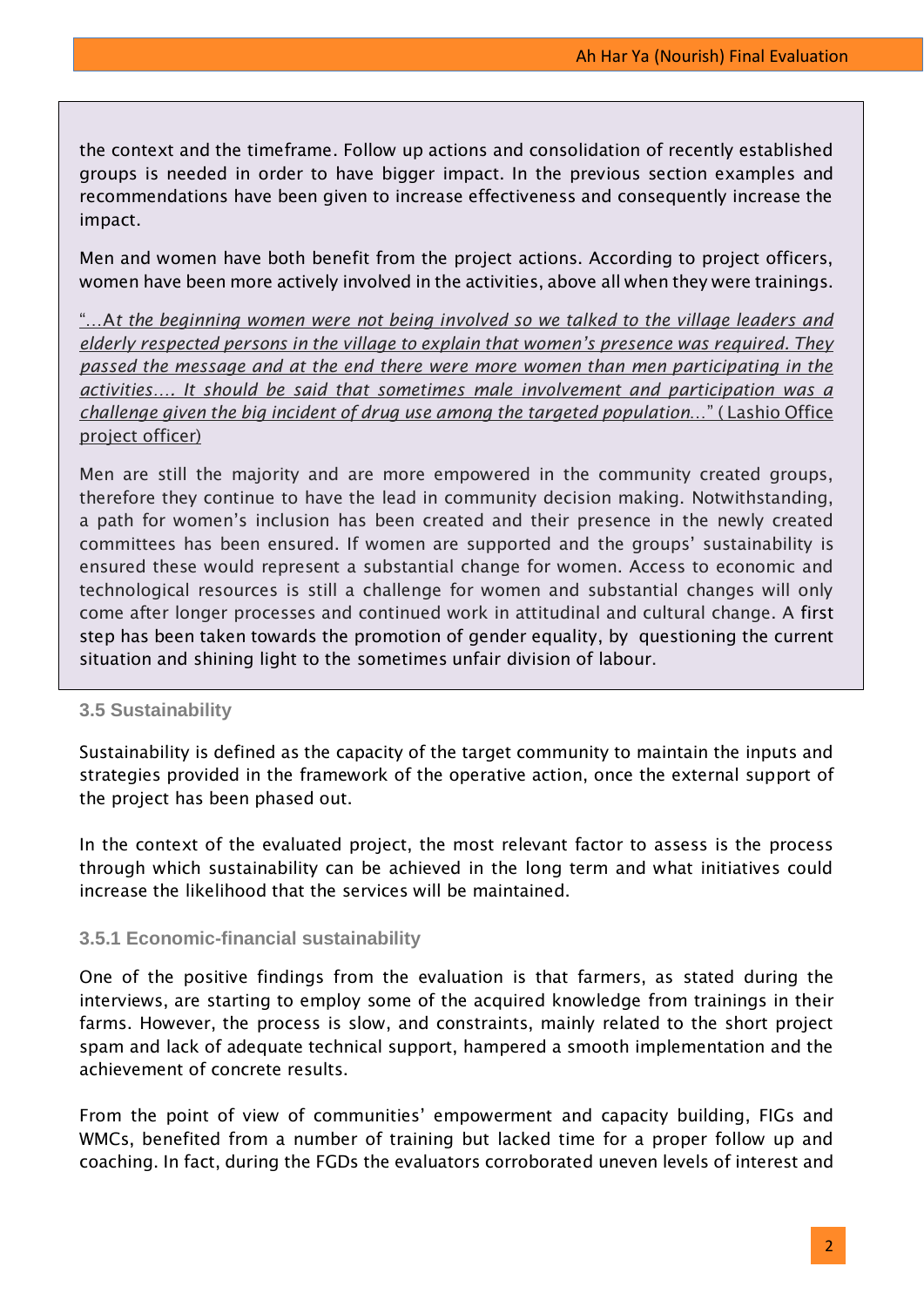empowerment of the groups. It is clear that there is still a need to support the groups in order for them to become agents of change within their communities.

However, foundations have been laid out by the project and a number of lessons have been learnt that will help consolidate the intervention in the following phase by adequately addressing the weaknesses and ensuring greater sustainability.

## <span id="page-27-0"></span>**3.5.2 Socio-cultural sustainability**

During the focus group discussions and interviews the consultants observed substantial participation of women. Women also play active roles in some of the groups. This enhances their participation in community decision making and promotes an openness to have their voices heard despite the traditional and conservative environment.

Nevertheless, sustainability of accomplishments regarding gender equality achievements will be compromised if further actions are not taken to consolidate the ongoing efforts. Now that the presence of women in community decision making groups is ensured, further efforts should be made, first to reinforce the structures and make them sustainable and second to capacitate and empower women as agents of change.

The same applies to the gender capacity building actions, given the cultural and social context (areas somehow isolated, affected by on-going conflict and with very traditional patriarchal rules) if further efforts are not taken to continue questioning the gendered norms, behavioural change will not be a reality.

At this point, the project has introduced the concept of gender in the communities and has shown the existing inequalities in the division of labour. Some individuals have gained gender awareness, but it is too early for the intervention to have real impact in behavioural change.

#### <span id="page-27-1"></span>**3.5.3 Organisational and institutional/political sustainability.**

Local capacity building has been part of the proposed program but somehow was limited on its extent (undoubtedly due to the project time constrain) with relation to the VDOs, which functioning during the project has been more oriented towards mobilising the community to participate in the activities rather than playing an active role as local development promoters. This represents a missed opportunity to set mechanisms in place to strengthen future sustainability

#### <span id="page-27-2"></span>**3.5.4 Environmental sustainability**

The project provided the communities with important theoretical tools on farming and environmental conservation. Trainings and FIGs experiences enhanced farmer awareness on the risks, for humans and the ecosystem, of the mass utilisation of agrochemical products, and shared knowledge of its proper management. This has resulted in a reduction of their utilisation, that together with the gradual adoption of proper techniques in soil management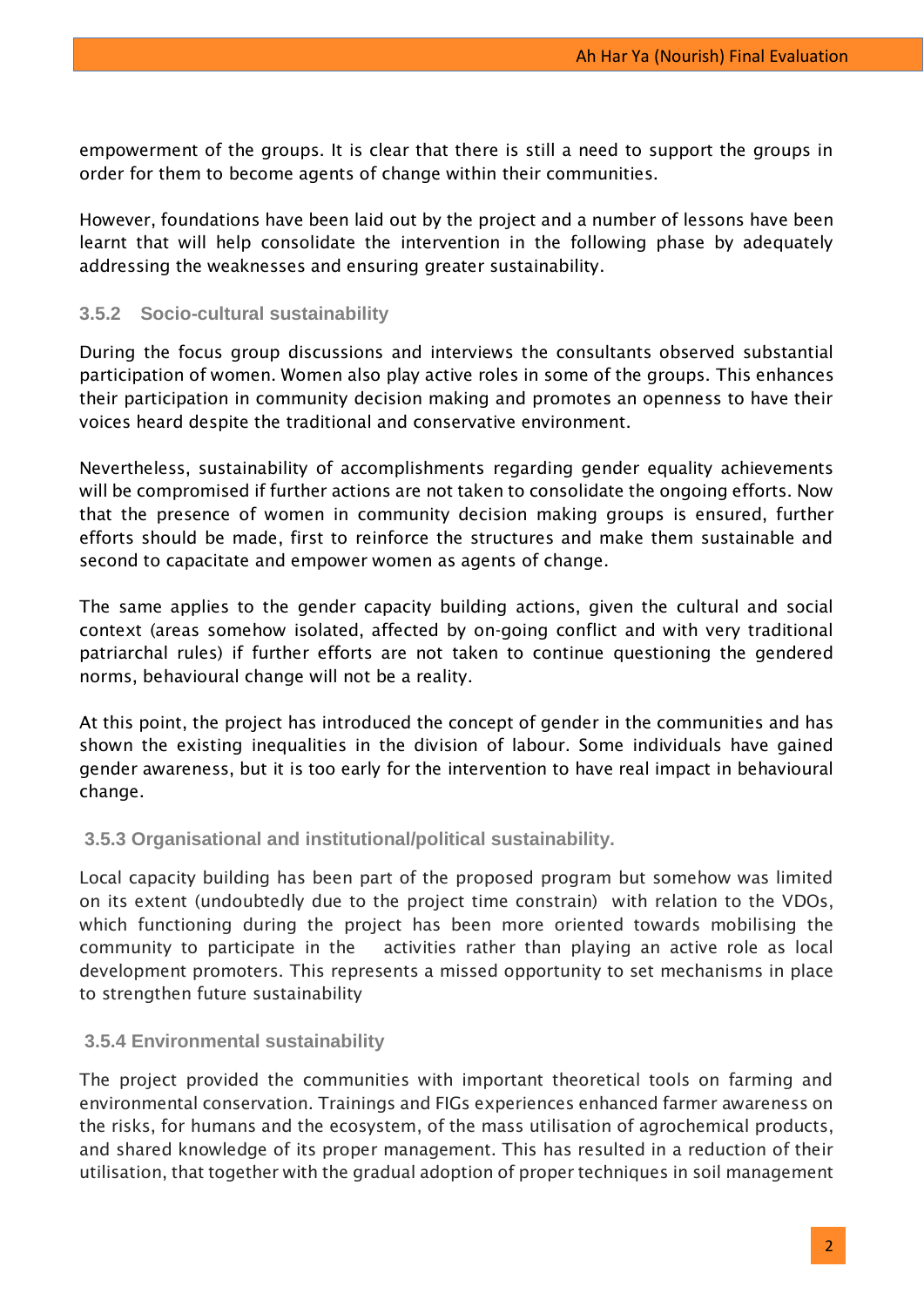will have a positive impact on the environment and on its sustainability, as well as a substantial economic benefit for the producer.

# <span id="page-28-0"></span>**4. Conclusions and Recommendations**

## <span id="page-28-1"></span>**4.1 Conclusions**

The project represents an intervention of high relevance for the local context providing the communities with knowledge, techniques and inputs to strengthen their livelihoods, generate income, diversify their diet, improve their hygiene and access to water and overall increasing their resilience. It also represents an effort in promoting behavioural change amongst the targeted population on issues related to gender.

During the qualitative exercise the evaluators appreciated several achievements, even if unequal and still incipient, especially related to the different groups and committees formed and capacitated for providing in the future sustainable services to the communities and oriented to be drivers in the socio-economic processes related to the development of their villages.

In general, the project achieved, albeit still incipient, some positive results. However the evaluation shows that the calendar mismatch, the short time available for the implementation of activities and some other constraints that emerged during the project implementation, affected the complete achievement of the planned Outcomes.

The challenges highlighted in this report should become part of the learning process and appropriate strategies should be drawn in the next phase in order to ensure quality and enhance impact and sustainability in the medium and long term.

In conclusion, CARE should CAREfully examine the recommendations put forward below, and make the necessary adjustments.

#### <span id="page-28-2"></span>**4.2 Recommendations and way forward**

Based on the results of the evaluation and discussions held with CARE, the following set of recommendations is put forward, with the aim to provide elements for a presumed continuation of the project.

**For the donor:**

- $\circ$  For a project of short span, implemented in problematic areas, it is recommended to discuss and agree with the implementing organisation only reasonable and focused actions that could lead to a concrete impact.
- $\circ$  It is recommended, as much as possible, the alignment of the contractual agreement and starting of the activities according to the context seasonality (farming seasons) in order to ensure a smooth and effective implementation of project activities.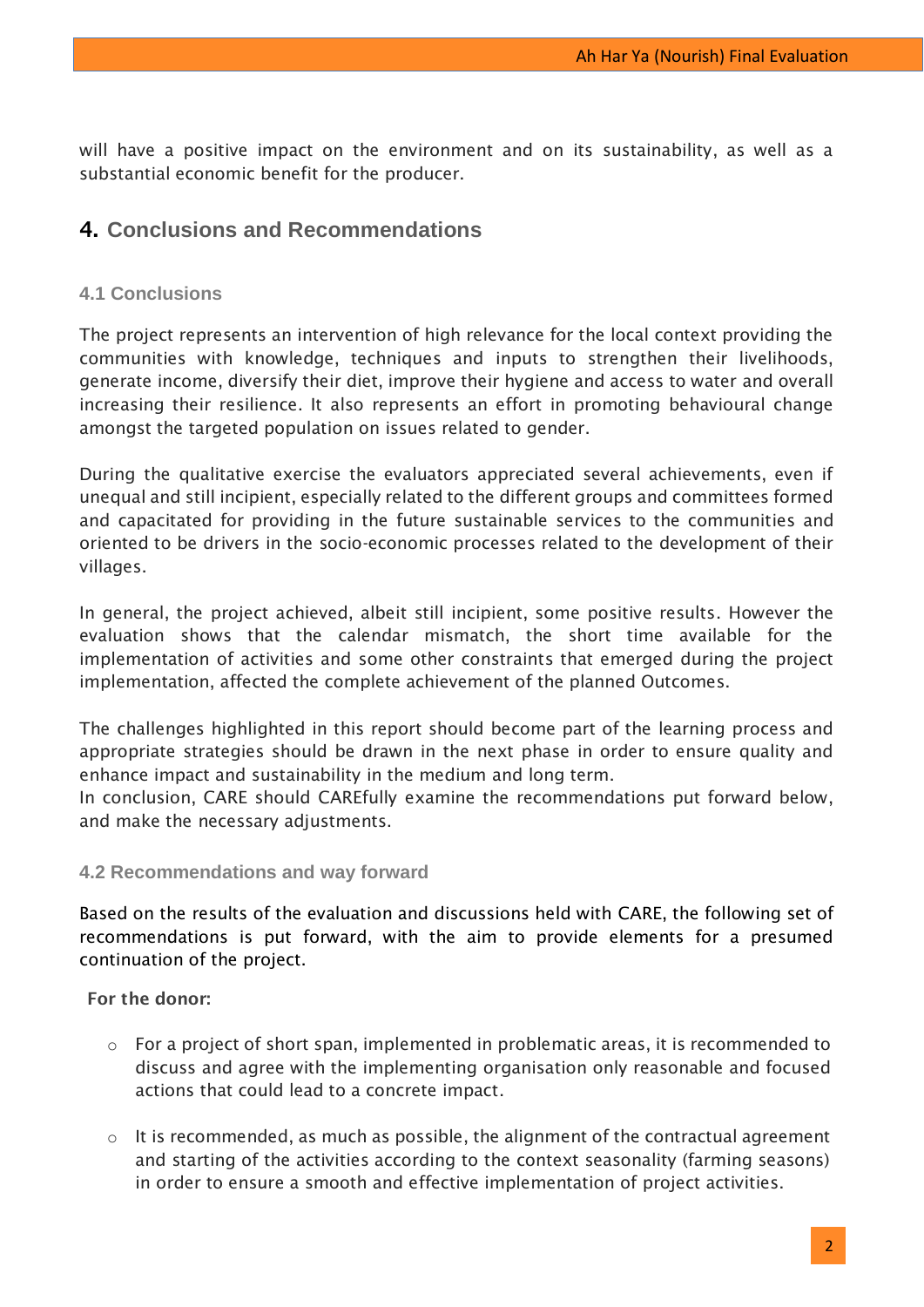#### **For CARE:**

- o Design interventions according to the time available in order to favour quality over quantity. It is strongly recommended to focus in one or two outcomes.
- $\circ$  It is recommended to concentrate the action in one or two village tracts in order to enhance and increase the visibility of the project's impact, avoiding dripping interventions and concentrating efforts.
- o Staff Capacity building is a continuous process that cannot be limited to a one-time training on topics of a certain level of difficulty. It is important to equip the team with a solid knowledge of the concepts of development, strengthen their analytical skills and provide them with the capacity to have a holistic approach. The latter will help to overcome an activity-focused approach and move towards an outcomes analysis.
- o Standard Operation Procedures are extremely important to enhance the accountability of the organisations, however for specific and justified cases derogation of the procedure should be taken into consideration in order to avoid delays affecting the appropriate consolidation of actions.
- o In the future, in case there is a follow up of the project, it would benefit from a differentiated, tailor made approach that takes into account that Shan and Palaung villages have different specific needs.
- o Capacity building activities will have higher impact if specific pedagogical tools for people with low literacy levels are used. For example, graphic material and handouts that will help remember and repeat new concepts. On the other hand, processes should be followed to ensure better understanding and to facilitate behavioural change. It is also recommended to assist the community to establish an internal knowledge transfer system beside the Farmer Field Schools and the demonstration plot.
- o Groups (VDOs, FIGs and WMC) should be formed, trained and followed to ensure sustainability beyond the implementation of project activities.
- o For key activities: mini-grants and machinery, CARE should assist the community in establishing a fair, sustainable management that benefits the community as a whole.
- o Regarding water systems, CARE could support the WMC to ensure that current arrangements guarantee sustainability.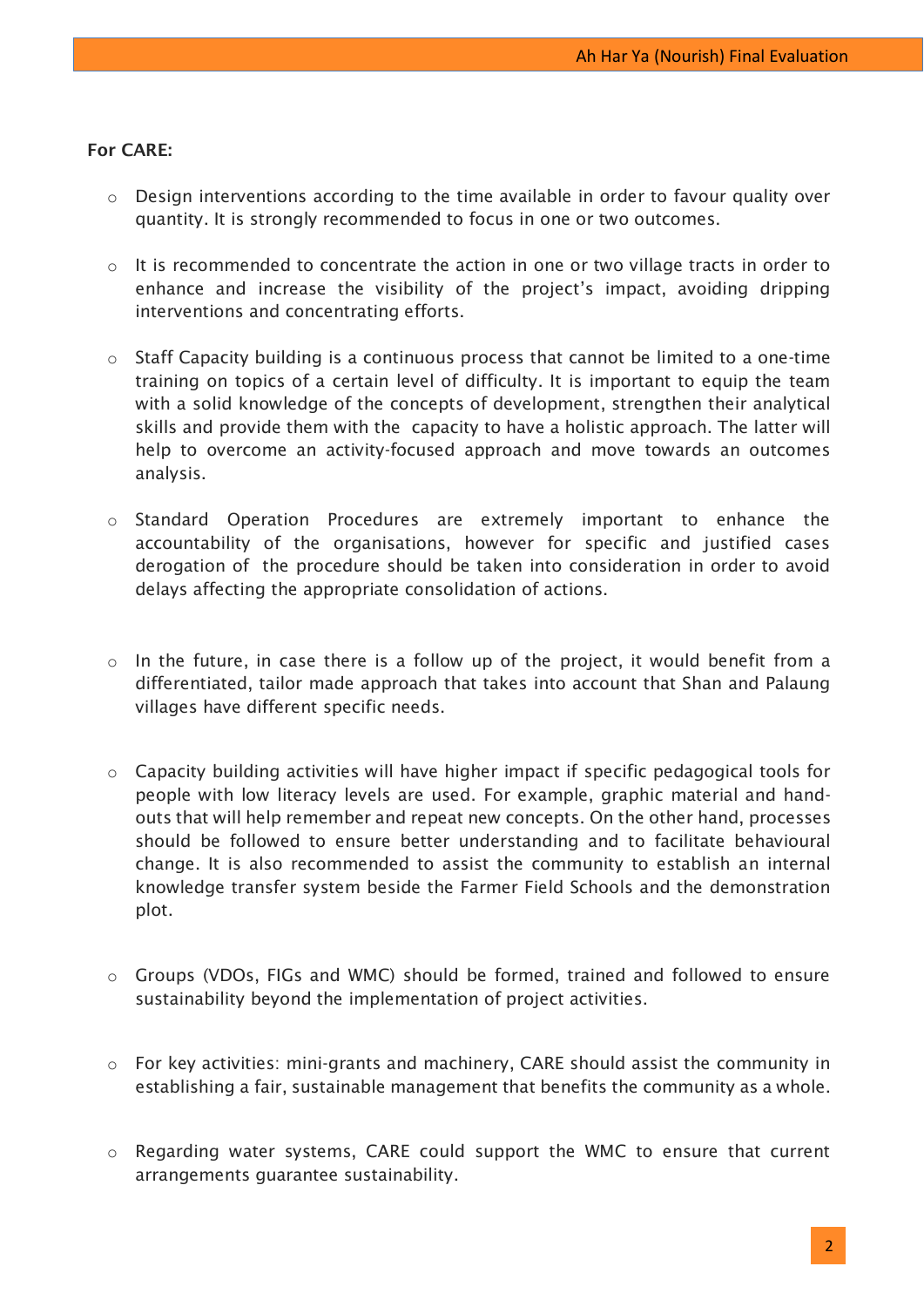o Gender awareness tools should be better adapted to the local context and limitations. It is important to support women that are members of community groups and use key people of the village as agents of change: leaders, teachers, etc. The work done with men is to be continued as it stimulates debate and questioning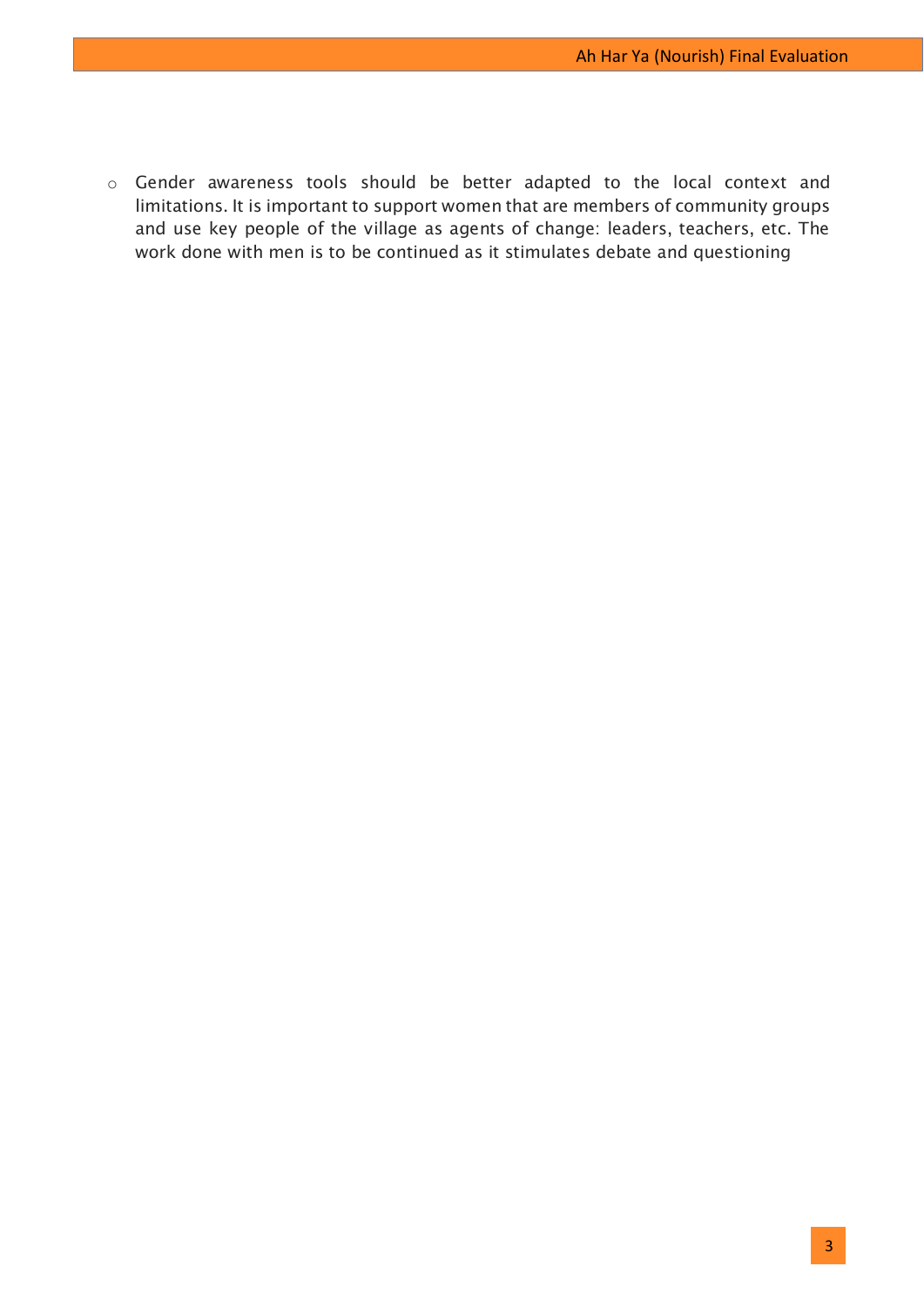# <span id="page-31-0"></span>**5. Annexes**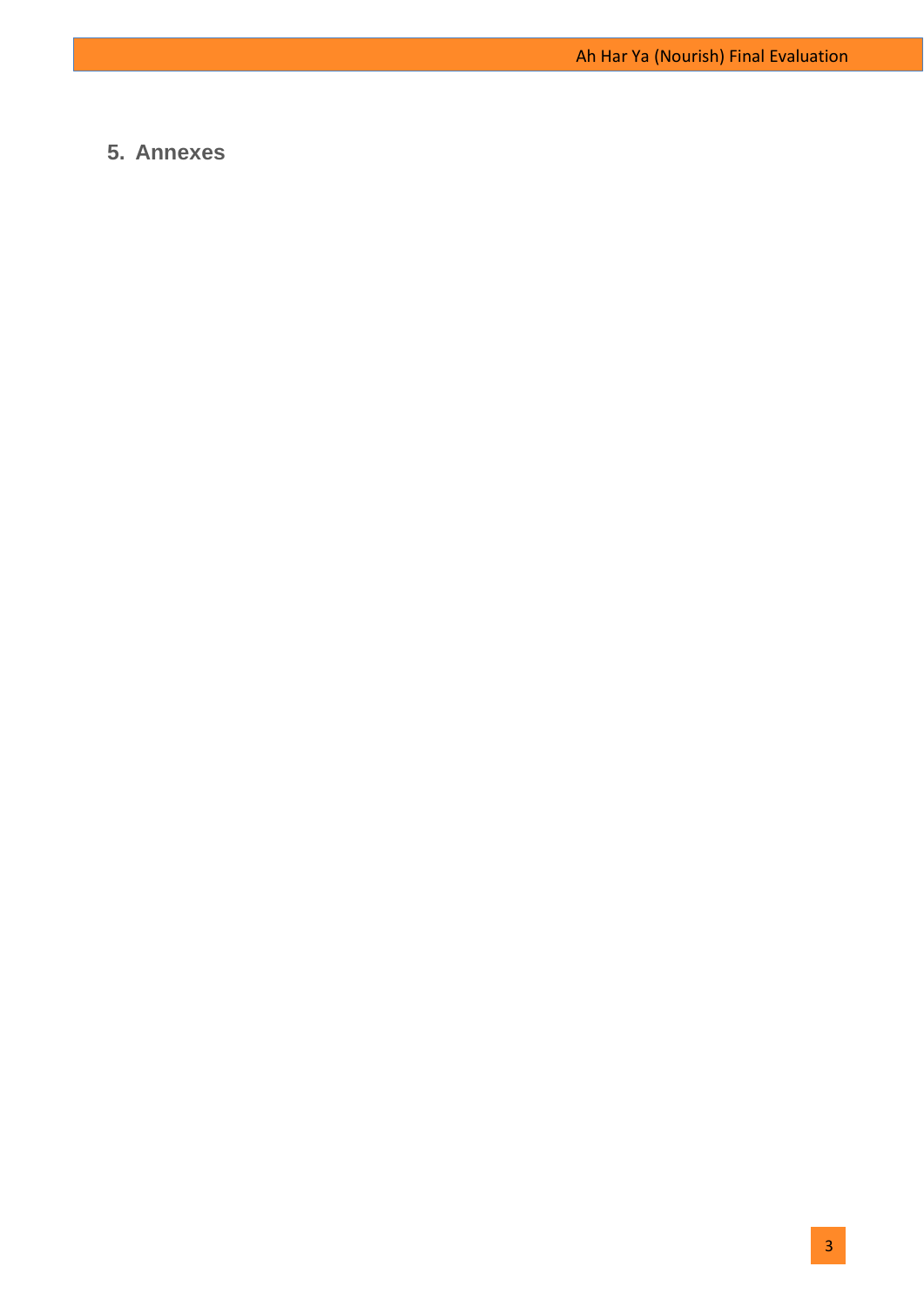# <span id="page-32-0"></span>**5.1 Project Gender Mark**

The OECD has developed a system to gender mark projects and programmes. The gender equality policy marker is based on a three-point scoring system:

- Principal (marked 2) means that gender equality is the main objective of the project/programme and is fundamental is its design an expected results. The project/programme would not have been undertaken without this objective.
- Significant (marked 1) means that gender equality is an important and deliberate objective, but not the principal reason for undertaking the project/programme.
- Not targeted (marked 0) means that the project/programme has been screened against the gender marker but has not been found to target gender equality.

According to this criteria it could be said that **Ah Har Ya project has a Gender Marker 1: "Significant"**, here below some explanation on the fulfilment of the criteria and comments to improve the project approach to gender.

| <b>Criteria</b>                                                                                                                                            |              | <b>Comments</b>                                                                                                                                                                                                                                                         |
|------------------------------------------------------------------------------------------------------------------------------------------------------------|--------------|-------------------------------------------------------------------------------------------------------------------------------------------------------------------------------------------------------------------------------------------------------------------------|
| A gender analysis of the<br>action conducted.                                                                                                              | $\mathsf{x}$ | In 2013 CARE conducted a gender and power<br>analysis study on the Kachin, Palaung and<br>Shan ethnic groups in Northern Shan state<br>(2013), specific gender analysis of the project<br>villages has not been conducted.                                              |
| Findings from this gender $\vert x \vert$<br>analysis have informed the<br>design of the action and<br>the intervention adopts a<br>'do no harm' approach. |              | Yes, some of the detected imbalances in<br>access to power have been addressed. Mainly<br>access to community decision making and<br>credit, further<br>work<br>in<br>access<br>to to<br>empowerment and capacity building<br>is<br>needed to consolidate achievements. |
| Data and indicators are<br>disaggregated by<br>sex<br>where applicable.                                                                                    | $\mathsf{x}$ | Data collection according to the M&E plan is<br>disaggregated. Nevertheless, there are many<br>that are measured<br>indicators<br>the<br>at<br>household level and it does not help to<br>measure gender impact of actions.                                             |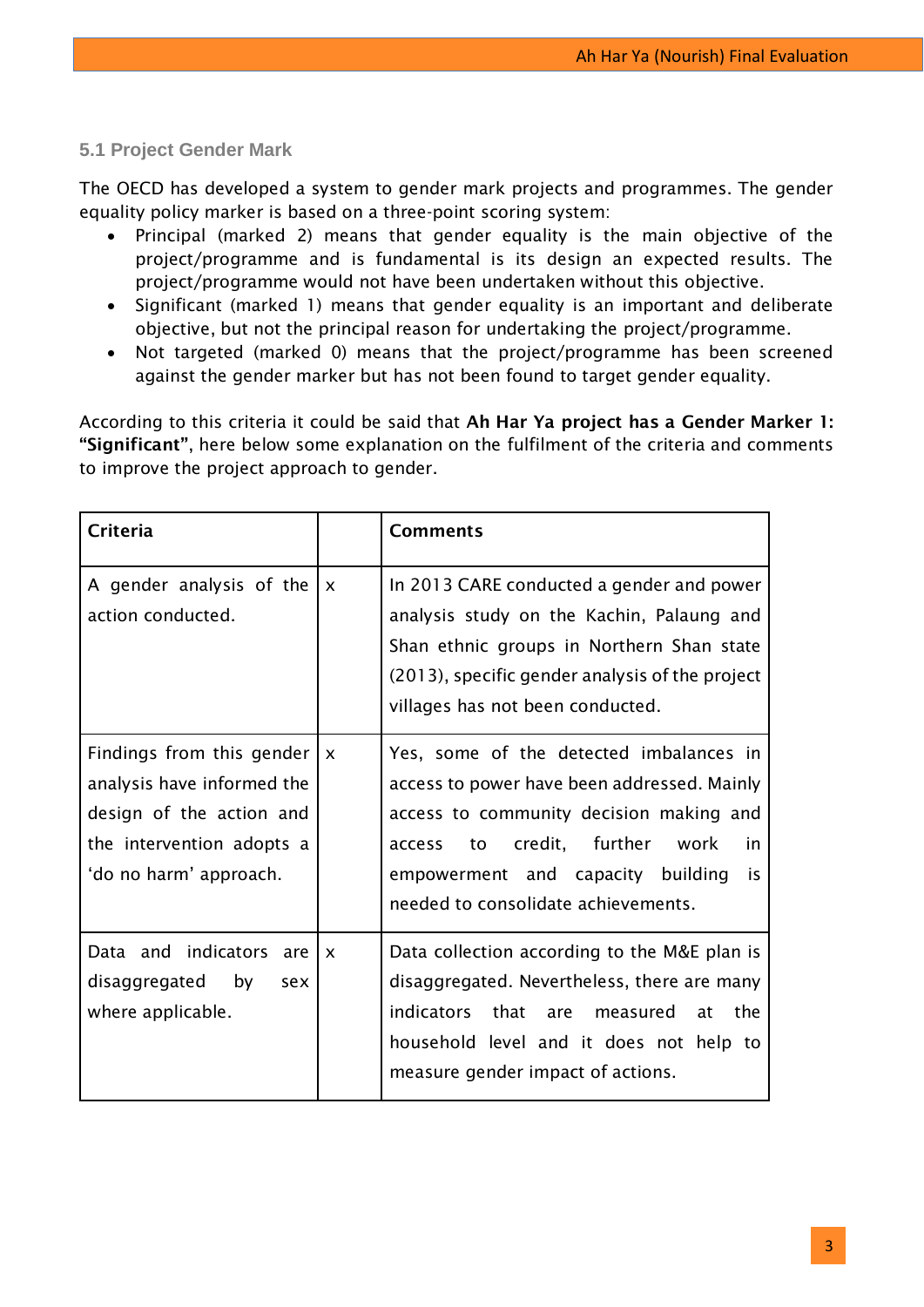| Presence of at least one $\vert x \vert$<br>explicit gender equality<br>objective backed by at<br>least one gender-specific<br>indicator. |              | Outcome 3: Increased involvement of women<br>in the management of household and<br>community resources<br>Indicators: a) No. of women receiving life<br>skills training. b) % of women who (report<br>they) are able to equally participate in<br>household financial decision-making |
|-------------------------------------------------------------------------------------------------------------------------------------------|--------------|---------------------------------------------------------------------------------------------------------------------------------------------------------------------------------------------------------------------------------------------------------------------------------------|
| Commitment to monitor<br>and report on the gender<br>equality results achieved<br>by the project in the<br>evaluation phase.              | $\mathsf{x}$ | M&E data is disaggregated, nevertheless<br>qualitative data on gender impact is not<br>being gathered. Given the context and time<br>frame measuring behaviour change it is a<br>challenge.<br>Gender has been a central area in this<br>evaluation report.                           |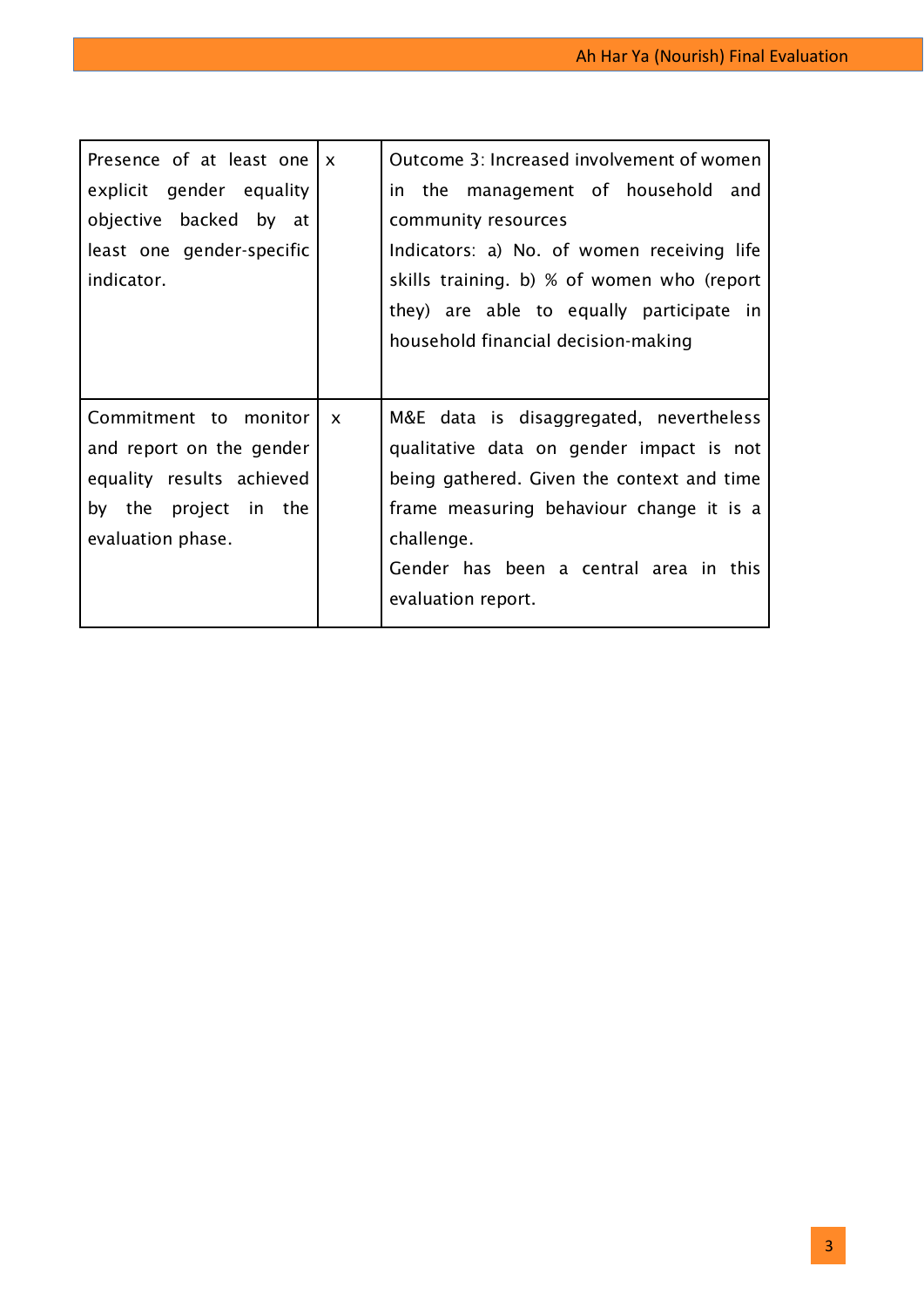# <span id="page-34-0"></span>**5.2 Respondent list**

| Names redacted for privacy                   |                 |                    |                         |                         |
|----------------------------------------------|-----------------|--------------------|-------------------------|-------------------------|
| Project Team FGDs                            |                 | <b>CARE Lashio</b> | 5                       | $\overline{7}$          |
| Project Team KII                             | Project Officer | <b>CARE Lashio</b> | $\mathbf{1}$            | $\mathbf 1$             |
| DoA KII                                      | Director        | Lashio             | $\mathbf{1}$            |                         |
| Long Waun Shan Village                       | VDO             |                    | $\overline{2}$          | $\overline{3}$          |
|                                              | ${\sf FIG}$     |                    | $\overline{2}$          | $\overline{3}$          |
|                                              | <b>WMG</b>      |                    | $\overline{2}$          | $\overline{3}$          |
|                                              | Men             |                    |                         | $\overline{2}$          |
| San<br>Ran<br>Yeng<br>Palaung/Kachin Village | VDO             |                    | $\overline{2}$          | $\overline{\mathbf{3}}$ |
|                                              | WMG             |                    | 3                       | $\overline{2}$          |
|                                              | Women           |                    | $\overline{\mathbf{3}}$ |                         |
|                                              | Man             |                    |                         | $\overline{3}$          |
| Kawng Palaung<br>Mang<br>Village             | VDO             |                    | $\overline{2}$          | $\overline{3}$          |
|                                              | ${\sf FIG}$     |                    | $\overline{\mathbf{3}}$ | $\mathbf 1$             |
|                                              | <b>WMG</b>      |                    | $\overline{2}$          | $\overline{3}$          |
| Kwaung Lay Shan Village                      | VDO             |                    | $\mathbf 1$             | $\sqrt{4}$              |
|                                              | ${\sf FIG}$     |                    | $\overline{2}$          | $\overline{2}$          |
|                                              | Women           |                    | 5                       |                         |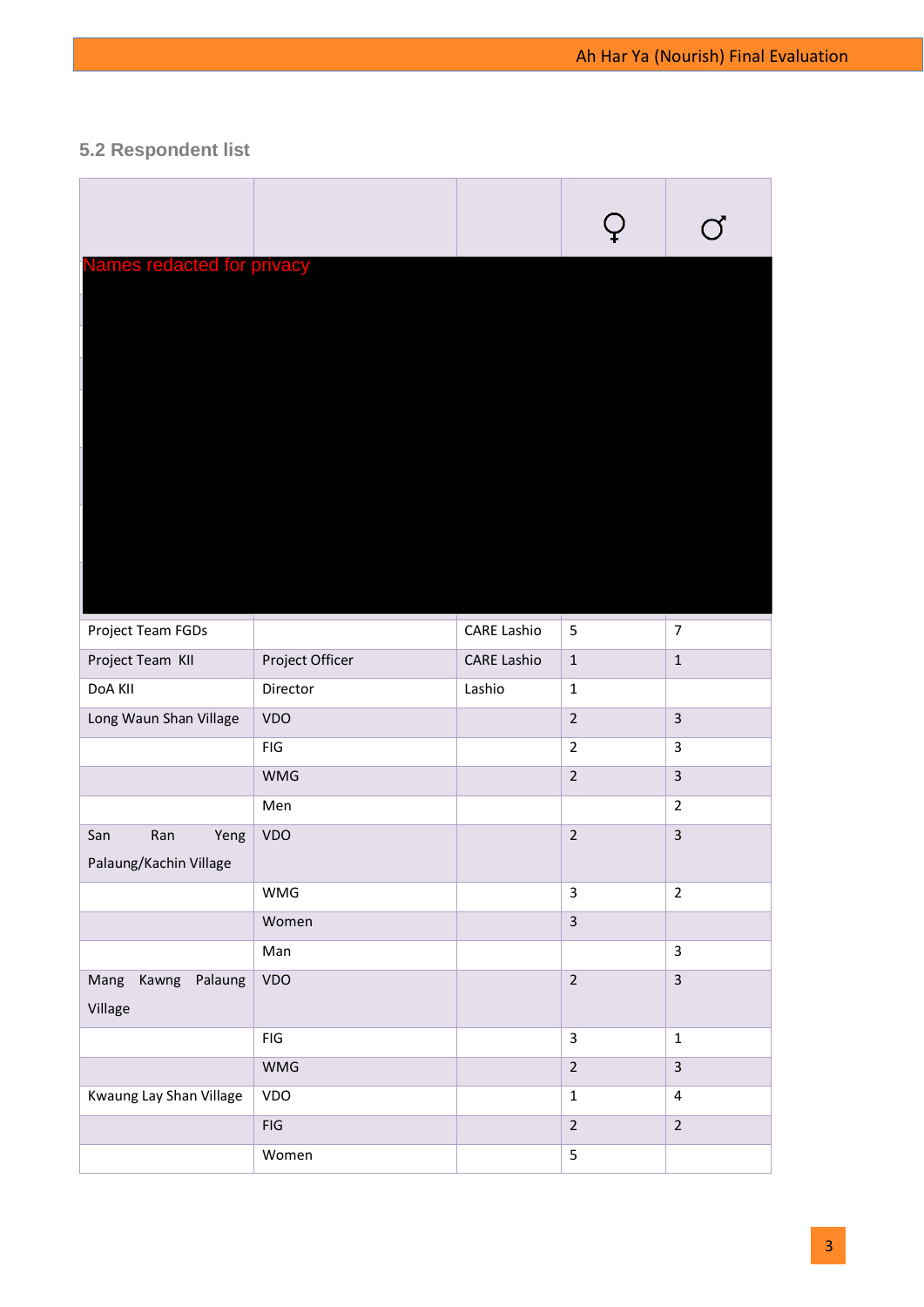<span id="page-35-0"></span>

|                                     | Men              |       |                | 5              |
|-------------------------------------|------------------|-------|----------------|----------------|
|                                     | Machine operator |       |                | $\overline{2}$ |
| Par Paw Shan Village                | <b>VDO</b>       |       | $\overline{3}$ | $\overline{2}$ |
|                                     | ${\sf FIG}$      |       | $\overline{2}$ | $\overline{3}$ |
|                                     | <b>WMG</b>       |       | $\mathbf{1}$   | $\overline{4}$ |
|                                     | Women            |       | $\overline{7}$ |                |
|                                     | Men              |       |                | $\overline{4}$ |
| Mang<br>Haung<br>Palaung<br>Village | VDO              |       | $\overline{2}$ | $\overline{3}$ |
|                                     | <b>WMG</b>       |       | $\overline{2}$ | $\overline{3}$ |
|                                     | <b>FIG</b>       |       | $\overline{2}$ | $\overline{2}$ |
|                                     | Women            |       | $\overline{4}$ |                |
|                                     | Men              |       |                | $\overline{4}$ |
|                                     |                  | Total | 67             | 75             |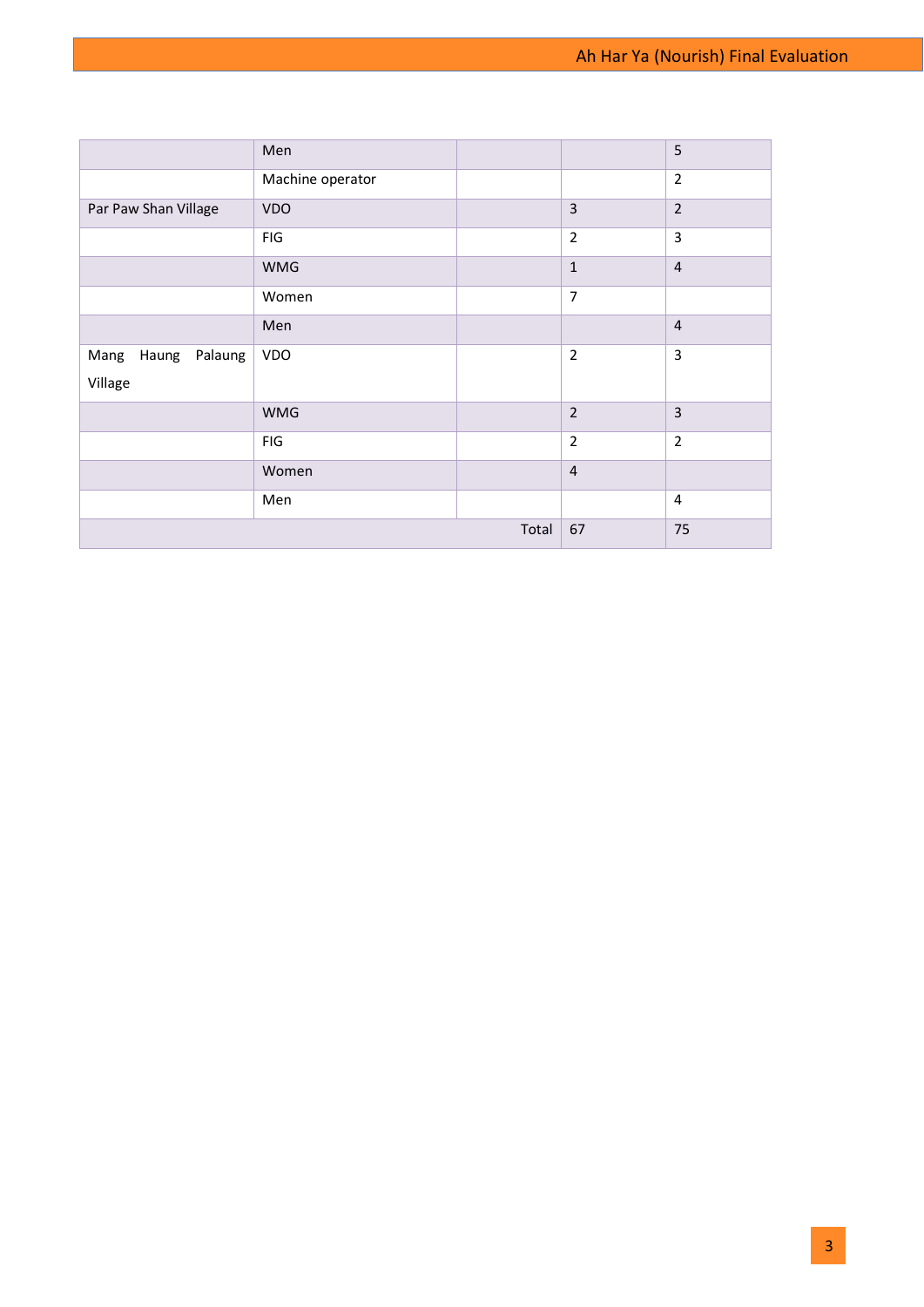# **5.3 Guideline questions**

**Interview Guides (sub-questions derivate from the evaluation matrix)**

**Village Development Organization**

- 1. When was the group created?
- 2. How often do you meet?
- 3. What is your role?
- 4. How many are you in the VDO? How many women? What is their role? What is the age range?
- 5. What is the average age of the participants?
- 6. How does the group work? Structure, tasks and responsibilities? Any written rule?
- 7. How do you make decisions?
- 8. What do you know about the project? What will you say is the main objective?
- 9. Have you been involved in the project design?
- 10.What is your role in the project?
- 11.Have you been involved in the project development? If yes, please explain how
- 12.Which is your relationship with the WMC, FIG?,
- 13.Do you believe that WMC and FIG are able to support the community? Have they been properly trained? How would you value they work?
- 14.Do you think this cooperation will go on after the project finishes?
- 15.Have you been involved in the activities? If yes in which?
- 16.Do you have regular meeting with the NGO?
- 17.If yes, please give me example
- 18.Did you attend any training, workshop etc.. in the framework of this project?
- 19.What do you like and what you dislike about the collaboration?
- 20.What has been changed in the community after the implementation of the project? Do you see the activities as sustainable once the project is finalised?
- 21.Which would you say are the priorities / needs of the village? To ask men and women and note the differences.
- 22.How is the project addressing them? Have you seen any impact with regards to income, production and nutrition? Who has most benefited from the actions?
- 23.What can be improved?
- 24.Is there any local women association? If yes to ask for an interview with one of the members.

# **Farmer's Interest Group**

- 1. When was the group created?
- 2. How often do you meet?
- 3. How many are you in the FIG? 5 How many women? What is their role? What is the age range?
- 4. What is the average age of the participants?
- 5. How does the group work? Structure, tasks and responsibilities? Any written rule?
- 6. How do you make decisions?
- 7. What is your role in the implementation of the project?
- 8. Any collective action? Buying inputs, selling production, travelling?
- 9. Have you received any training? When?
- 10.What did you learn? Has it been useful to you? Why?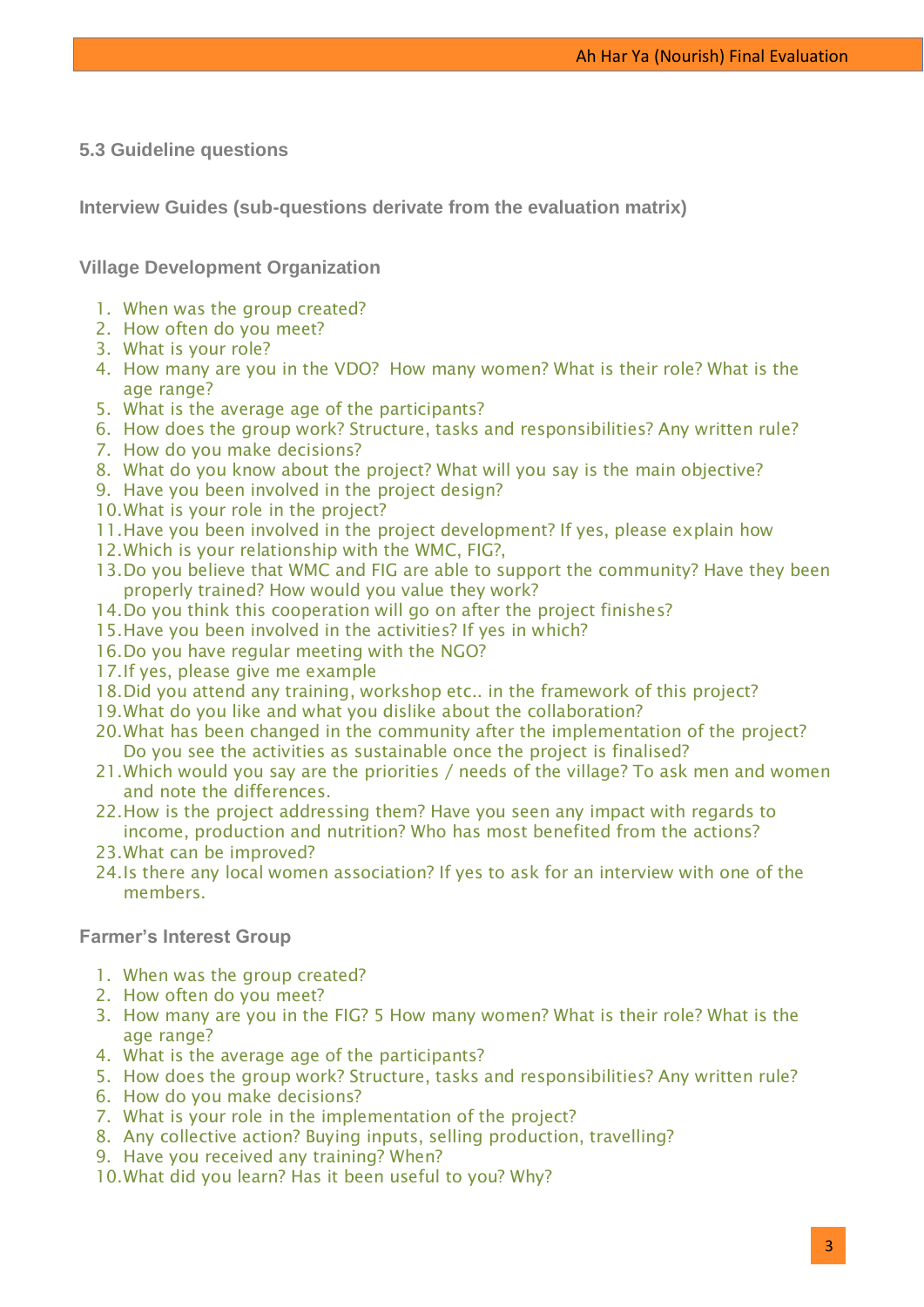- 11.Is the training provided in line with what you need?
- 12.Are you replicating the new techniques in your fields?
- 13.Have you shared your knowledge with your neighbours/family?
- 14.How do you like the new system compared to the old one?
- 15.Have you received any other support from the project? What? Has it been useful? Why?
- 16.How do you interact with institutions and other groups? Example water management group
- 17.What are the successes and failures of the activities? Variation on the production and income/aliments available all year round
- 18.What has been done to tackle the difficulties on the implementation?
- 19.Who most benefit the project activities within the family?
- 20.Which would you say are the priorities for your village? What can be improved?
- 21.How could your experiences help other villages?
- 22.Will you be applying the new techniques in the future even if the project ends ?
- 23.What would you say has been the main impact of the project?
- 24.What would you say has been the main shortfall of the project?
- 25.Are there any other on-going projects?
- 26.Do you need any support?
- 27.How would you evaluate the interaction with CARE How often do they come to the village? Is communication easy?

**Water Management Committee** 

- 1. When was the group created?
- 2. How often do you meet?
- 3. How many are you in the committee? How many women? What is their role? What is the age range?
- 4. What is the average age of the participants?
- 5. How does the group work? Structure, tasks and responsibilities? Anything written?
- 6. How do you make decisions?
- 7. Have you received any training? When? What did you learn? Has it been useful? Who was trained?
- 8. Have you received any other support from the project?
- 9. Do you need any support?
- 10.What is the main water concern in the village? To see if is the same on men and women, ask both.
- 11.Was there any local initiative for water management before the project?
- 12.Since the project started have you change anything regarding water management in the village? What? Why?
- 13.Do you have a water safety plan? If yes, explain to us how does it work.
- 14.Any payment for water use? What is the plan for infrastructure maintenance?
- 15.Are you controlling water quality? How?
- 16.What is the hydric infrastructure that was sponsored by the project? How did you contribute to the construction?
- 17.How much water more has the new infrastructure facilitated? What do you use it for? Agricultural production? Household consumption?
- 18.How do you interact with institutions and other groups? Example VDO, FIG? Is there any other ongoing water initiative?
- 19.Any action training on environmental issues, hygene? Reforestation, waste management? Could you please explain any changes due to project actions?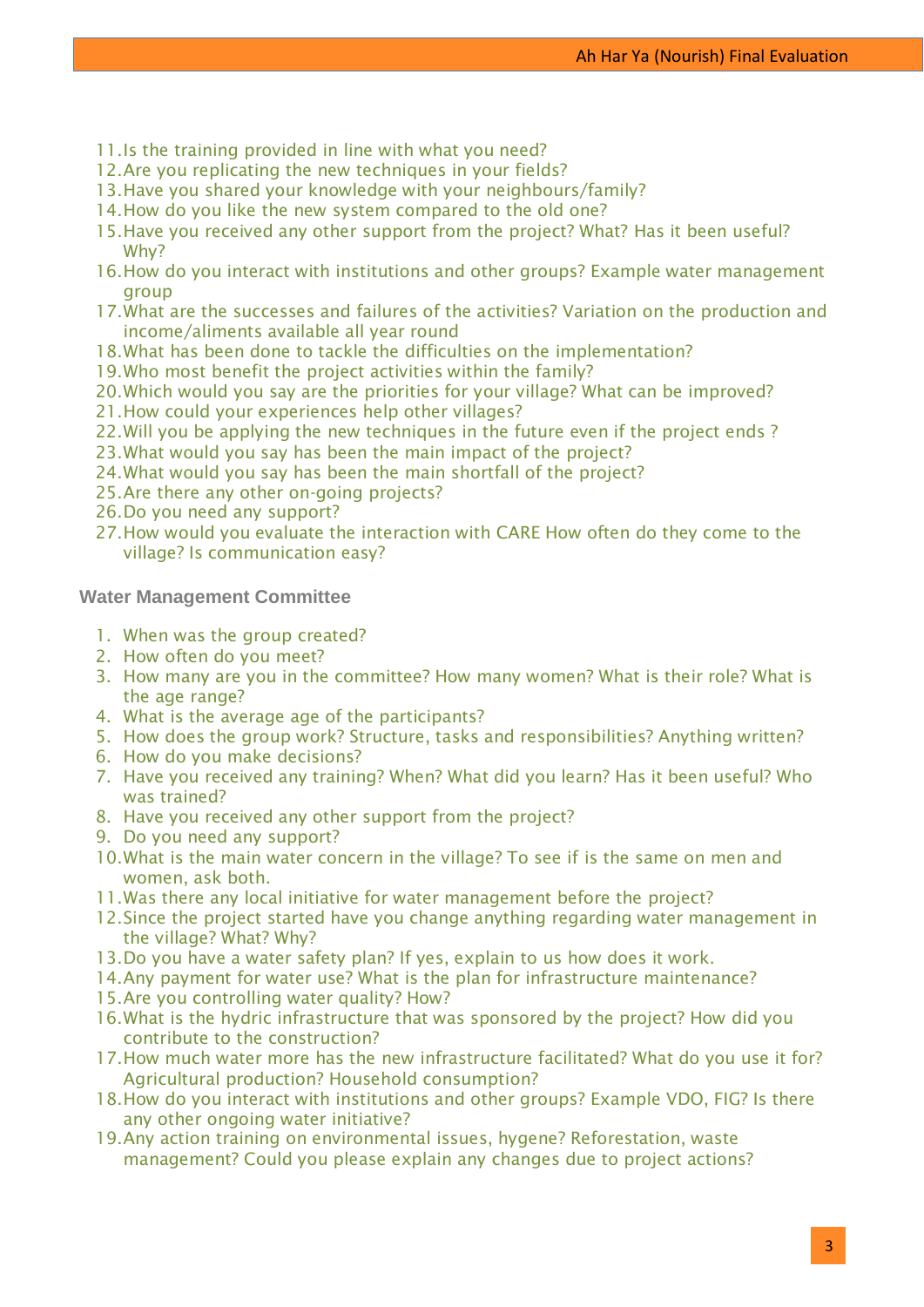- 20.How do you evaluate the success of the project? Differences in access to safe water before and after.
- 21.On your view who has benefited more from the actions of the project? Why? How? to see the different impact on men and women.

To interview men and women who were involved in the different activities of the project:

Farming/water/nutrition/hygiene/women's empowerment/micro-grant

# **Men participant**

- 1. Age / economic status (landlessness) /household composition (number of men and women in the household).
- 2. What is your main occupation / Activity? Farming? Trading? Other…
- 3. Could you describe a normal working day for you? What time do you wake up and after what do you do? We want to find out division of labour between men and women.
- 4. How do you decide things at home? Do you discuss them with your wife? Give us an example, how do you decide education, health, food expenses?
- 5. What are your tasks when farming your land? And your wife?
- 6. Who goes to fetch water at home? How long does it take? And before the project?
- 7. In what activities of the project have you participated?
- 8. What did you do?
- 9. What did you learnt? Have you participated in any of the learning activities? Could you explain what was the activity?
- 10.Have you change anything on your routines? Use of time
- 11.Any change in the way you farm?
- 12.IF YES:
	- a. Are you using any of the techniques and tools provided?
	- b. How much was your production before? Has it increase?
	- c. Do you believe you can and will continue producing once the project is finished?
- 13.Are you producing new veggies?
- 14.Has anything change in your diet? And your children diet?
- 15.Any change in your hygiene?
- 16.What have you learnt with regards to nutrition and hygiene?
- 17.Will you keep on doing it next year once the project has finished?
- 18.What about your wife is she involved in the project? What do you think she learnt?
- 19.How would you value the support you receive from the project?
- 20.What is the major contribution of the project on your view?
- 21.What do you thing that could be improved?
- 22.What are the main problems of your village?
- 23.What do you think are the main problems for women?
- 24.How is this project addressing them?

# **Women participant**

- 1. Age / economic status (landlessness) /household composition (number of men and women in the household).
- 2. What is your main occupation / Activity? Farming? Trading? Other…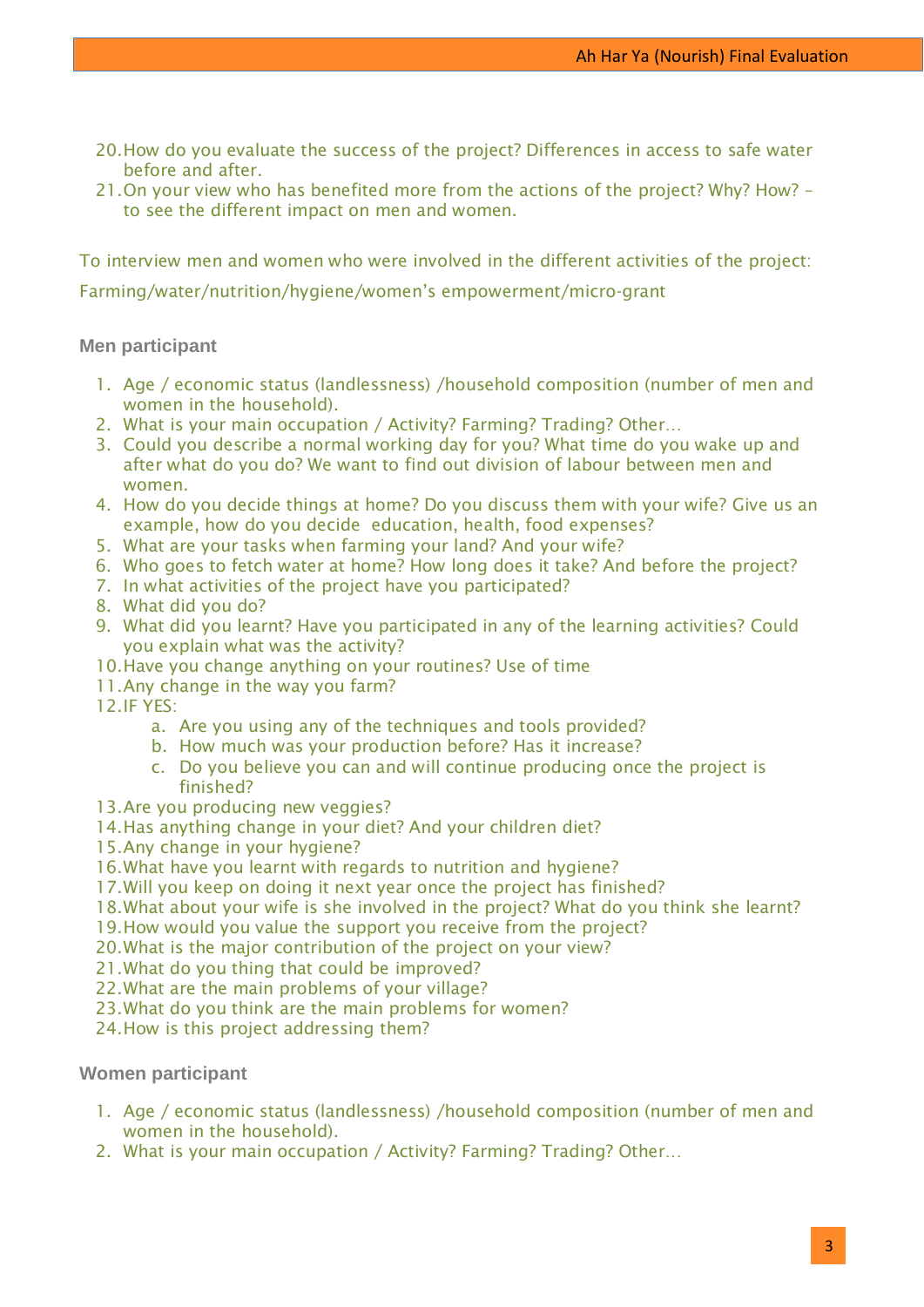- 3. Could you describe a normal working day for you? What time do you wake up and after what do you do? We want to find out division of labour between men and women.
- 4. How do you decide things at home? Do you discuss them with your husband? Give us an example, how do you decide education, health, food expenses?
- 5. What are your tasks when farming your land? And your husband?
- 6. Who goes to fetch water at home? How long does it take? And before the project?
- 7. In what activities of the project have you participated?
- 8. What did you do?
- 9. What did you learnt? Have you participated in any of the learning activities? Could you explain what was the activity?
- 10.Have you change anything on your routines? Use of time
- 11.Any change in the way you farm?

12.IF YES:

- a. Are you using any of the techniques and tools provided?
- b. How much was your production before? Has it increase?
- c. Do you believe you can and will continue producing once the project is finished?
- 13.Are you producing new veggies?
- 14.Has anything change in your diet? And your children diet?
- 15.Any change in your hygiene?
- 16.What have you learnt regarding nutrition and hygiene?
- 17.Will you keep on doing it next year once the project has finished?
- 18.What about your husband is he involved in the project? What do you think he learnt?
- 19.How would you value the support you receive from the project?
- 20.What is the major contribution of the project on your view?
- 21.What do you thing that could be improved?
- 22.What are the main problems of your village?
- 23.What do you think are the main problems for men?
- 24.How is this project addressing them?

**Department of Agriculture – Key informant** 

- 1. What do you know about the project?
- 2. Have you been involved in the project design?
- 3. Have you been involved in the project development? If yes, please explain how
- 4. Have you been involved in the activities? If yes in which one?
- 5. Do you hold regular meetings with the project staff?
- 6. Did you attend / gave any training, workshop etc in the framework of this project?
- 7. What is your opinion on the actions of the project?
- 8. Could you identify the needs in the area? For men and women?
- 9. Does the project address the identified needs?
- 10.Are there other similar actions ongoing in the same area?
- 11.How do you evaluate the synergies?
- 12.What do you like and what you dislike about the collaboration?
- 13. What can be improved?

**Field Project Staff** 

- 1. How many staff in the field? Men, women? Age group?
- 2. Please explain your role in the project. Please explain if gender is within you job description;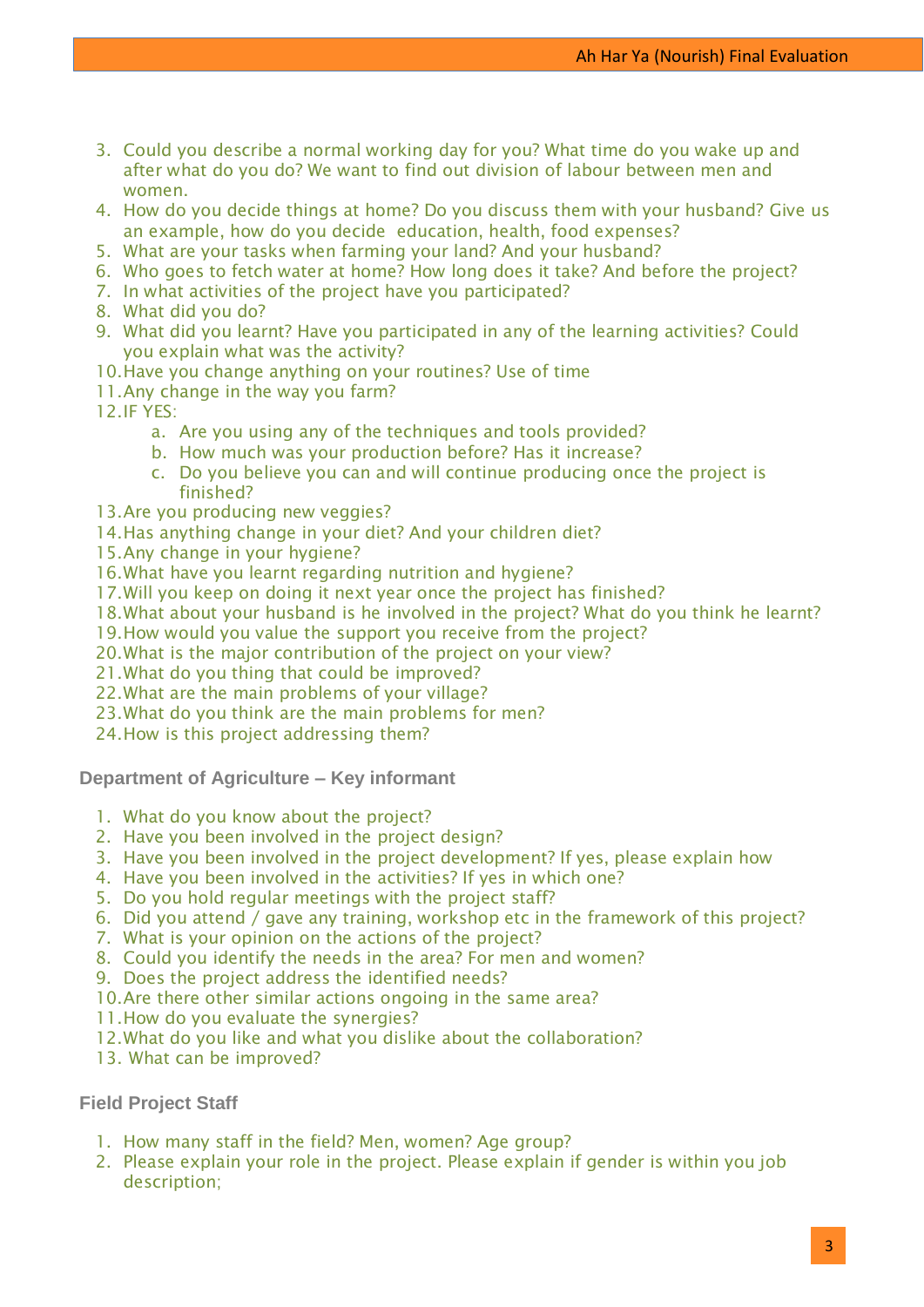- 3. What is your experience of the implementation structure, positive and negative aspects?
- 4. Have the Project and staff been proactive in addressing emerging problems or weaknesses?
- 5. What have been the key challenges encountered in the implementation by your organization?
- 6. How have you addressed these challenges within your organization and with your partner?
- 7. What capacity building and trainings have been provided to the project staff? Usefulness?
- 8. Do you think there are other needs in terms of capacity building?
- 9. If a capacity gap remains at what level would you say it is?
- 10.To what degree do you think you have addressed population needs?
- 11.Men's needs and women needs?
- 12.How do you evaluate the sustainability of the actions?
- 13.What have you done to involve / work with institutions and coordinate with other development partners?
- 14. Do you think that the dynamics will continue after the project?
- 15.Do you think that the project has adequately promoted the participation of women and youth?
- 16.Please evaluate participation of men and women
- 17.What would you say has been the main impact of the project?
- 18.What would you say has been the main shortfall of the project?
- 19.Which are the main factors facilitating and limiting the realization of the objectives? (internal and external)
- 20.Looking back at the project design, what changes would you have done in retrospect?
- 21.What would you see as the main priorities if the project was to have a new phase?
- 22.Do you think that the activities in the project promote long lasting change?
- 23.Will there be sustainable after the project ends?

#### **Management Team**

- 1. Who was involved in designing the project? To which extent communities, CBOs, Local authorities have been involved in the project cycle? What degree of ownership?
- 2. How actual target areas were selected? Please describe the identification process of villages and beneficiaries.
- 3. Which problems have you encountered with the Logframe and what solutions have been applied?
- 4. What problems have you encountered in implementing the Work Plan, why? How did you address them?
- 5. Targeting VS achievements: could you explain reasons behind differences.
- 6. Can you give examples how the project has been flexible in adapting to actual (local) circumstances and constraints?
- 7. What monitoring system and tools have been used? What field monitoring has been implemented?
- 8. What problems have you encountered in the budget expenditure (e.g. unspent budget or increase in beneficiaries)? What solutions have been put in place?
- 9. What procurement procedures have been used? Are they efficient?
- 10.What practices and innovations have been applied to ensure best cost/quality ration? What synergies have allowed increases in efficiency?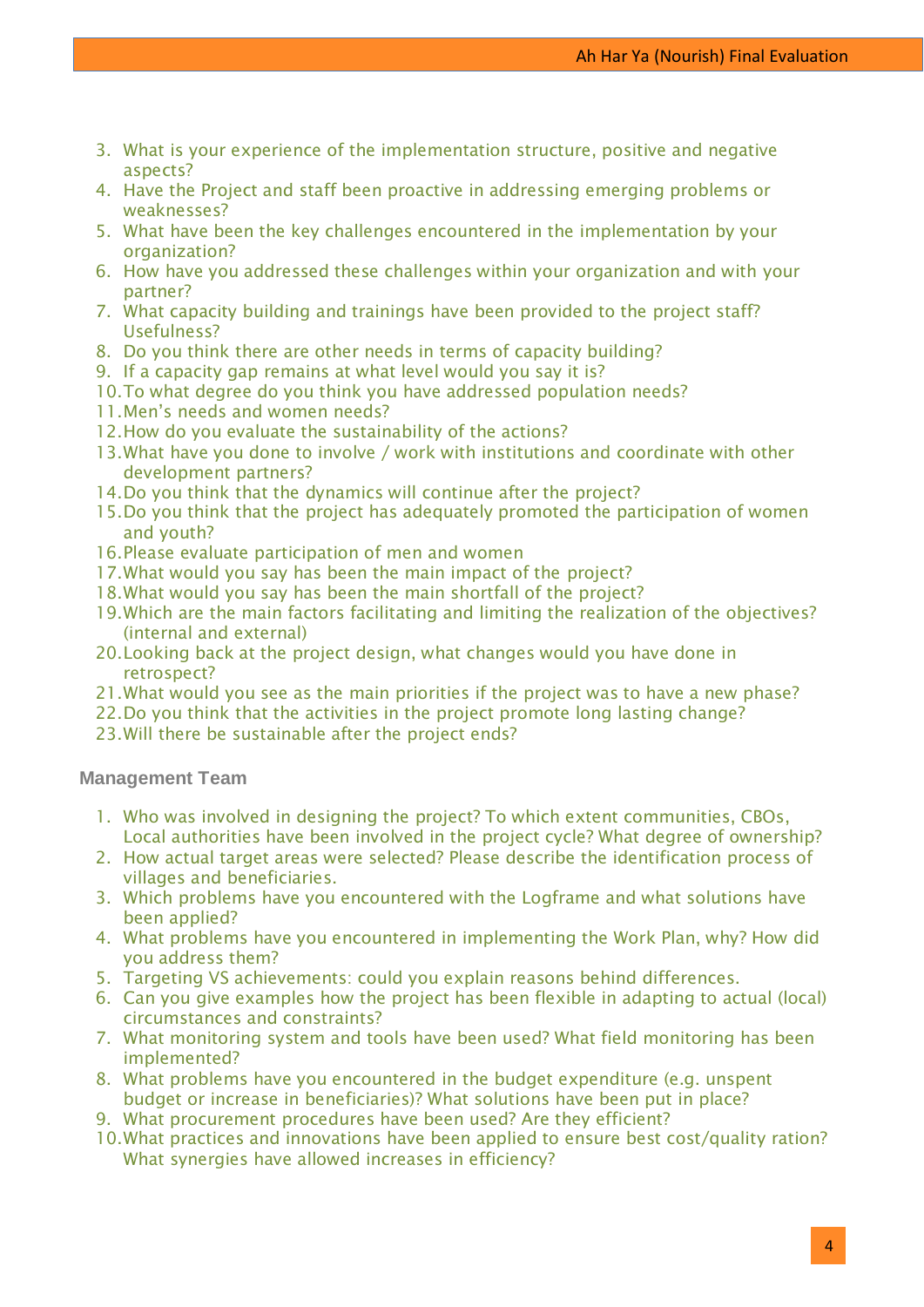- 11.What coordination mechanisms (including decision making) have been organized with field staff? how information has been disseminated to/from partners, what benefits and limitation have you encountered?
- 12.What has been the key challenges encountered in implementation by your organization?
- 13.How have you addressed these challenges within your organization and with your partner?
- 14.Looking back at the project design, what changes would you have done in retrospect?
- 15.What is your experience of the implementation structure, positive and negative aspects?
- 16.Do you think there have been more difficulties with staff turnover and reassignments than usual, and in that case why?
- 17.Which are the main factors facilitating and limiting the realisation of the objectives? (internal and external)
- 18.What would you say has been the main impact of the project for men and women
- 19.What would you say has been the main shortfall of the project?
- 20.Which would you say are the priorities for the second half of the implementation?
- 21.What can be improved?
- 22.Could you please evaluate the sustainability of the project?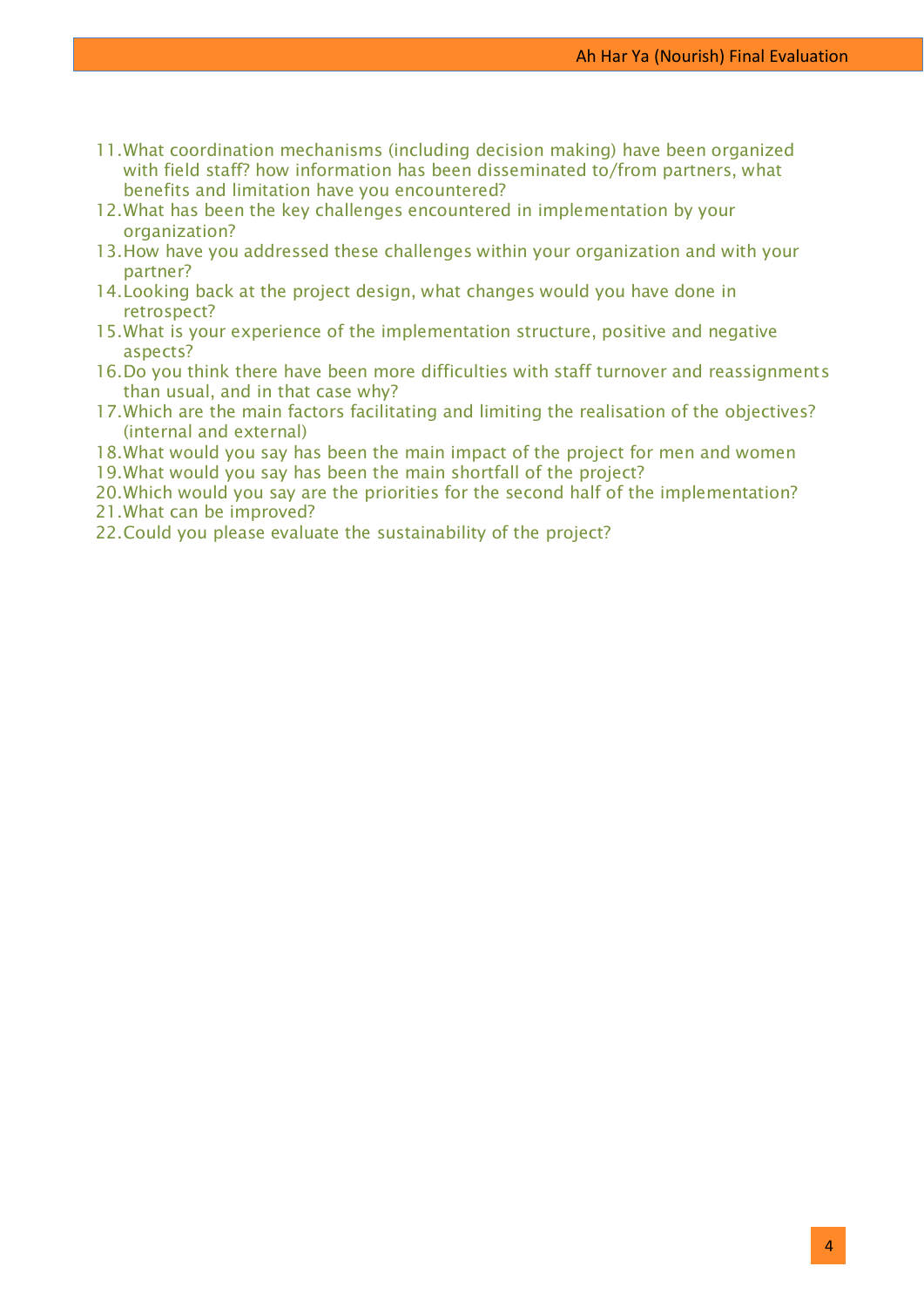<span id="page-42-0"></span>**5.4 ToR**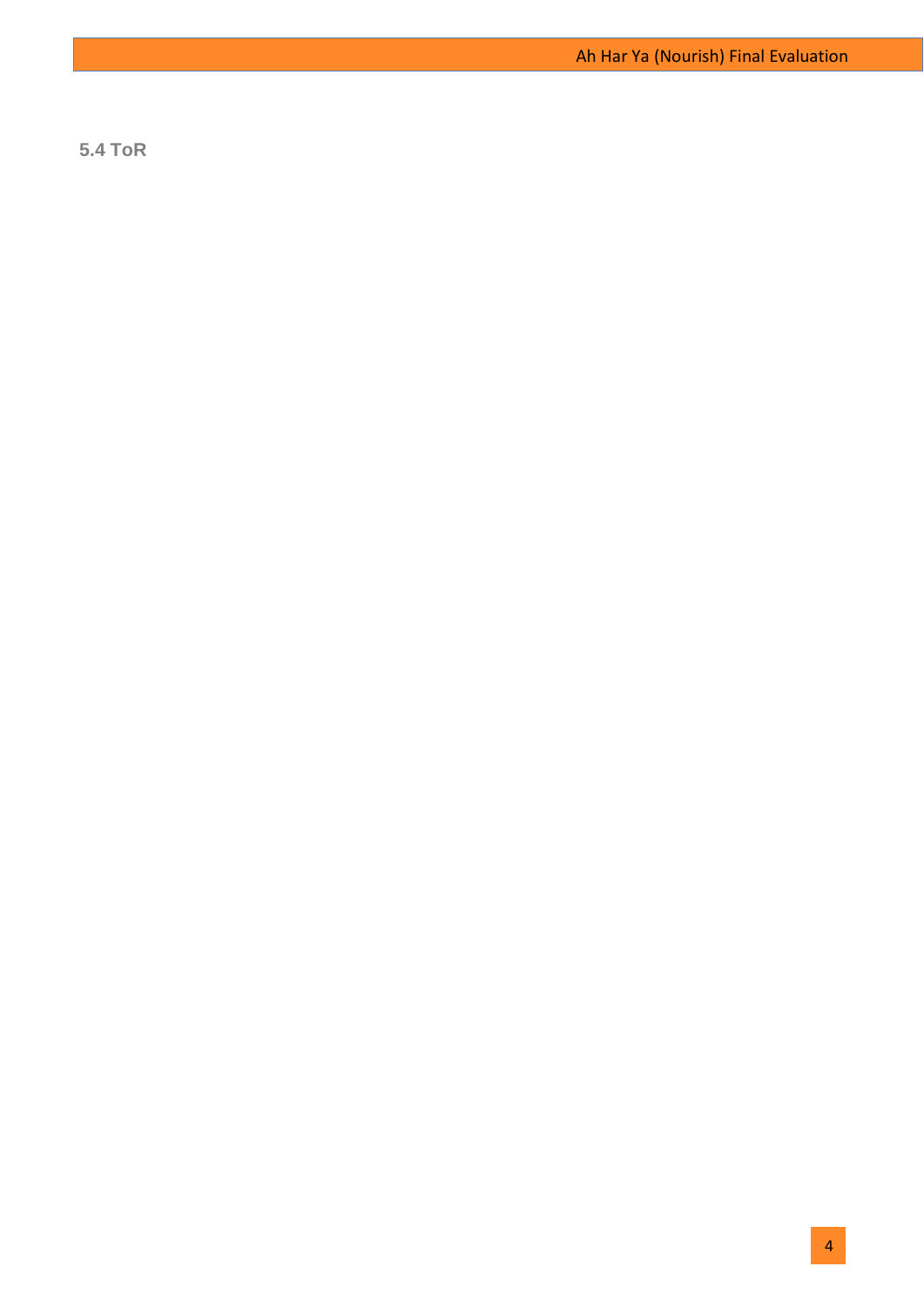

**Date: 4th April 2019**

#### **CARE International in Myanmar**

| <b>Terms of Reference:</b> | End of Project Evaluation Consultant |
|----------------------------|--------------------------------------|
| Project:                   | Ah Har Ya (Nourish) Project          |

| Location of assignment: | Yangon and Lashio                                 |
|-------------------------|---------------------------------------------------|
| Duration of assignment: | Estimated 25 working days                         |
| Responsible to:         | Program Director - Vulnerable Rural Women Program |
| Main counterparts:      | Program Manager- Vulnerable Rural Women Program   |

#### **1. CARE International in Myanmar**

CARE is an international development and humanitarian aid organisation fighting global poverty, with a special focus on working with women and girls to bring lasting change to their communities. As a nonreligious and non-political organisation, CARE works with communities to help overcome poverty by supporting development efforts and providing emergency assistance. We believe supporting women and girls is one of the most effective ways to create sustainable outcomes in poor communities.

**\_\_\_\_\_\_\_\_\_\_\_\_\_\_\_\_\_\_\_\_\_\_\_\_\_\_\_\_\_\_\_\_\_\_\_\_\_\_\_\_\_\_\_\_\_\_\_\_\_\_\_\_\_\_\_\_\_\_\_\_\_\_\_\_\_\_\_\_\_\_\_\_\_\_\_\_\_\_\_\_\_\_\_\_\_\_\_**

CARE International in Myanmar's programs focus on gender-based violence; food and livelihood security; disaster risk reduction; sexual reproductive health rights; peace-building; and policy and law reform in related areas.

#### **2. Background**

Since 2003, CARE has worked to have a sustainable impact on the most marginalized and vulnerable communities in Myanmar's northern Shan state, with a focus on women and girls who experience socioeconomic injustice in remote, rural and conflict affected areas. Initially CARE provided humanitarian assistance with a progressive transition to development programs. In April 2017, CARE started the *Ah Har Ya* (Nourish) project funded by Latter-day Saints Charities (LDSC), in 12 villages of Lashio Township, Northern Shan state, with the aim to improve the food and nutrition security of underserved communities through production of nutritional food crops, access to water for home consumption and agriculture, involvement of women in the management of household and community resources, and improvement of hygiene and nutrition behaviors. The *Ah Har Ya* project will end on June 30, 2019.

The Objective and Outcomes of the *Ah Har Ya* project are:

Objective: To improve the food and nutrition security of underserved communities in Lashio township, Northern Shan state.

Outcome 1: Increased production of nutritional food crops

Outcome 2: Increased access to water for home consumption and agriculture

Outcome 3: Increased involvement of women in the management of household and community resources Outcome 4: Improved hygiene and nutrition behaviors

Regarding the *Ah Har Ya* project the situational appraisal of food and nutrition security was conducted in April 2017 to assess a range of contextual driving factors for food and nutrition security situation, nutritionrelated behaviours and agricultural practices in the project area. An Annual Review of this project has been conducted in January 2018 in order to assess the project's progress in achieving its objectives and outcomes.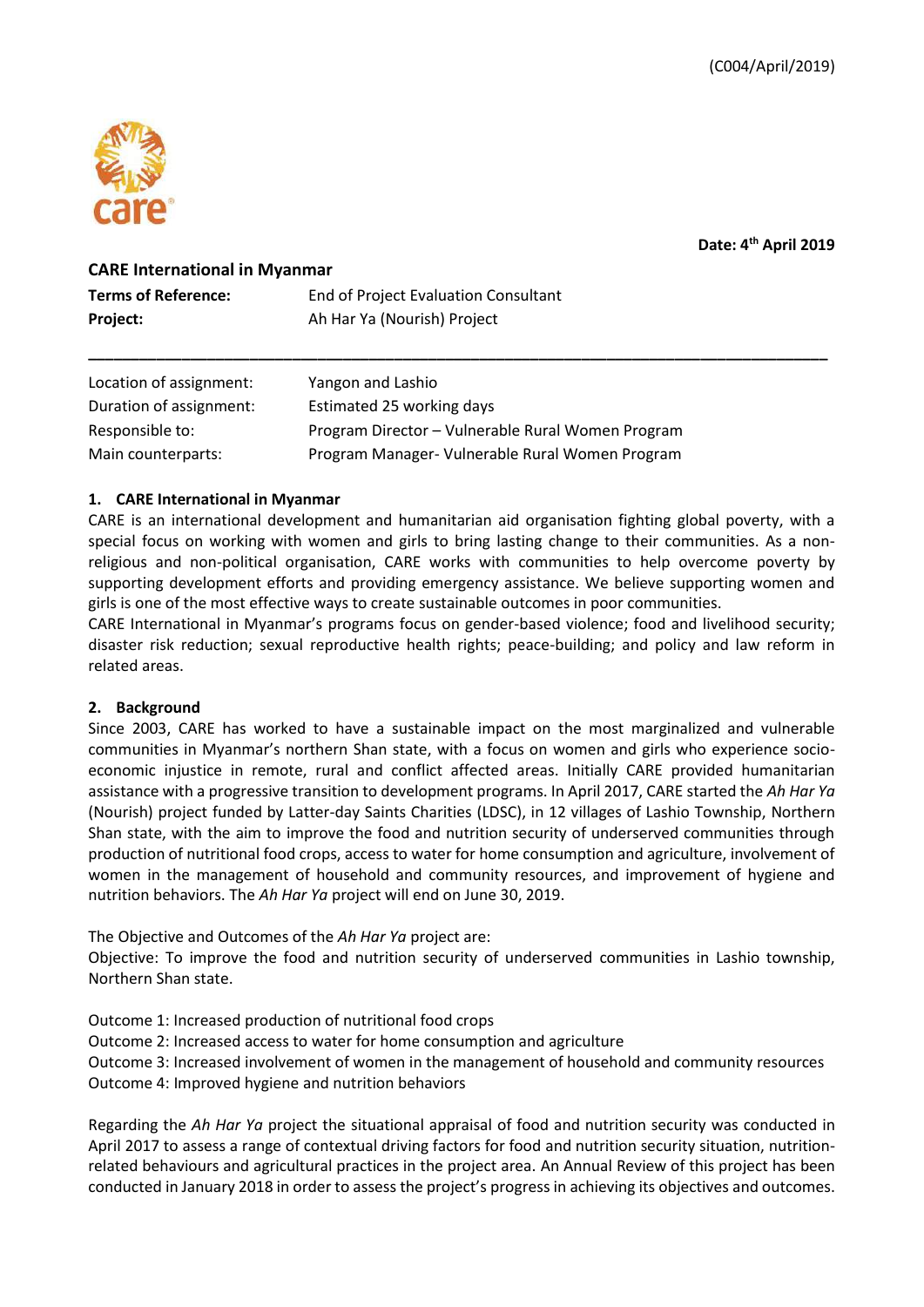An end of project evaluation is required at this time. The results of this evaluation will be reported to project participants, host government, other development partners, donor, CARE USA and relevant CARE members. The findings contribute to CARE's accountability and will be used to inform project quality improvements and CARE Myanmar's long term program design and quality improvement. In response to the evaluation, CARE International in Myanmar will develop a management response to the recommendations provided. Lessons learned and good practice identified will be highlighted, and used for future program design.

#### **3. Objectives and Scope**

The overall objectives of the evaluation are:

- 1. To assess the project's achievements and performance against the below criteria for standard evaluations.
- 2. To identify lessons learned and recommendations to improve future programming in terms of sustainability.

The criteria for this evaluation are:

- 1. Relevance, Effectiveness, Efficiency, Impact
	- Relevance: The extent to which the project suited the priorities of the target groups
	- Effectiveness: The extent to which the project achieved its objectives
	- Efficiency: The extent to which project was managed to get value for money from inputs of funds, staff and other resources
	- Impact: The extent to what lasting and significant changes have occurred and what the particular project's contribution to these changes
- 2. Higher level changes (Impact): The positive and negative changes produced by the project, directly or indirectly, intended or unintended, for women and men and for the most vulnerable.
- 3. Sustainability: To assess whether the benefits of the project are likely to continue after the project ends.
- 4. Monitoring and learning: The effectiveness of project monitoring and learning processes.

Criteria should be assessed with reference to gendered benefits, and with a view to analyzing lessons learned.

Key areas of investigation are:

| <b>OBJECTIVES</b>                                                                                                        | <b>INDICATORS</b>                                                                                                                                                                                                                                                                                                   |
|--------------------------------------------------------------------------------------------------------------------------|---------------------------------------------------------------------------------------------------------------------------------------------------------------------------------------------------------------------------------------------------------------------------------------------------------------------|
| Goal<br>To improve food and nutrition security of<br>underserved communities in Lashio<br>township, northern Shan State. | • % of HHs suffering from moderate hunger<br>■ % of HHs suffering from severe hunger<br>• % of targeted HHs with improved access to food through<br>improved food production                                                                                                                                        |
| <b>Outcome 1</b><br>Increased production of nutritional food<br>crops                                                    | • % of targeted HHs who adopt/use at least one improved<br>technology/practice<br>• % of members of farmer interest groups increase in<br>agriculture productivity (target crops)<br>• % of target HHs who use economic resources                                                                                   |
| Outcome 2<br>Increased access to water for home<br>consumption and agriculture                                           | # of water system management plans developed and<br>implemented<br>% of participating households have increased access to<br>safe and reliable water supplies for home consumption<br>% of HHs with increased access to water for agriculture<br>Increase in no. acres of agricultural land with access to<br>water |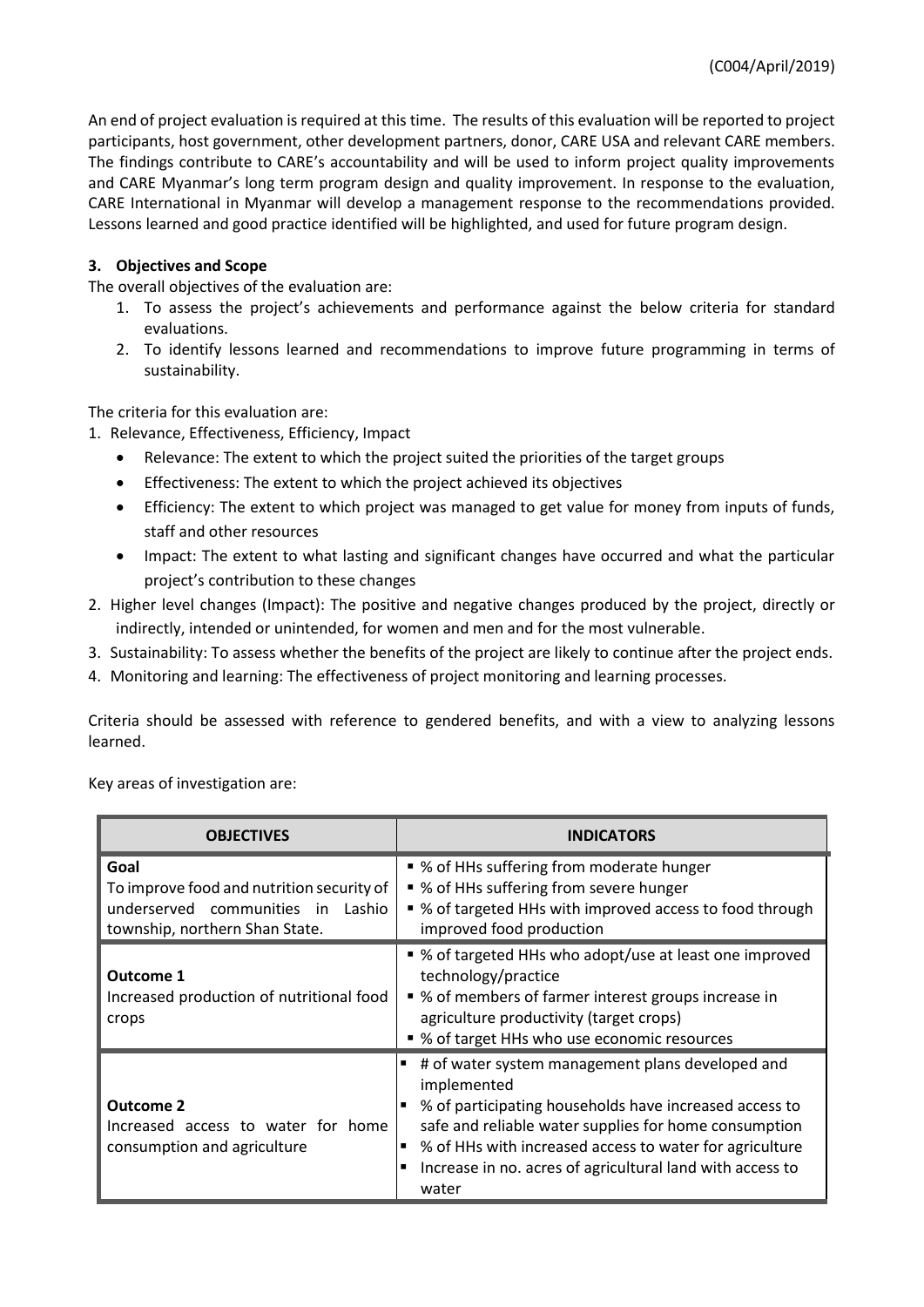| <b>OBJECTIVES</b>                                                                                              | <b>INDICATORS</b>                                                                                                                                                                                                                                                                                                                                                             |
|----------------------------------------------------------------------------------------------------------------|-------------------------------------------------------------------------------------------------------------------------------------------------------------------------------------------------------------------------------------------------------------------------------------------------------------------------------------------------------------------------------|
| Outcome 3<br>Increased involvement of women in the<br>of household<br>and<br>management<br>community resources | ■ No. of women receiving life skills training<br>• % of women who (report they) are able to equally<br>participate in household financial decision-making                                                                                                                                                                                                                     |
| Outcome 4<br>nutrition<br>and<br>Improved<br>hygiene<br>behaviors                                              | • % of HHs reporting increase in dietary diversity score<br>• Dietary diversity score for infants and young children<br>• % of target households using recommended hygiene and<br>nutrition practices<br>• % of people with understanding of basic nutrition<br>principles<br>■ % of HHs with a decrease in diarrhea cases in target<br>communities by the end of the project |

## **4. Methodology**

The consultant will be required to design the methodology for the evaluation in the first phase of the consultancy, in consultation with CARE staff. This may include a mix of quantitative and qualitative instruments. It is expected that a participatory approach should be reflected in the evaluation plan, capturing the perspectives of key stakeholders. The methodology, tools and scheduling will be reviewed to ensure they are gender and target group sensitive.

Key documents will be provided by CARE as background information, and can be used as source of information to be reflected in evaluation plan. These include:

- Project documents, including proposal, other studies such as situational appraisal of food and nutrition security; annual reports
- Results of project monitoring, reviews, reflection processes, and annual assessments
- Other relevant CARE tools and policies, for example CARE International Gender Policy
- CARE Myanmar's program strategies, such as Gender Strategy
- CARE Myanmar's long term program strategy summary documents, and framework

#### 5. **Roles and responsibilities**

In consultation with CARE staff, the consultant is responsible for:

- Developing the key evaluation questions and designing the evaluation methodology
- Implementing the agreed methodology
- Analysing data
- Documenting outcomes of the evaluation

CARE will ensure effective administrative support for the assessment and provide inputs into the evaluation process, as determined by the agreed methodology. CARE will also make available preparatory documentation on the project, as per section 4., above.

#### **6. Deliverables**

- Draft methodology and work plan
- Briefing or workshop of key findings with the project staff/senior management
- Draft report on the findings of the evaluation
- Other: specify
- Final report of the evaluation, based on feedback from the initial draft. The report should cover, but is not restricted to:
	- a. Cover sheet
	- b. Table of contents
	- c. List of abbreviations and acronyms
	- d. Executive summary (maximum two pages with recommendations)